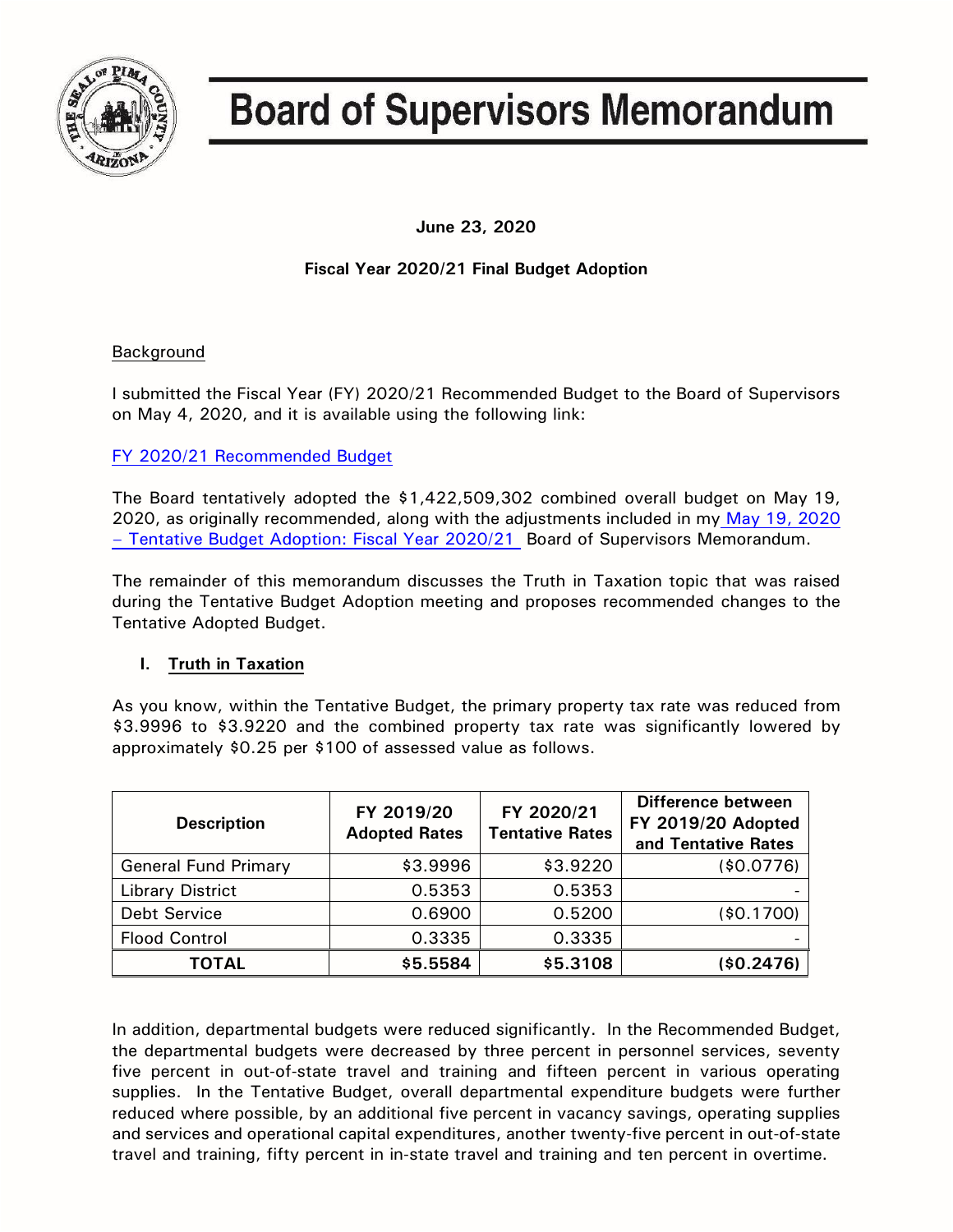At the adoption of the Tentative Budget, members of the Board indicated an option to examine what impacts would occur if Truth in Taxation rates and levies were adopted by the Board of Supervisors for Budget Year 2021. In my May 26, 2020, Truth in Taxation Achievement in the Three Pima County Tax Rates (Primary, Library, and Regional Flood Control District) memorandum to the Board, I provided the following table, which shows the current Tentative Budget adopted rates, as well as, the rates that would have to be adopted to meet Truth in Taxation Hearing requirements.

|                              |    | <b>PRIMARY</b> |    | <b>LIBRARY</b>     | <b>FLOOD CONTROL</b> |
|------------------------------|----|----------------|----|--------------------|----------------------|
| <b>Current Rate</b>          | Ş  | 3.9220         | \$ | 0.5353             | 0.3335               |
| Levy                         | \$ | 358,487,504    | S  | 48,928,700         | 27,976,190           |
|                              |    |                |    |                    |                      |
| Max Rate w/o TNT Hearing     | \$ | 3.8835         |    | 0.5198             | 0.3198               |
| Levy                         | \$ | 354,968,440    |    | 47,511,934         | 26,826,943           |
|                              |    |                |    |                    |                      |
| <b>Reduction in Tax Rate</b> | \$ | (0.0385)       | \$ | $(0.0155)$ \$      | (0.0137)             |
|                              |    |                |    |                    |                      |
| <b>Reduction in Levy</b>     | \$ | (3,519,064)    | ς  | $(1,416,766)$   \$ | (1, 149, 247)        |

The requirements of the Truth in Taxation would result in an additional reduction in General Fund revenues of \$3.5 million, Library District revenues of \$1.4 million and Regional Flood Control District revenues of \$1.1 million.

As stated in my memorandum, I recommend against reducing any of the recommended tax rates and/or levies due to the continued uncertainty and predictability in our revenue future and any further reductions could jeopardize the implementation of the PAYGO program or increase our risk associated with future rate increase.

In addition, I have reviewed the FY 2020/21 Tentative Budget for Maricopa County. Maricopa County's proposed FY 2020/21 Primary, Flood Control District and Library District tax rates remain unchanged in FY 2020/21 and from the previous four years. These tax rates also exceed their Truth in Taxation Rates by \$0.0417, \$0.0077, and \$0.0017 respectively. Therefore, Maricopa County is also recommending that rates do not decrease to meet the Truth in Taxation requirements at this time.

Finally, according to a 2019 study that I recently forwarded to the Board, property taxes for homeowners in Tucson are significantly lower than in other large cities across the country. Of the 50 largest U.S. cities in the study, Tucson homeowners had the  $6<sup>th</sup>$  lowest combined property tax bills for a median valued home. This includes city, county, school district and special district property taxes, combined.

Based on the above, I continue to recommend against reducing any of the recommended tax rates and/or levies to meet the Truth in Taxation requirements.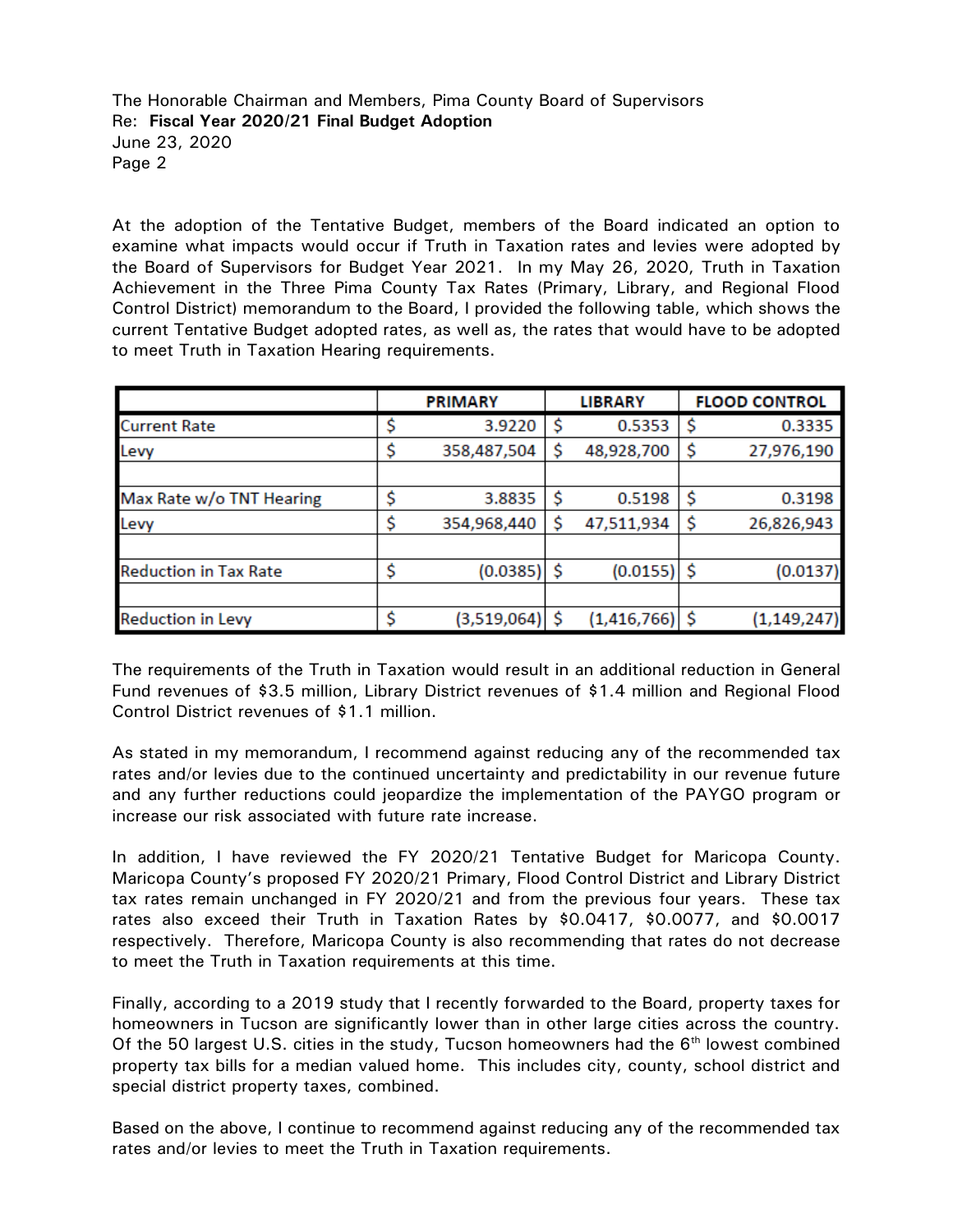## **II. Proposed Changes to the Tentative Adopted Budget**

The Proposed Final Adopted Budget now includes the following proposed adjustments to all departments made since the Board of Supervisors tentatively adopted the budget on May 19, 2020:

## **All Funds**

## Full-Time Equivalent Positions

 As discussed at the Tentative Budget Adoption, Finance staff did not begin to take action to eliminate Position Control Numbers (PCNs) until after the Board of Supervisors had approved the Tentative Budget. Post approval, Finance staff began inactivating specifically identified vacant PCNs or PCN numbers that were offered by departments and/or agencies as part of the required budget expenditure reductions due to significantly decreased state-shared revenues. As a result, Fulltime Equivalents (FTEs) were reduced by approximately 350 FTEs from the FY 2020/21 Recommended Budget and approximately 271 FTEs from the FY 2019/20 Adopted Budget.

## Travel and Training

 An error occurred in one of the original travel and training adjusting entries. Therefore, a correcting entry was created to fix all affected departments, as applicable.

## **General Fund**

- \$65,495 increase in wages and benefits within the Information Technology Department. This was due to a GIS position being added to the Information Technology Department from the Department of Transportation after the Tentative Budget was approved. The funding is offset by a reduction in the General Fund Budget Reserve.
- \$42,317 increase in travel and training line items within various departments. This is a correcting entry. This funding is offset by a reduction in the General Fund Budget Reserve.

## General Fund Budget Reserve

Offsetting adjustments to the General Fund Budget Reserve decreases it from the tentative adopted amount of \$49,445,499 to \$49,337,687. The proposed final adopted reserve is equal to 8.5 percent of total General fund revenues.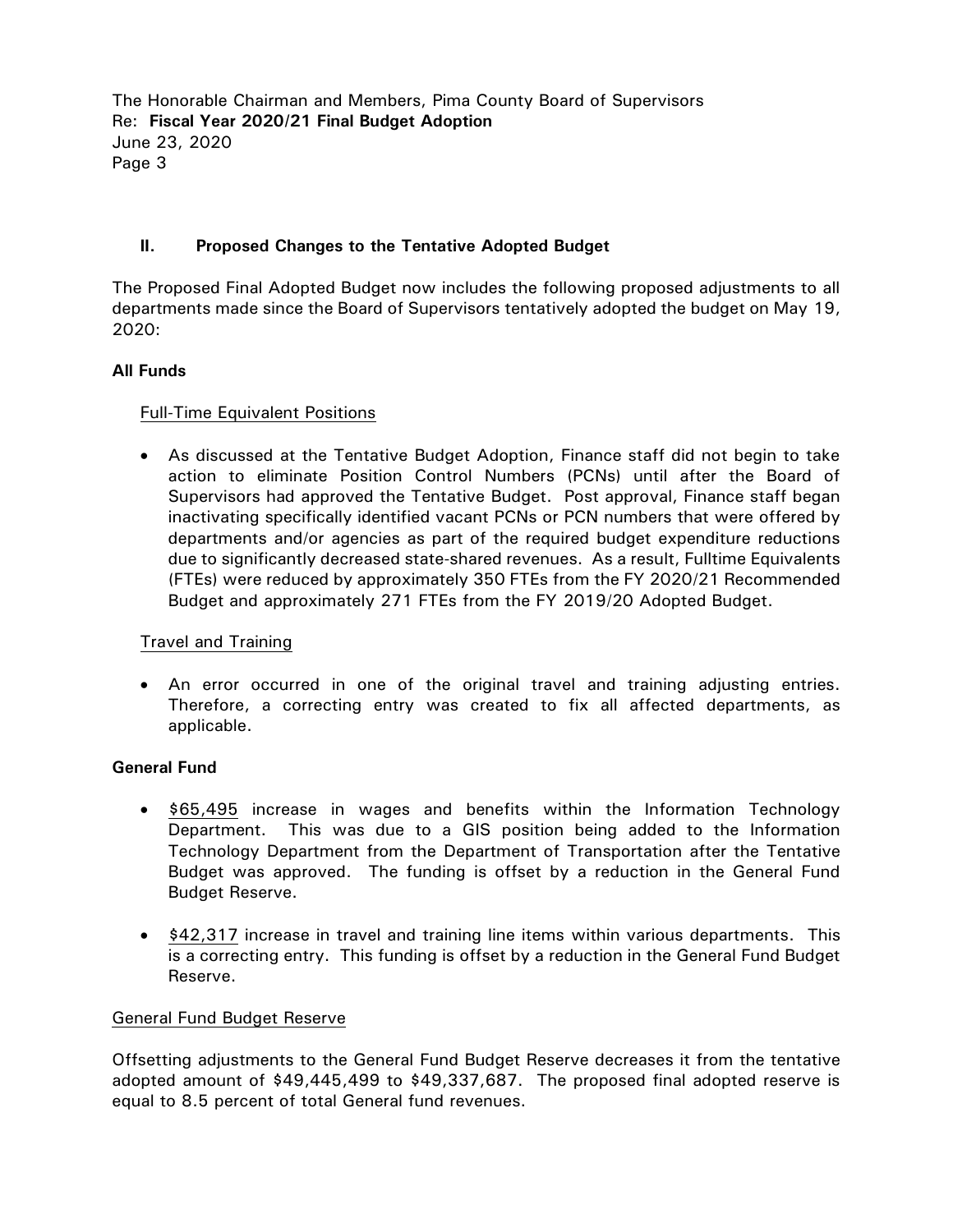After making the adjustments above, the General Fund's bottom-line proposed final adopted expenditures total \$617,270,947, which is unchanged from the Tentative Adopted Budget General Fund expenditures.

## **Special Revenue Fund**

- \$1,892,383 increase in Transportation Departmental budget. This included a \$1 million increase in the Pavement Repair and Preservation Program from \$55 million to \$56 million. It also included an \$892,383 increase in wages and benefits for positions that were originally surrendered by the department to meet the requested expenditure reductions. These positions were restored to provide additional pothole maintenance crew and back fill capacity. These increases will be funded through the Transportation Fund.
- \$250,000 increase in travel and training for the Sheriff's Department. The Sheriff's Department Special Revenue Funds maintain a fund balance to procure goods and services to support operational needs. This includes travel and training for required certifications, such as K9 handlers, Bomb Squad technicians, Pilots, Traffic Collision Investigations, Motor Unit qualifications, etc., and advanced specialty training for SWAT operators, Pilots, Criminal Investigations, Narcotics Interdiction, etc. This increase will be funded through the Sheriff's Department Special Revenue fund balance.
- \$588,915 increase in wages and benefits for Superior Court positions that were originally surrendered by the department to meet the requested expenditure reductions. These positions were restored to provide additional resources to handle an increased caseload within Adult Probation. This increase will be funded through additional revenues already received and the Superior Court's Special Revenue fund balance.
- \$50,910 increase in the travel and training and other line items within various departments. This is a correcting entry. This increase will be funded from the Special Revenue fund balances within the applicable departments.
- \$2,782,208 decrease in the Grants Contingency Expenditure Reserve to offset the above budget capacity adjustments.

After making the adjustments above, the Special Revenue Fund's bottom-line proposed final adopted expenditures total \$404,341,751, which is unchanged from the Tentative Adopted Budget Special Revenue Fund expenditures.

## **Capital Projects Fund**

 \$7,500,000 increase in Capital Project expenditures for the Sheriff's Department. This increase is for the acquisition of two new aircrafts and surveillance and data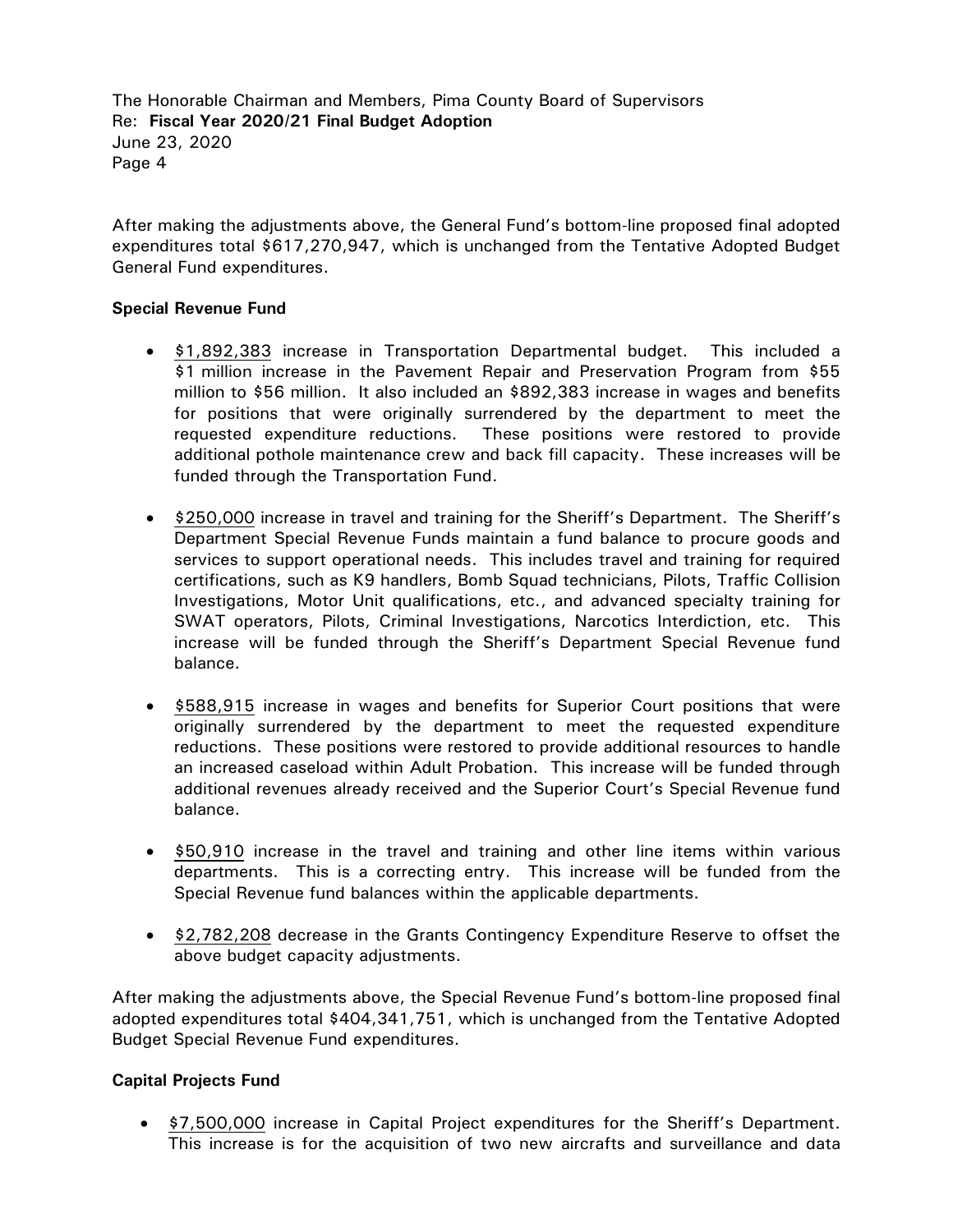cameras to improve Law Enforcement capability as well as Field Officer Safety. This increase will be funded through the 2021 Certificates of Participation.

 \$7,500,000 decrease in Capital Project expenditures. This decrease included \$5 million for the Software Upgrade to CGI Advantage 4.0 and \$2.5 million for the Adult Detention Security Replacement Project due to delays in these projects.

## Recommendation:

I recommend the Board of Supervisors adopt the proposed Final Fiscal Year 2020/21 Budget amounts and tax rates as set forth in the table below. These amounts and property tax rates are the same as those resulting from the Board's action at the adoption of the overall Tentative Adopted Budget on May 19, 2020 and are reflected in the attached Arizona Auditor General prescribed schedules.

| Fiscal Year 2020/21 Budget             | <b>Budgeted</b><br><b>Expenditures</b> | <b>Tax Rate</b> |
|----------------------------------------|----------------------------------------|-----------------|
| <b>Total County Budget</b>             | \$1,422,509,302                        | \$5.3108        |
|                                        |                                        |                 |
| <b>Primary Property Tax:</b>           |                                        |                 |
| <b>General Fund Primary</b>            | 617,270,947                            | \$3.9220        |
|                                        |                                        |                 |
| <b>Secondary Property Taxes:</b>       |                                        |                 |
| <b>County Free Library District</b>    | 42,950,297                             | \$0.5353        |
| <b>Regional Flood Control District</b> | 17,069,159                             | \$0.3335        |
| Debt Service                           | 118,515,443                            | \$0.5200        |
| <b>Stadium District</b>                | \$8,360,130                            |                 |

#### **FY 2020/21 Proposed Final Adopted Tax Rates**

Sincerely,

C. Duluttany

County Administrator

CHH/lab – June 11, 2020

**Attachments** 

c: Jan Lesher, Chief Deputy County Administrator Carmine DeBonis, Deputy County Administrator Dr. Francisco Garcia, Deputy County Administrator Michelle Campagne, Director, Finance and Risk Management Patrick McGee, Budget Manager, Finance and Risk Management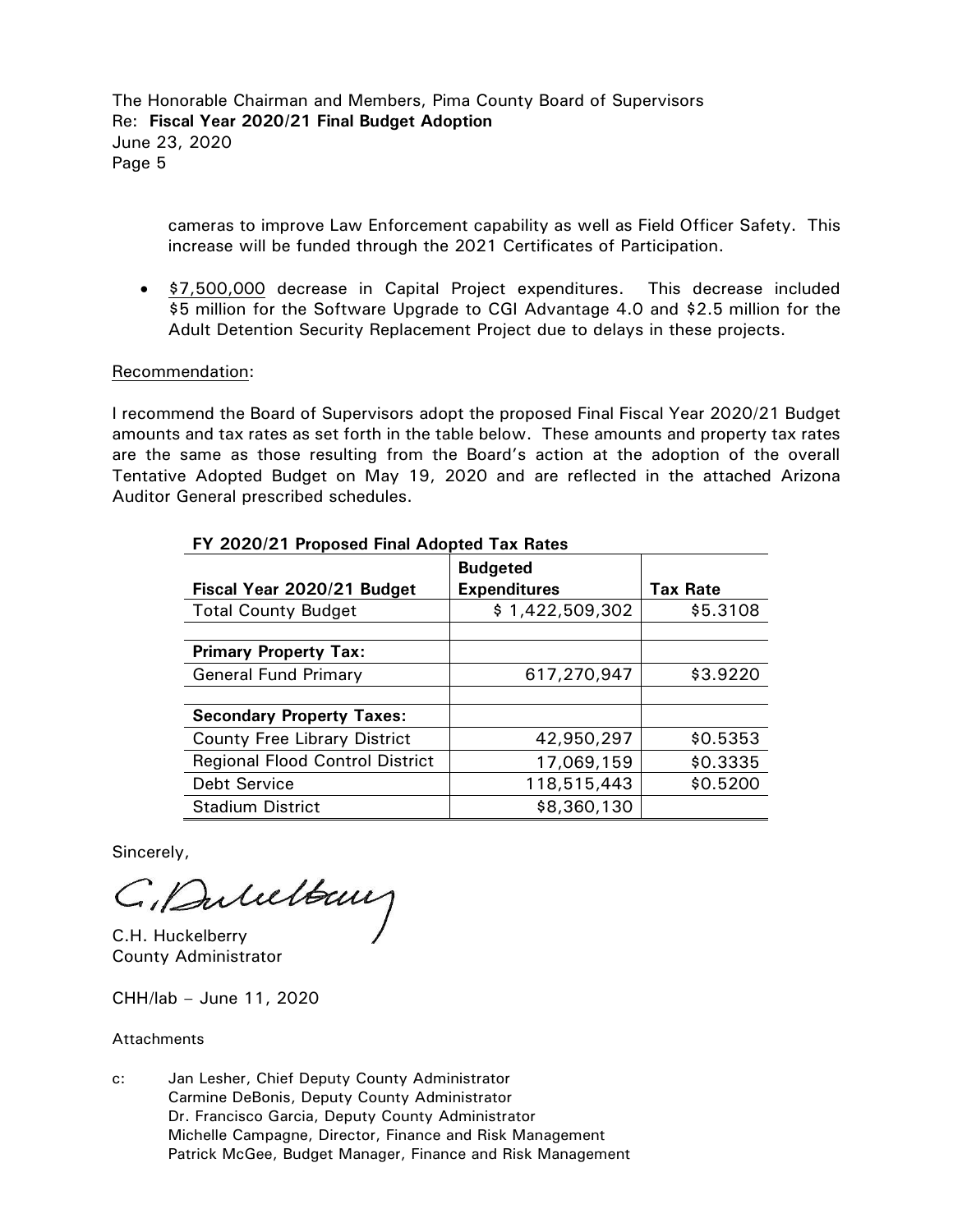## **PIMA COUNTY Summary Schedule of Estimated Revenues and Expenditures/Expenses Fiscal Year 2020/2021 Proposed Adopted**

|               |                                                     |        | <b>FUNDS</b>        |                |                     |                 |             |                        |                        |
|---------------|-----------------------------------------------------|--------|---------------------|----------------|---------------------|-----------------|-------------|------------------------|------------------------|
|               |                                                     | S<br>c |                     | <b>Special</b> |                     | Capital         |             |                        |                        |
| <b>Fiscal</b> |                                                     | n      |                     | Revenue        | <b>Debt Service</b> | <b>Projects</b> | Permanent   | <b>Enterprise</b>      |                        |
| Year          |                                                     |        | <b>General Fund</b> | <b>Fund</b>    | Fund                | <b>Fund</b>     | <b>Fund</b> | <b>Funds Available</b> | <b>Total All Funds</b> |
|               | <b>Adopted/Adjusted Budgeted</b>                    |        |                     |                |                     |                 |             |                        |                        |
| 2020          | Expenditures/Expenses*                              | Е      | 616,076,355         | 285,196,619    | 107,861,884         | 131,336,737     |             | 170,345,945            | 1,310,817,540          |
| 2020          | Actual Expenditures/Expenses**                      | Е      | 570,523,051         | 278,886,571    | 106,991,382         | 123,443,683     |             | 217,840,105            | 1,297,684,792          |
| 2021          | <b>Fund Balance/Net Position at July 1***</b>       |        | 71,493,914          | 86,504,562     | 4,813,033           | 69,322,863      |             | 147,232,500            | 379,366,872            |
| 2021          | <b>Primary Property Tax Revenue</b>                 | в      | 354,878,405         | 284,775        |                     |                 |             |                        | 355,163,180            |
| 2021          | <b>Secondary Property Tax Revenue</b>               | в      |                     | 76,212,239     | 47,320,066          |                 |             | ۰                      | 123,532,305            |
| 2021          | <b>Estimated Revenues Other than Property Taxes</b> | C.     | 215,710,936         | 291,612,477    | 601,500             | 15,927,348      |             | 190,459,278            | 714,311,539            |
| 2021          | <b>Other Financing Sources</b>                      | D      |                     | 1,500,000      |                     | 91,000,000      |             | 40,000,000             | 132,500,000            |
| 2021          | Interfund Transfers In                              | D      | 10,350,551          | 80,314,241     | 69,545,679          | 34,503,651      |             | 10,000,000             | 204,714,122            |
| 2021          | Interfund Transfers (Out)                           | D      | 35,162,859          | 59,017,990     |                     | 80,563,243      |             | 19,705,987             | 194,450,079            |
| 2021          | <b>Total Financial Resources Available</b>          |        | 617,270,947         | 477,410,304    | 122,280,278         | 130,190,619     |             | 367,985,791            | 1,715,137,939          |
| 2021          | Budgeted Expenditures/Expenses****                  | Е.     | 617,270,947         | 404,341,751    | 118,515,443         | 111,438,341     |             | 170,942,820            | 1,422,509,302          |

| <b>EXPENDITURE LIMITATION COMPARISON</b>                      | 2020            | 2021            |
|---------------------------------------------------------------|-----------------|-----------------|
| <b>Budgeted expenditures/expenses</b>                         | \$1,310,817,540 | 1,422,509,302   |
| Add/subtract: estimated net reconciling items                 | (155.055.859)   | (153, 239, 000) |
| Budgeted expenditures/expenses adjusted for reconciling items | 1,155,761,681   | 1,269,270,302   |
| <b>Less: estimated exclusions</b>                             | 560,657,412     | 657,188,381     |
| Amount subject to the expenditure limitation                  | 595,104,269     | 612,081,921     |
| <b>EEC expenditure limitation</b>                             | 595.104.270     | 612,081,922     |
|                                                               |                 |                 |

\* **Includes expenditure/expense adjustments approved in the current year from Schedule E.** 

\*\* **Actual expenditures/expenses as of Februay 29, 2020, plus projected expenditures/expenses for the remainder of the fiscal year.**

\*\*\* **Amounts on this line represent Fund Balance/Net Position amounts except for amounts not in spendable form (e.g., prepaids and inventories) or legally or contractually required to be maintained intact (e.g., principal of a permanent fund).**

\*\*\*\* **Fiscal year 2020/21 amounts do not include the impact of the following Capital Improvement Programs: Fleet Services (\$2,340,838), Information Technology (\$7,004,000), and Regional Wastewater (\$45,150,000).**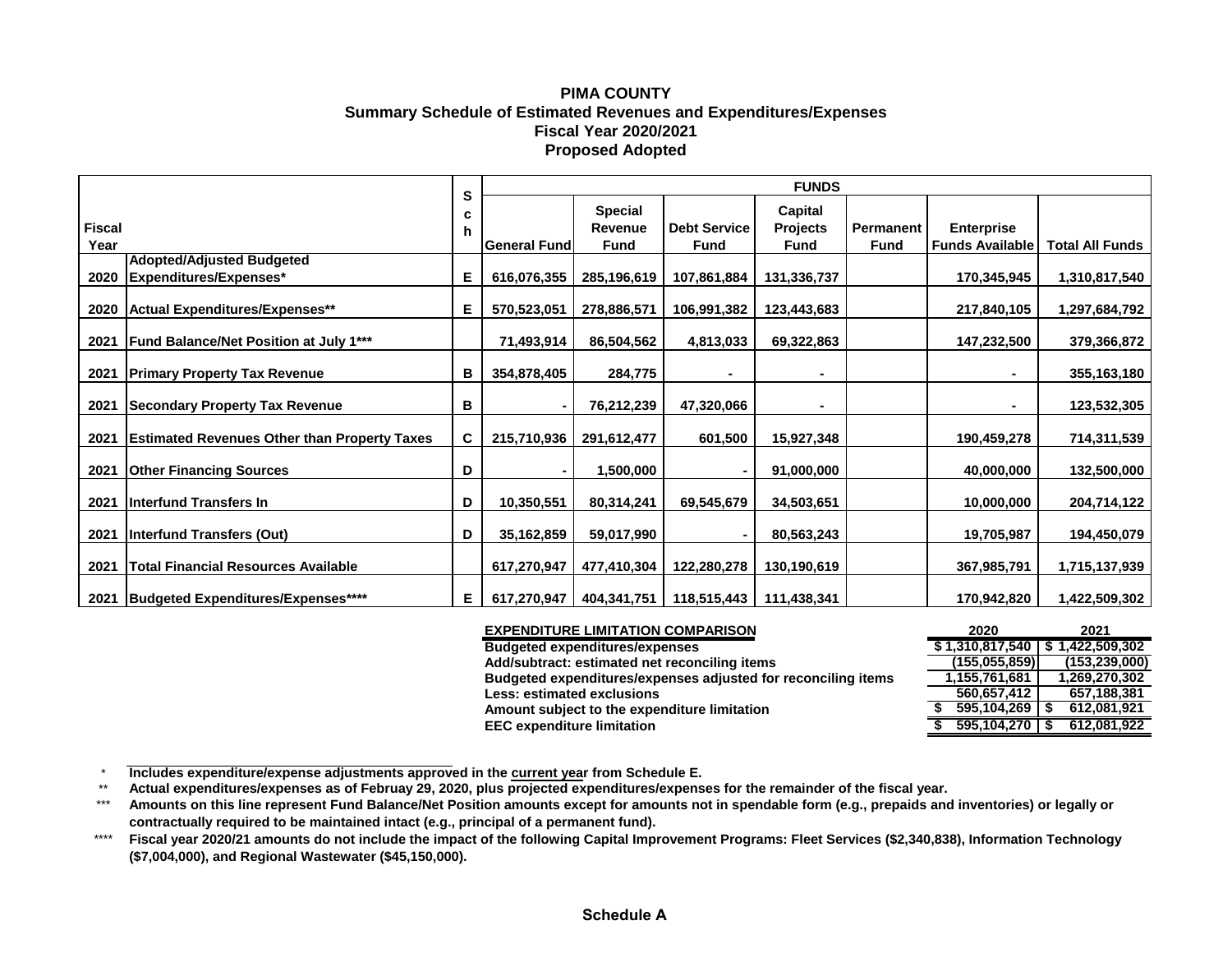## **PIMA COUNTY SUMMARY OF TAX LEVY AND TAX RATE INFORMATION**

**Fiscal Year 2020/2021**

|                                                                                                                                                                                        |          | 2019/2020<br><b>FISCAL YEAR</b> | 2020/2021<br><b>FISCAL YEAR</b>      |                  |  |
|----------------------------------------------------------------------------------------------------------------------------------------------------------------------------------------|----------|---------------------------------|--------------------------------------|------------------|--|
| Maximum allowable primary property tax levy per<br>A.R.S. §42-17051 (A).                                                                                                               | S        | 447,524,191                     | \$                                   | 464,059,423      |  |
| Amount received from primary property taxation in fiscal year<br>2018/19 in excess of the sum of that year's maximum allowable<br>primary property tax levy A.R.S. §42-17102 (A) (18). |          |                                 |                                      |                  |  |
| <b>Property Tax Levy Amount</b>                                                                                                                                                        |          |                                 |                                      |                  |  |
| <b>Primary Property Taxes</b>                                                                                                                                                          |          |                                 |                                      |                  |  |
| <b>General Fund Primary</b>                                                                                                                                                            |          | 349,163,676                     |                                      | 358,487,504      |  |
| <b>Total Primary Property Taxes</b>                                                                                                                                                    |          | 349,163,676                     |                                      | 358,487,504      |  |
| <b>Secondary Property Taxes</b>                                                                                                                                                        |          |                                 |                                      |                  |  |
| General Fund-Override election                                                                                                                                                         | \$       |                                 | \$                                   |                  |  |
| <b>Debt Service</b>                                                                                                                                                                    | \$       | 60,236,758                      | \$                                   | 47,530,215       |  |
| <b>Flood Control District</b>                                                                                                                                                          | \$       | 26,495,639                      | \$                                   | 27,976,190       |  |
| <b>Library District</b>                                                                                                                                                                | \$       | 46,731,502                      | \$                                   | 48,928,700       |  |
| <b>Fire Assistance District</b>                                                                                                                                                        | \$       | 3,753,884                       | \$                                   | 3,930,383        |  |
| <b>Total Secondary Property Taxes</b>                                                                                                                                                  |          | 137,217,783                     | \$                                   | 128,365,488      |  |
| <b>Total Property Tax Levy Amounts</b>                                                                                                                                                 |          | 486,381,459                     | S                                    | 486,852,992      |  |
| Property taxes collected *                                                                                                                                                             |          |                                 |                                      |                  |  |
| <b>Primary Property Taxes</b>                                                                                                                                                          |          |                                 |                                      |                  |  |
| 2019/20 year's levy                                                                                                                                                                    | \$       | 342,697,000                     |                                      |                  |  |
| Prior years' levy                                                                                                                                                                      | \$       | 4,814,500                       |                                      |                  |  |
| <b>Total Primary Property Taxes</b>                                                                                                                                                    |          | 347,511,500                     |                                      |                  |  |
| <b>Secondary property taxes</b>                                                                                                                                                        |          |                                 |                                      |                  |  |
| 2019/20 year's levy                                                                                                                                                                    | \$       | 134,690,302                     |                                      |                  |  |
| Prior years' levy                                                                                                                                                                      | \$       | 1,812,471                       |                                      |                  |  |
| <b>Total Secondary Property Taxes</b>                                                                                                                                                  | \$       | 136,502,773                     |                                      |                  |  |
| <b>Total Property Taxes Collected</b>                                                                                                                                                  | \$       | 484,014,273                     |                                      |                  |  |
| <b>Property Tax Rates</b>                                                                                                                                                              |          |                                 |                                      |                  |  |
| <b>County Tax Rate</b>                                                                                                                                                                 |          |                                 |                                      |                  |  |
| Primary property tax rate                                                                                                                                                              |          |                                 |                                      |                  |  |
| <b>General Fund Primary</b>                                                                                                                                                            |          | 3.9996                          | \$                                   | 3.9220           |  |
| <b>Total Primary Property Taxes</b>                                                                                                                                                    | \$       | 3.9996                          | \$                                   | 3.9220           |  |
| <b>Secondary Property Tax Rates</b>                                                                                                                                                    |          |                                 |                                      |                  |  |
| General Fund-Override election                                                                                                                                                         |          |                                 | \$                                   |                  |  |
| <b>Debt Service</b>                                                                                                                                                                    |          | 0.6900                          | \$                                   | 0.5200           |  |
| <b>Flood Control District</b>                                                                                                                                                          | \$\$\$   | 0.3335                          | \$                                   | 0.3335           |  |
| <b>Library District</b><br><b>Fire District Assistance</b>                                                                                                                             |          | 0.5353                          | \$                                   | 0.5353           |  |
| <b>Total Secondary Property Taxes</b>                                                                                                                                                  | \$<br>\$ | 0.0430<br>1.6018                | \$<br>\$                             | 0.0430<br>1.4318 |  |
| <b>Total County Tax Rate</b>                                                                                                                                                           | \$       | 5.6014                          | $\overline{\boldsymbol{\mathsf{s}}}$ | 5.3538           |  |
| <b>Special Assessment district tax rates</b>                                                                                                                                           |          |                                 |                                      |                  |  |
| Secondary property tax rates                                                                                                                                                           |          | See Second Page                 |                                      | See Second Page  |  |

\* Includes actual property taxes collected as of the date the proposed budget was prepared plus estimated property tax for the remainder of the fiscal year.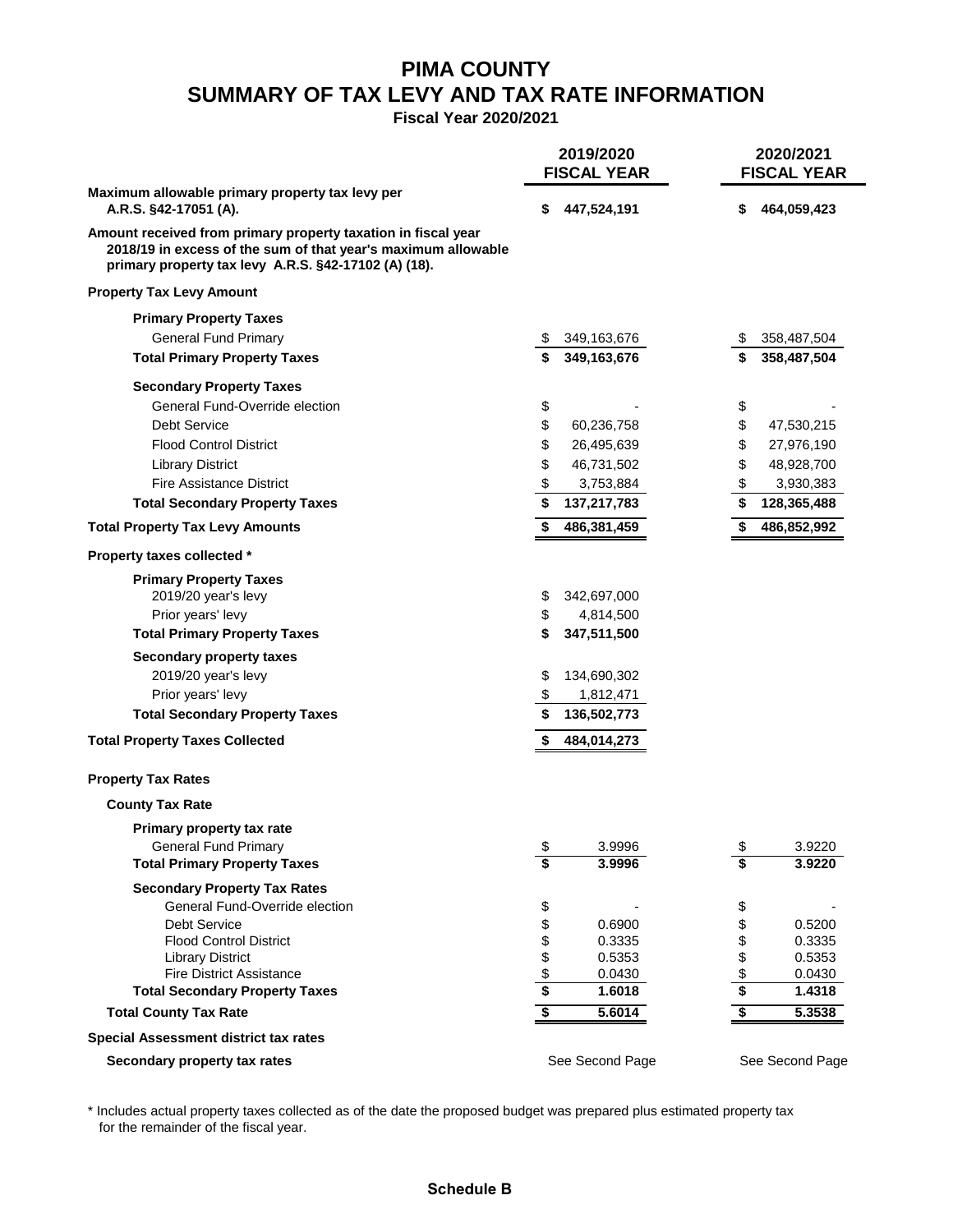# **PIMA COUNTY SUMMARY OF TAX LEVY AND TAX RATE INFORMATION (Continued)**

**Fiscal Year 2020/2021**

|                                              | 2019/2020<br><b>FISCAL YEAR</b> |        | 2020/2021<br><b>FISCAL YEAR</b> |        |
|----------------------------------------------|---------------------------------|--------|---------------------------------|--------|
| <b>Special Assessment District Tax Rates</b> |                                 |        |                                 |        |
| Secondary Property Tax Rates (Continued)     |                                 |        |                                 |        |
| <b>Street Lighting Improvement Districts</b> |                                 |        |                                 |        |
| Cardinal Est.                                |                                 | 1.8067 | \$                              | 1.8067 |
| Carriage Hills Est. No. 1                    | \$                              | 0.2476 | \$                              | 0.2374 |
| Carriage Hills Est. No. 3                    |                                 | 0.1102 | \$                              | 0.1331 |
| <b>Desert Steppes</b>                        |                                 | 0.2048 | \$                              | 0.1980 |
| <b>Hermosa Hills Estates</b>                 | ୫୫୫ ୫୫ ୫୫ ୫୫ ୫୫ ୫୫ ୫୫ ୫୫ ୫୫ ୫   | 0.1356 | \$                              | 0.1320 |
| Lakeside #1                                  |                                 | 0.2936 | \$                              | 0.2831 |
| Littletown                                   |                                 | 0.7595 |                                 | 0.7329 |
| Longview Est. #1                             |                                 | 0.2566 | \$                              | 0.2460 |
| Longview Est. #2                             |                                 | 0.2531 |                                 | 0.2426 |
| Mañana Grande B                              |                                 | 0.2365 | \$\$                            | 0.2265 |
| Mañana Grande C                              |                                 | 0.3188 |                                 | 0.3077 |
| Midvale Park                                 |                                 | 0.1814 | \$                              | 0.1829 |
| <b>Mortimore Addition</b>                    |                                 | 0.6260 | \$                              | 0.6034 |
| Oaktree No. 1                                |                                 | 2.6973 |                                 | 2.2871 |
| Oaktree No. 2                                |                                 | 3.0105 | \$                              | 2.5636 |
| Oaktree No. 3                                |                                 | 3.2302 | \$                              | 0.8550 |
| Orange Grove Valley                          |                                 | 0.3508 | \$                              | 0.3323 |
| Peach Valley                                 |                                 | 0.5305 | \$                              | 0.4997 |
| Peppertree Ranch                             |                                 | 0.0737 | \$                              | 0.0883 |
| <b>Rolling Hills</b>                         |                                 | 0.2003 | \$                              | 0.1307 |
| Salida Del Sol                               |                                 | 2.4011 | \$                              | 2.4011 |
| <b>Other Improvement Districts</b>           |                                 |        |                                 |        |
| Hayhook Ranch Improvement District           | \$                              | 5.6254 | \$                              | 5.9282 |
| <b>Community Facilities Districts</b>        |                                 |        |                                 |        |
| Rocking K South                              |                                 |        |                                 |        |
| Maintenance & Operation                      | \$                              | 0.3000 | \$                              | 0.3000 |
| <b>Bond Indebtedness</b>                     | \$                              |        | \$                              | 2.3000 |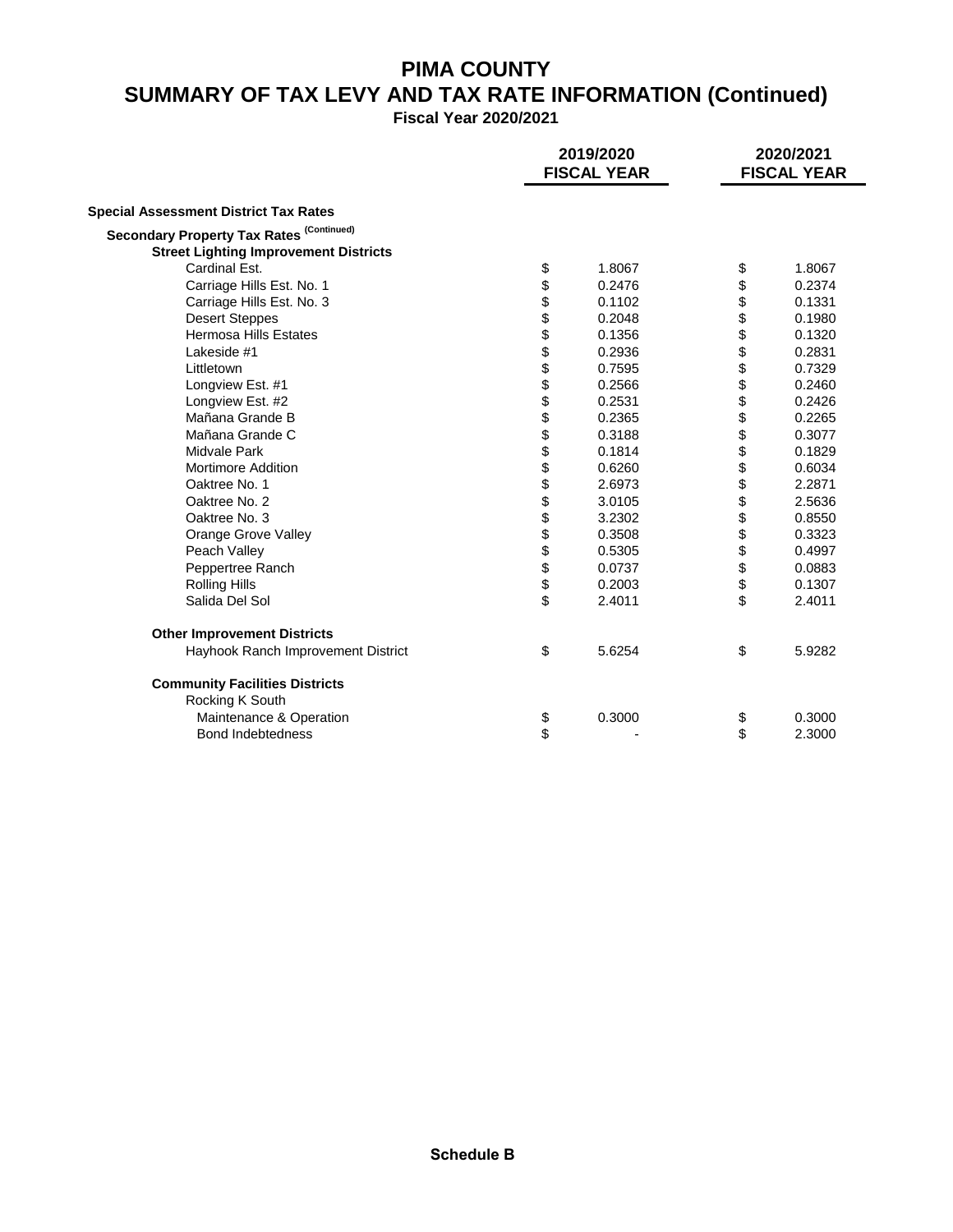|                                                         | <b>Adopted</b>                    | <b>Estimated</b>               | <b>Proposed</b>              |
|---------------------------------------------------------|-----------------------------------|--------------------------------|------------------------------|
|                                                         |                                   |                                | <b>Adopted</b>               |
| <b>Source of Revenues</b>                               | <b>Revenues</b><br>2019/2020      | <b>Revenues</b><br>2019/2020 * | <b>Revenues</b><br>2020/2021 |
| <b>GENERAL FUND</b>                                     |                                   |                                |                              |
| <b>Property Tax</b>                                     |                                   |                                |                              |
| <b>Real Property Taxes</b>                              | 335,849,211                       | 337,512,000                    | 342,646,573                  |
| <b>Personal Property Taxes</b>                          | 10,008,465                        | 9,999,200                      | 7,281,832                    |
| Penalties on Delinquent Taxes                           | 460,000                           | 460,000                        | 450,000                      |
| Interest on Delinquent Taxes                            | 4,729,000                         | 4,729,000                      | 4,500,000                    |
| <b>Total Property Tax</b>                               | 351,046,676                       | 352,700,200                    | 354,878,405                  |
|                                                         |                                   |                                |                              |
| <b>Licenses &amp; Permits</b>                           |                                   |                                |                              |
| Licenses and Permits                                    | 4,299,320                         | 3,876,880                      | 3,795,284                    |
| <b>Total Licenses &amp; Permits</b>                     | 4,299,320                         | 3,876,880                      | 3,795,284                    |
|                                                         |                                   |                                |                              |
| Intergovernmental                                       |                                   |                                |                              |
| Federal Grants & Aid                                    | 4,857,067                         | 5,275,840                      | 4,980,228                    |
| State Grants & Aid                                      | 2,121,926                         | 2,158,354                      | 1,259,540                    |
| Sales Tax & Use                                         | 126,000,000                       | 128,500,000                    | 111,800,000                  |
| <b>Shared Vehicle License Tax</b>                       | 31,200,000                        | 31,200,000                     | 28,500,000                   |
| Alcoholic Beverages                                     | 56,400                            | 92,400                         | 77,400                       |
| <b>Other Local Government</b>                           | 5,889,900                         | 6,004,569                      | 6,579,569                    |
| <b>Transient Lodging Tax</b>                            | 5,836,320                         | 5,836,320                      | 4,536,000                    |
| <b>Total Intergovernmental</b>                          | 175,961,613                       | 179,067,483                    | 157,732,737                  |
|                                                         |                                   |                                |                              |
| <b>Charges for Services</b>                             |                                   |                                |                              |
| Interdepartmental Fees                                  | 291,625                           | 300,250                        | 293,775                      |
| <b>Health Fees</b>                                      | 1,200,000                         | 1,180,000                      | 1,200,750                    |
| <b>Court Fees</b>                                       | 5,478,226                         | 5,695,773                      | 5,466,865                    |
| <b>Collections Fees</b>                                 | 102,000                           | 8,946                          | 52,000                       |
| <b>General Government</b>                               | 7,546,240                         | 7,404,565                      | 8,457,863                    |
| <b>Correctional Housing</b>                             | 7,219,508                         | 7,819,508                      | 7,405,008                    |
| <b>Sheriff Department Fees</b>                          | 625,492                           | 565,492                        | 605,492                      |
| <b>Culture &amp; Recreation Fees</b>                    | 124,950                           | 124,950                        | 120,750                      |
| <b>Facility Fees</b>                                    | 833,575                           | 823,542                        | 893,925                      |
| <b>Other Miscellaneous Fees</b>                         | 559,400                           | 538,958                        | 534,752                      |
| <b>Contributions for Administrative Overhead</b>        | 15,566,043                        | 15,566,043                     | 16,301,279                   |
| <b>Total Charges for Services</b>                       | 39,547,059                        | 40,028,027                     | 41,332,459                   |
| <b>Fines &amp; Forfeits</b>                             |                                   |                                |                              |
| <b>Justice Court Fines &amp; Forfeits</b>               | 2,507,915                         | 2,477,904                      | 2,592,911                    |
| <b>Superior Court Fines &amp; Forfeits</b>              | 236,016                           | 210,000                        | 207,138                      |
| <b>Other Fines &amp; Forfeits</b>                       | 614,668                           | 698,328                        | 601,885                      |
| <b>Total Fines &amp; Forfeits</b>                       | 3,358,599                         | 3,386,232                      | 3,401,934                    |
|                                                         |                                   |                                |                              |
| <b>Investment Earnings</b>                              |                                   |                                |                              |
| <b>Investment Earnings</b>                              | 1,598,744                         | 1,308,507                      | 1,021,796                    |
| <b>Total Investment Earnings</b>                        | 1,598,744                         | 1,308,507                      | 1,021,796                    |
| <b>Miscellaneous</b>                                    |                                   |                                |                              |
|                                                         |                                   |                                |                              |
| Rents & Royalties<br><b>Other Miscellaneous Revenue</b> | 1,534,532<br>3,729,981            | 1,534,382<br>3,686,099         | 1,529,378<br>6,903,348       |
|                                                         |                                   |                                |                              |
| Overages & Shortages<br><b>Total Miscellaneous</b>      | (6,000)<br>$\overline{5,}258,513$ | (6,001)<br>5,214,480           | (6,000)<br>8,426,726         |
|                                                         |                                   |                                |                              |
| Gain or Loss on Disposal of Assets                      |                                   | 9,094                          |                              |
| <b>TOTAL GENERAL FUND REVENUE</b>                       | 581,070,524                       | 585,590,903                    | 570,589,341                  |
|                                                         |                                   |                                |                              |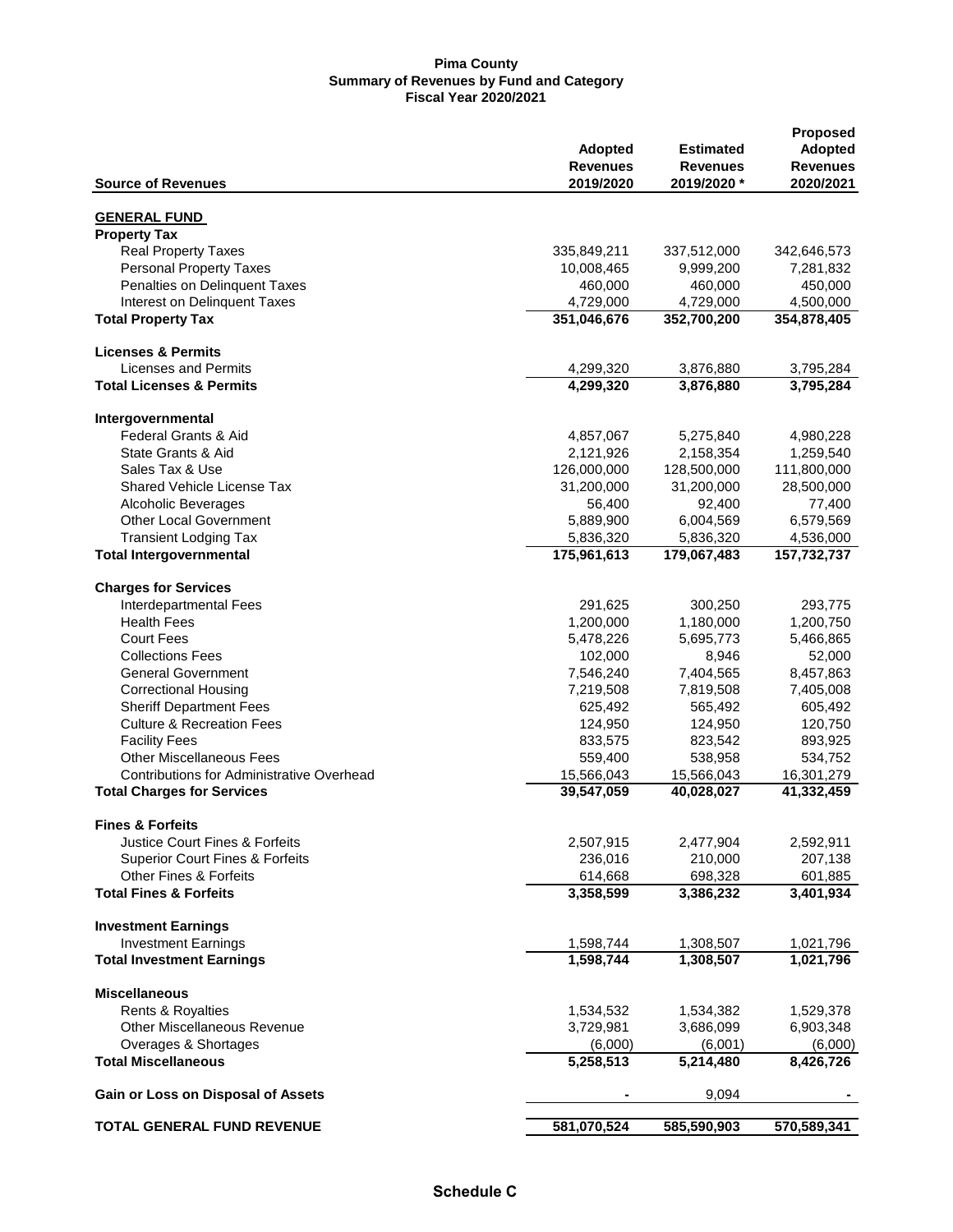|                                                                    |                        |                        | <b>Proposed</b>        |
|--------------------------------------------------------------------|------------------------|------------------------|------------------------|
|                                                                    | <b>Adopted</b>         | <b>Estimated</b>       | Adopted                |
|                                                                    | <b>Revenues</b>        | <b>Revenues</b>        | <b>Revenues</b>        |
| <b>Source of Revenues</b>                                          | 2019/2020              | 2019/2020 *            | 2020/2021              |
|                                                                    |                        |                        |                        |
| <b>SPECIAL REVENUE FUND</b>                                        |                        |                        |                        |
| <b>Attractions &amp; Tourism</b>                                   |                        |                        |                        |
| Intergovernmental                                                  | 1,111,680              | 1,259,281              | 864,000                |
| <b>Charges for Services</b>                                        | 16,000                 | 38,673                 | 36,025                 |
| <b>Investment Earnings</b>                                         | 1,000                  | 25,250                 | 25,000                 |
| Miscellaneous Revenue                                              | 155,660                | 155,453                | 120,076                |
| <b>Total Attractions &amp; Tourism</b>                             | 1,284,340              | 1,478,657              | 1,045,101              |
| <b>Behavioral Health</b>                                           |                        |                        |                        |
| Intergovernmental                                                  |                        | 66,356                 | 296,821                |
| <b>Total Behavioral Health</b>                                     |                        | 66,356                 | 296,821                |
|                                                                    |                        |                        |                        |
| <b>Clerk of the Superior Court</b>                                 |                        |                        |                        |
| Intergovernmental                                                  | 70,884                 | 69,854                 | 70,775                 |
| <b>Charges for Services</b>                                        | 689,699                | 680,698                | 688,388                |
| <b>Investment Earnings</b>                                         | 8,712                  | 27,199                 | 23,124                 |
| <b>Total Clerk of the Superior Court</b>                           | 769,295                | 777,751                | 782,287                |
| <b>Community &amp; Workforce Development</b>                       |                        |                        |                        |
| Intergovernmental                                                  |                        |                        | 31,753,310             |
| <b>Investment Earnings</b>                                         |                        |                        | 10,325                 |
| Miscellaneous Revenue                                              |                        |                        | 1,842,028              |
| <b>Total Community &amp; Workforce Development</b>                 | $\frac{1}{2}$          |                        | 33,605,663             |
|                                                                    |                        |                        |                        |
| <b>Community Development &amp; Neighborhood Conservation</b>       |                        |                        |                        |
| Intergovernmental                                                  | 6,344,793              | 6,640,871              |                        |
| <b>Investment Earnings</b>                                         | 10,300                 | 11,050                 |                        |
| Miscellaneous Revenue                                              | 493,000                | 493,000                |                        |
|                                                                    |                        |                        |                        |
| <b>Total Community Development &amp; Neighborhood Conservation</b> | 6,848,093              | 7,144,921              |                        |
| <b>Community Services, Employment &amp; Training</b>               |                        |                        |                        |
| Intergovernmental                                                  | 18,616,685             | 22,091,622             |                        |
| <b>Charges for Services</b>                                        |                        | 13,547                 |                        |
| <b>Investment Earnings</b>                                         | 5,500                  | 8,000                  |                        |
| Miscellaneous Revenue                                              | 619,278                | 839,358                |                        |
| <b>Total Community Services, Employment &amp; Training</b>         | 19,241,463             | 22,952,527             |                        |
|                                                                    |                        |                        |                        |
| <b>Constables</b>                                                  |                        |                        |                        |
| Intergovernmental                                                  |                        |                        | 30,000                 |
| Miscellaneous Revenue                                              |                        | 9,591                  |                        |
| <b>Total Constables</b>                                            |                        | 9,591                  | 30,000                 |
| <b>County Administrator</b>                                        |                        |                        |                        |
| Intergovernmental                                                  | 596,948                | 687,196                | 702,623                |
| <b>Investment Earnings</b>                                         | 10,200                 | 10,335                 | 10,200                 |
|                                                                    |                        |                        |                        |
| Miscellaneous Revenue<br><b>Total County Administrator</b>         | 1,700,000<br>2,307,148 | 1,000,046<br>1,697,577 | 1,810,000<br>2,522,823 |
|                                                                    |                        |                        |                        |
| <b>County Attorney</b>                                             |                        |                        |                        |
| Intergovernmental                                                  | 6,320,304              | 4,649,360              | 6,710,074              |
| Fines & Forfeits                                                   | 2,905,000              | 2,905,000              | 3,385,694              |
| <b>Investment Earnings</b>                                         | 138,200                | 172,274                | 213,500                |
| Miscellaneous Revenue                                              | 450,638                | 420,000                | 245,000                |
| <b>Total County Attorney</b>                                       | 9,814,142              | 8,146,634              | 10,554,268             |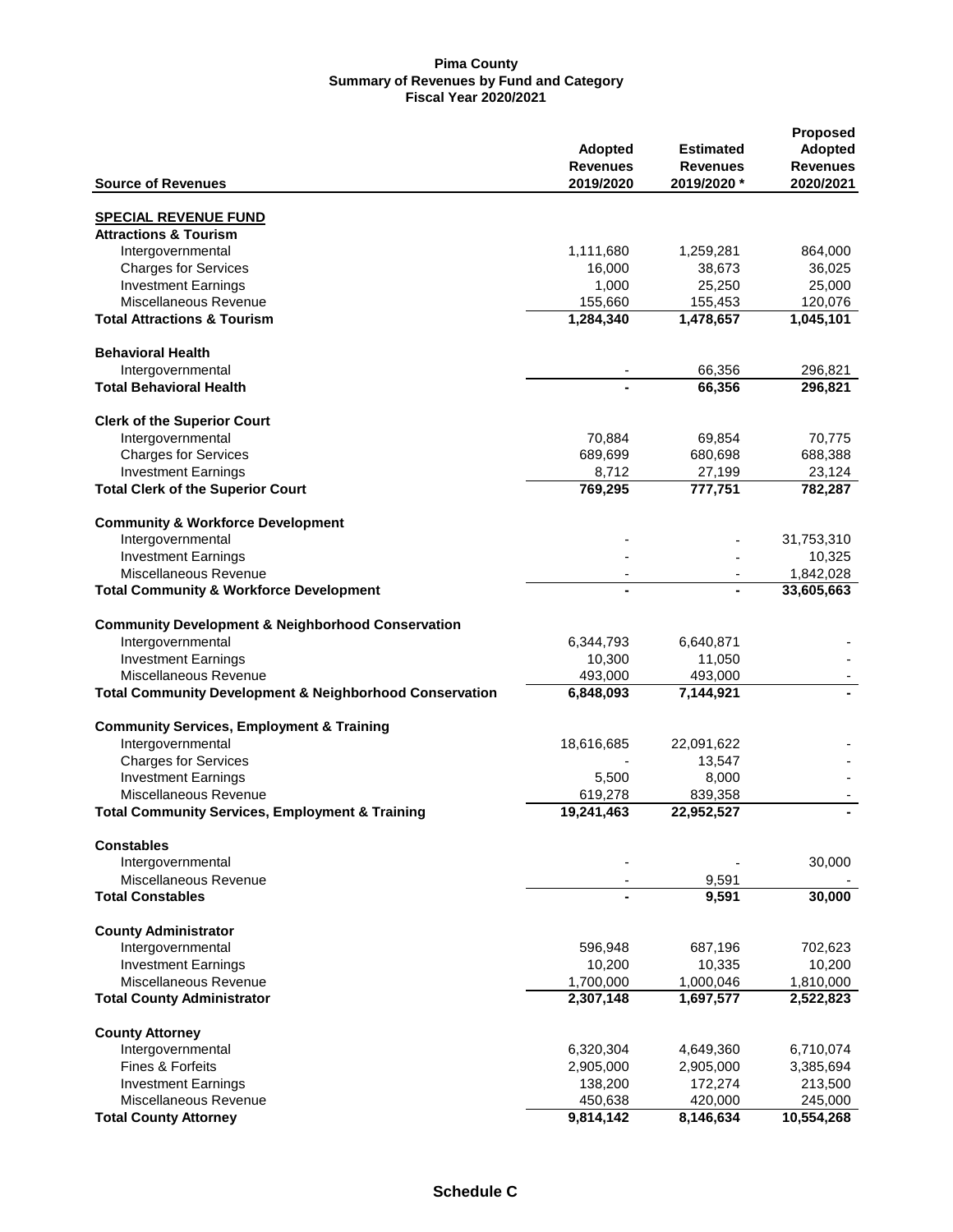|                                                 |                       |                  | <b>Proposed</b> |
|-------------------------------------------------|-----------------------|------------------|-----------------|
|                                                 | <b>Adopted</b>        | <b>Estimated</b> | <b>Adopted</b>  |
|                                                 | <b>Revenues</b>       | <b>Revenues</b>  | <b>Revenues</b> |
| <b>Source of Revenues</b>                       | 2019/2020             | 2019/2020 *      | 2020/2021       |
| <b>County Free Library</b>                      |                       |                  |                 |
| <b>Property Taxes</b>                           | 46,252,421            | 46,471,900       | 48,479,458      |
| Intergovernmental                               | 201,300               | 196,420          | 239,500         |
| Fines & Forfeits                                | 550,000               | 550,000          |                 |
| <b>Charges for Services</b>                     |                       |                  |                 |
|                                                 | 410,200               | 410,200          | 1,000,000       |
| <b>Investment Earnings</b>                      | 125,000               | 130,977          | 250,000         |
| Miscellaneous Revenue                           | 507,100               | 517,900          | 460,000         |
| <b>Total County Free Library</b>                | 48,046,021            | 48,277,397       | 50,428,958      |
| <b>Elections</b>                                |                       |                  |                 |
| Intergovernmental                               |                       |                  | 95,655          |
| <b>Investment Earnings</b>                      |                       | 95,938           |                 |
| <b>Total Elections</b>                          |                       | 95,938           | 95,655          |
| <b>Environmental Quality</b>                    |                       |                  |                 |
| Licenses & Permits                              | 2,425,500             | 2,490,000        | 2,476,640       |
| Intergovernmental                               |                       | 2,259,210        |                 |
| <b>Fines &amp; Forfeits</b>                     | 2,352,873             |                  | 2,750,975       |
|                                                 |                       | 30,000           |                 |
| <b>Charges for Services</b>                     |                       | 600              |                 |
| <b>Investment Earnings</b>                      | 57,500                | 134,756          | 105,700         |
| Miscellaneous Revenue                           | 22,000                | 19,981           | 19,000          |
| <b>Total Environmental Quality</b>              | 4,857,873             | 4,934,547        | 5,352,315       |
| <b>Facilities Management</b>                    |                       |                  |                 |
| <b>Investment Earnings</b>                      | 13,753                | 114,019          | 100,000         |
| Miscellaneous Revenue                           | 5,579,877             | 6,494,633        | 5,608,069       |
| <b>Total Facilities Management</b>              | 5,593,630             | 6,608,652        | 5,708,069       |
| <b>Finance and Risk Management</b>              |                       |                  |                 |
| Intergovernmental                               | 10,000,000            | 5,369,540        | 20,000,000      |
| Miscellaneous Revenue                           |                       |                  |                 |
|                                                 | 235,000<br>10,235,000 | 615,633          |                 |
| <b>Total Finance and Risk Management</b>        |                       | 5,985,173        | 20,000,000      |
| <b>Grants Management &amp; Innovation</b>       |                       |                  |                 |
| Intergovernmental                               | 1,093,756             | 340,554          | 68,575,314      |
| Miscellaneous Revenue                           |                       | 526,734          | 100,000         |
| <b>Total Grants Management &amp; Innovation</b> | 1,093,756             | 867,288          | 68,675,314      |
| Health                                          |                       |                  |                 |
| Licenses & Permits                              | 2,232,406             | 2,412,400        | 2,287,923       |
| Intergovernmental                               | 9,503,162             | 9,584,200        | 10,793,450      |
| <b>Charges for Services</b>                     | 2,427,298             | 2,428,419        | 2,358,830       |
| <b>Investment Earnings</b>                      | 81,881                | 133,286          | 81,881          |
| Miscellaneous Revenue                           | 987,558               | 706,667          | 873,514         |
| <b>Total Health</b>                             | 15,232,305            | 15,264,972       | 16,395,598      |
|                                                 |                       |                  |                 |
| <b>Justice Court Ajo</b>                        |                       |                  |                 |
| <b>Charges for Services</b>                     | 12,000                | 12,000           | 10,494          |
| <b>Fines &amp; Forfeits</b>                     | 2,500                 | 2,500            | 2,500           |
| Miscellaneous Revenue                           | 1,500                 | 1,500            | 1,500           |
| <b>Total Justice Court Ajo</b>                  | 16,000                | 16,000           | 14,494          |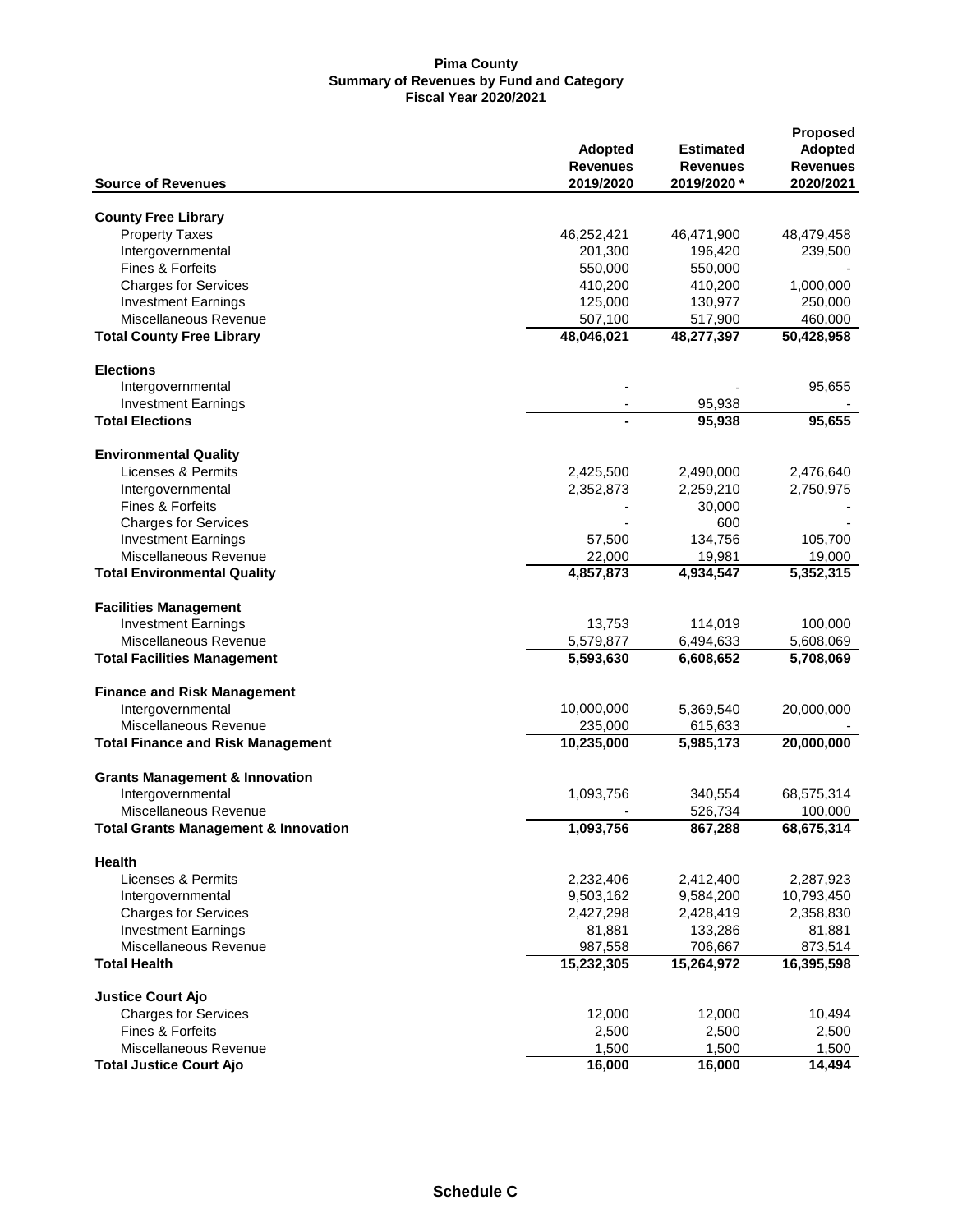| <b>Source of Revenues</b>                              | <b>Adopted</b><br><b>Revenues</b><br>2019/2020 | <b>Estimated</b><br><b>Revenues</b><br>2019/2020* | <b>Proposed</b><br><b>Adopted</b><br><b>Revenues</b><br>2020/2021 |
|--------------------------------------------------------|------------------------------------------------|---------------------------------------------------|-------------------------------------------------------------------|
|                                                        |                                                |                                                   |                                                                   |
| <b>Justice Court Green Valley</b>                      |                                                |                                                   |                                                                   |
| <b>Charges for Services</b>                            | 29,068                                         | 34,897                                            | 33,994                                                            |
| <b>Fines &amp; Forfeits</b>                            | 1,000                                          | 1,000                                             | 1,000                                                             |
| <b>Investment Earnings</b>                             |                                                | 5,554                                             |                                                                   |
| <b>Total Justice Court Green Valley</b>                | 30,068                                         | 41,451                                            | 34,994                                                            |
| <b>Justice Court Tucson</b>                            |                                                |                                                   |                                                                   |
| <b>Charges for Services</b>                            | 900,000                                        | 935,821                                           | 1,012,000                                                         |
| <b>Fines &amp; Forfeits</b>                            | 60,000                                         | 60,000                                            | 70,000                                                            |
| <b>Investment Earnings</b>                             |                                                | 18,000                                            |                                                                   |
| <b>Total Justice Court Tucson</b>                      | 960,000                                        | 1,013,821                                         | 1,082,000                                                         |
| <b>Juvenile Court</b>                                  |                                                |                                                   |                                                                   |
| Intergovernmental                                      | 8,112,465                                      | 7,840,786                                         | 7,336,253                                                         |
| <b>Charges for Services</b>                            | 170,000                                        | 169,999                                           | 232,250                                                           |
| <b>Fines &amp; Forfeits</b>                            | 6,000                                          | 1,500                                             | 4,000                                                             |
| <b>Investment Earnings</b>                             | 32,025                                         | 36,610                                            | 49,135                                                            |
| Miscellaneous Revenue                                  | 154,585                                        | 98,000                                            | 117,847                                                           |
| <b>Total Juvenile Court</b>                            | 8,475,075                                      | 8,146,895                                         | 7,739,485                                                         |
| <b>Medical Examiner</b>                                |                                                |                                                   |                                                                   |
| Intergovernmental                                      | 124,541                                        | 335,058                                           | 110,877                                                           |
| <b>Charges for Services</b>                            | 30,000                                         | 25,670                                            | 38,280                                                            |
| <b>Investment Earnings</b>                             | 2,200                                          | 5,715                                             | 2,200                                                             |
| Miscellaneous Revenue                                  | 38,300                                         | 29,160                                            | 30,020                                                            |
| <b>Total Medical Examiner</b>                          | 195,041                                        | 395,603                                           | 181,377                                                           |
| <b>Non Departmental</b>                                |                                                |                                                   |                                                                   |
| <b>Property Taxes</b>                                  | 270,317                                        | 271,990                                           | 267,265                                                           |
| <b>Investment Earnings</b>                             |                                                | 2,802                                             |                                                                   |
| <b>Total Non Departmental</b>                          | 270,317                                        | 274,792                                           | 267,265                                                           |
| <b>Natural Resources, Parks &amp; Recreation</b>       |                                                |                                                   |                                                                   |
| Intergovernmental                                      | 25,000                                         | 55,378                                            | 21,511                                                            |
| <b>Charges for Services</b>                            | 305,145                                        | 3,684,424                                         | 305,145                                                           |
| Gain or Loss on Disposal of Assets                     |                                                | 257,646                                           |                                                                   |
| Investment Earnings                                    | 58,197                                         | 196,648                                           | 80,550                                                            |
| Miscellaneous Revenue                                  | 1,152,535                                      | 1,992,911                                         | 1,402,608                                                         |
| <b>Total Natural Resources, Parks &amp; Recreation</b> | 1,540,877                                      | 6,187,007                                         | 1,809,814                                                         |
| Office of Emergency Mgmt. & Homeland Security          |                                                |                                                   |                                                                   |
| Intergovernmental                                      | 682,058                                        | 808,478                                           | 672,800                                                           |
| Total Office of Emergency Mgmt. & Homeland Security    | 682,058                                        | 808,478                                           | 672,800                                                           |
| <b>Office of Sustainability and Conservation</b>       |                                                |                                                   |                                                                   |
| Intergovernmental                                      | 20,000                                         | 101,794                                           | 20,000                                                            |
| <b>Total Office of Sustainability and Conservation</b> | 20,000                                         | 101,794                                           | 20,000                                                            |
| <b>Pima Animal Care Center</b>                         |                                                |                                                   |                                                                   |
| <b>Investment Earnings</b>                             | 10,000                                         |                                                   | 5,200                                                             |
| Miscellaneous Revenue                                  | 675,432                                        | 533,166                                           | 605,063                                                           |
| <b>Total Pima Animal Care Center</b>                   | 685,432                                        | 533,166                                           | 610,263                                                           |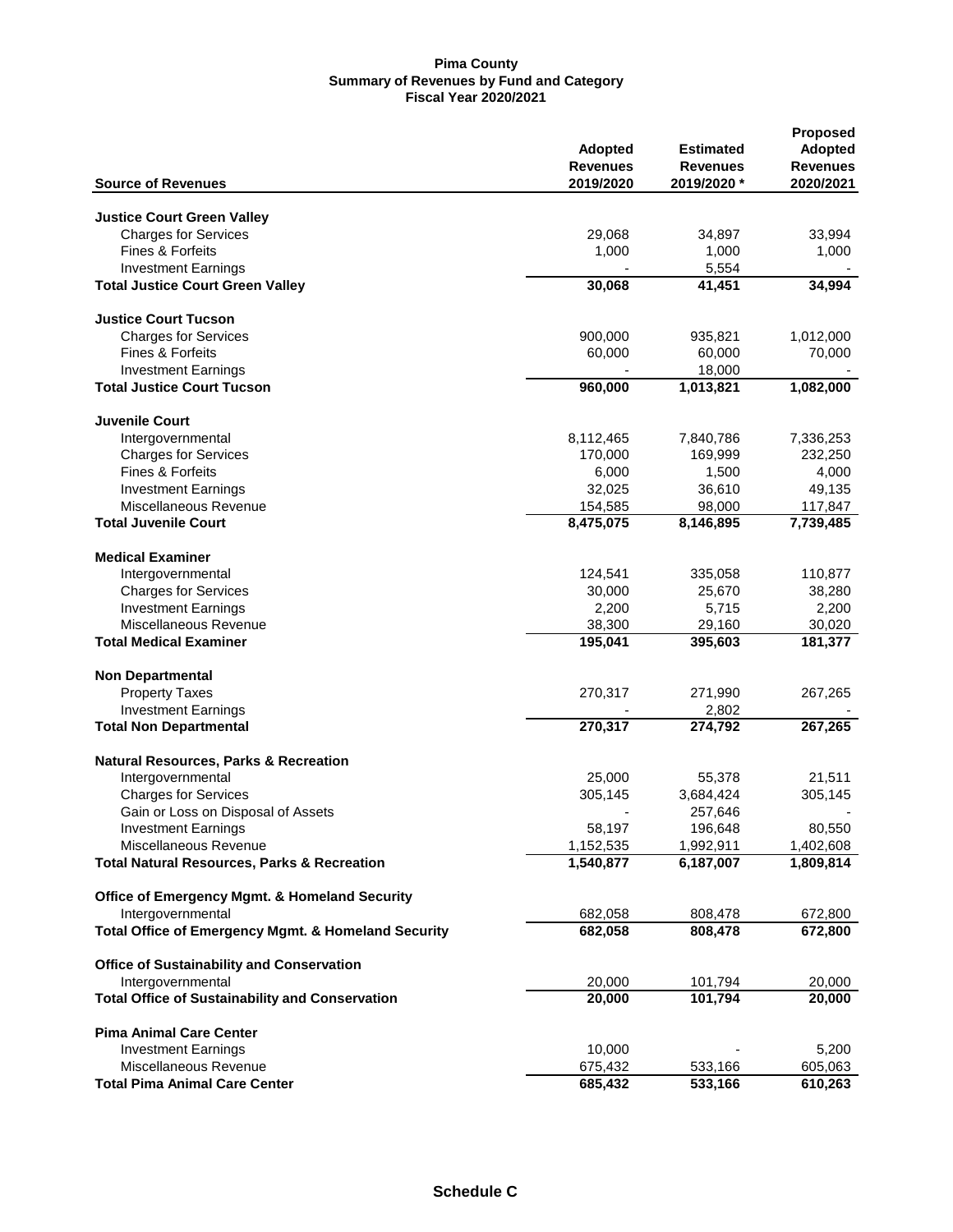|                                              |                 |                  | <b>Proposed</b> |
|----------------------------------------------|-----------------|------------------|-----------------|
|                                              | <b>Adopted</b>  | <b>Estimated</b> | <b>Adopted</b>  |
|                                              | <b>Revenues</b> | <b>Revenues</b>  | <b>Revenues</b> |
| <b>Source of Revenues</b>                    | 2019/2020       | 2019/2020 *      | 2020/2021       |
| <b>Public Defense Services</b>               |                 |                  |                 |
|                                              |                 |                  |                 |
| Intergovernmental                            | 328,000         | 327,498          | 1,920,240       |
| <b>Investment Earnings</b>                   | 3,530           | 18,502           | 5,920           |
| Miscellaneous Revenue                        |                 | 561              | 275             |
| <b>Total Public Defense Services</b>         | 331,530         | 346,561          | 1,926,435       |
| <b>Public Works</b>                          |                 |                  |                 |
| Intergovernmental                            |                 | 40,000           | 250,000         |
| <b>Total Public Works</b>                    |                 | 40,000           | 250,000         |
| Recorder                                     |                 |                  |                 |
|                                              |                 |                  |                 |
| <b>Charges for Services</b>                  | 706,400         | 706,400          | 805,750         |
| <b>Total Recorder</b>                        | 706,400         | 706,400          | 805,750         |
| <b>Regional Flood Control District</b>       |                 |                  |                 |
| <b>Property Taxes</b>                        | 26,267,843      | 26,377,694       | 27,732,781      |
| Licenses & Permits                           | 21,100          | 8,000            | 6,100           |
| Intergovernmental                            | 75,080          | 314,205          | 1,047,700       |
| <b>Charges for Services</b>                  | 1,100,100       | 861,763          | 1,299,100       |
| Fines & Forfeits                             | 2,500           | 2,500            | 3,000           |
| Gain or Loss on Disposal of Assets           |                 | 100              |                 |
| <b>Investment Earnings</b>                   | 50,000          | 206,384          | 135,000         |
| Miscellaneous Revenue                        |                 |                  |                 |
|                                              | 91,325          | 456,284          | 91,325          |
| <b>Total Regional Flood Control District</b> | 27,607,948      | 28,226,930       | 30,315,006      |
| <b>Rocking K South CFD</b>                   |                 |                  |                 |
| <b>Property Taxes</b>                        | 10              | 10               | 18,710          |
| <b>Total Rocking K South CFD</b>             | 10              | 10               | 18,710          |
| <b>School Superintendent</b>                 |                 |                  |                 |
| Intergovernmental                            | 3,910,025       | 3,910,025        | 3,297,351       |
| <b>Charges for Services</b>                  |                 |                  | 661,800         |
| <b>Total School Superintendent</b>           | 3,910,025       | 3,910,025        | 3,959,151       |
|                                              |                 |                  |                 |
| <b>Sheriff</b><br>Intergovernmental          | 4,445,008       | 4,270,114        | 6,501,271       |
| <b>Charges for Services</b>                  | 2,612,000       | 2,612,000        | 2,810,000       |
|                                              |                 |                  |                 |
| <b>Investment Earnings</b>                   | 22,000          | 56,400           | 37,000          |
| Miscellaneous Revenue                        | 65,000          | 68,230           | 65,000          |
| <b>Total Sheriff</b>                         | 7,144,008       | 7,006,744        | 9,413,271       |
| <b>Stadium District</b>                      |                 |                  |                 |
| Intergovernmental                            | 1,587,000       | 1,587,005        | 1,229,000       |
| <b>Charges for Services</b>                  | 1,395,611       | 1,622,736        | 2,092,000       |
| <b>Investment Earnings</b>                   | 2,500           | 24,649           |                 |
| Miscellaneous Revenue                        | 23,280          | 45,184           | 26,780          |
| <b>Total Stadium District</b>                | 3,008,391       | 3,279,574        | 3,347,780       |
|                                              |                 |                  |                 |
| <b>Superior Court</b>                        |                 |                  |                 |
| Intergovernmental                            | 14,191,450      | 14,170,600       | 14,669,589      |
| <b>Charges for Services</b>                  | 3,299,386       | 3,293,386        | 3,251,089       |
| <b>Investment Earnings</b>                   | 46,800          | 67,800           | 77,360          |
| Miscellaneous Revenue                        | 52,650          | 56,850           | 64,000          |
| <b>Total Superior Court</b>                  | 17,590,286      | 17,588,636       | 18,062,038      |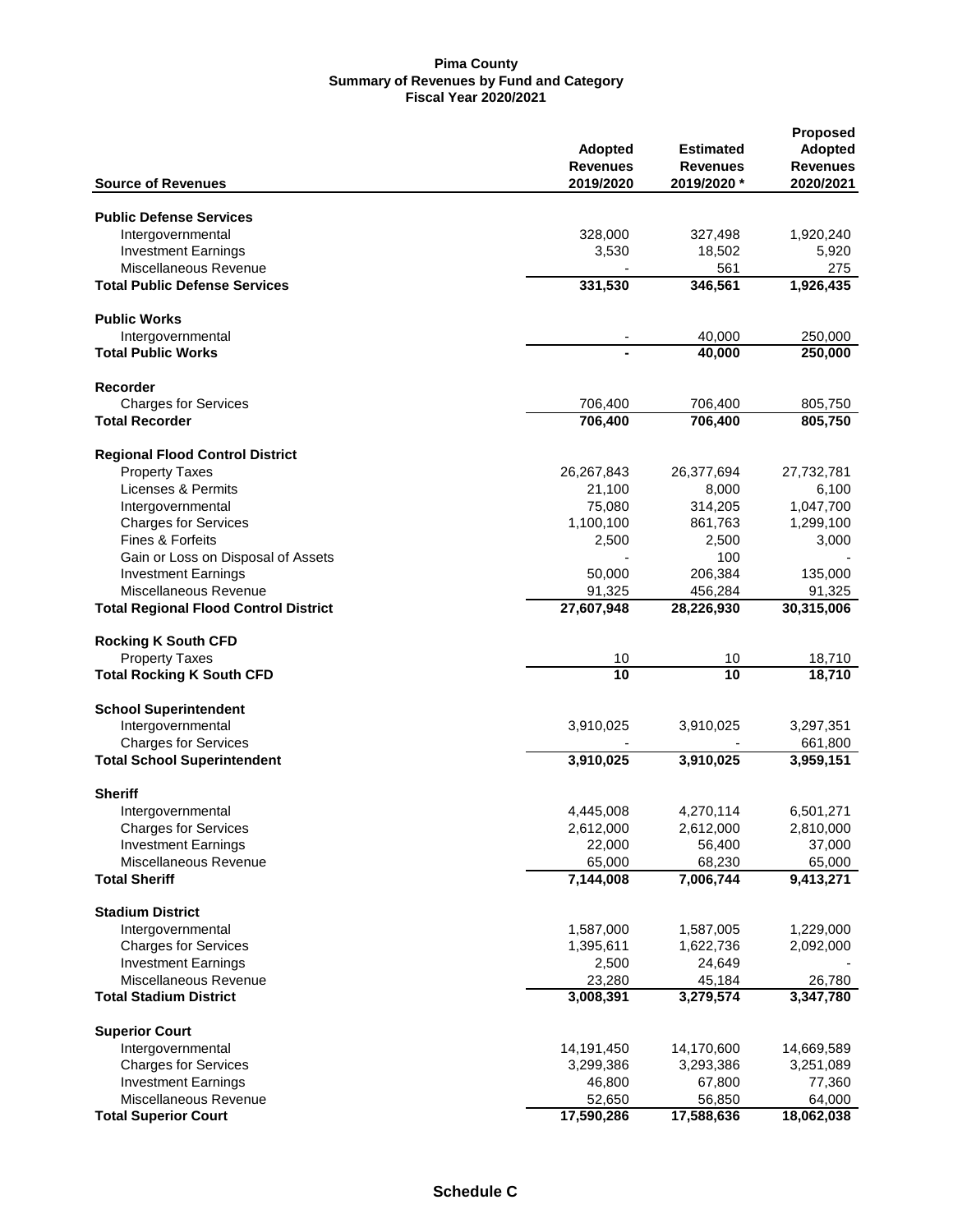|                                                    | <b>Adopted</b><br><b>Revenues</b> | <b>Estimated</b><br>Revenues | <b>Proposed</b><br><b>Adopted</b><br><b>Revenues</b> |
|----------------------------------------------------|-----------------------------------|------------------------------|------------------------------------------------------|
| <b>Source of Revenues</b>                          | 2019/2020                         | 2019/2020 *                  | 2020/2021                                            |
| <b>Treasurer</b>                                   |                                   |                              |                                                      |
| <b>Charges for Services</b>                        | 50,000                            | 50,000                       | 60,000                                               |
| <b>Investment Earnings</b>                         | 3,000                             | 3,644                        | 2,000                                                |
| Miscellaneous Revenue                              | 20,000                            | 32,055                       | 26,000                                               |
| <b>Total Treasurer</b>                             | 73,000                            | 85,699                       | 88,000                                               |
| <b>Transportation</b>                              |                                   |                              |                                                      |
| <b>Property Taxes</b>                              | (3,700)                           | 300                          | (1,200)                                              |
| Licenses & Permits                                 | 1,307,000                         | 1,307,000                    | 907,000                                              |
| Intergovernmental                                  | 72,474,709                        | 71,977,278                   | 66,961,710                                           |
| <b>Charges for Services</b>                        | 195,000                           | 201,281                      | 195,000                                              |
| <b>Fines &amp; Forfeits</b>                        |                                   | 3,491                        |                                                      |
| <b>Investment Earnings</b>                         | 33,863                            | 189,388                      | 19,709                                               |
| Miscellaneous Revenue                              | 268,431                           | 645,806                      | 268,431                                              |
| <b>Total Transportation</b>                        | $\overline{74}, 275, 303$         | 74,324,544                   | 68,350,650                                           |
| <b>Wireless Integrated Network</b>                 |                                   |                              |                                                      |
| Intergovernmental                                  |                                   |                              | 40,000                                               |
| <b>Charges for Services</b>                        | 3,301,200                         | 3,335,244                    | 3,528,468                                            |
| <b>Investment Earnings</b>                         | 32,662                            | 66,291                       | 13,191                                               |
| Miscellaneous Revenue                              | 69,655                            | 70,190                       | 65,677                                               |
| <b>Total Wireless Integrated Network</b>           | 3,403,517                         | 3,471,725                    | 3,647,336                                            |
| <b>TOTAL SPECIAL REVENUE FUNDS</b>                 | 276,248,352                       | 280,813,836                  | 368,109,491                                          |
| <b>DEBT SERVICE</b>                                |                                   |                              |                                                      |
| <b>Property Taxes</b>                              | 59,650,724                        | 59,918,000                   | 47,320,066                                           |
| <b>Investment Earnings</b>                         | 470,000                           | 470,000                      | 601,500                                              |
| Miscellaneous Revenue                              |                                   | 16,153                       |                                                      |
| <b>TOTAL DEBT SERVICE</b>                          | 60,120,724                        | 60,404,153                   | 47,921,566                                           |
| <b>CAPITAL PROJECTS</b>                            |                                   |                              |                                                      |
| Intergovernmental                                  | 15,429,352                        | 13,967,831                   | 6,928,398                                            |
| <b>Charges for Services</b>                        | 5,691,500                         | 7,611,883                    | 7,695,000                                            |
| <b>Investment Earnings</b>                         | 538,550                           | 1,666,529                    | 538,550                                              |
| Miscellaneous Revenue                              | 1,015,963                         | 1,530,409                    | 765,400                                              |
| TOTAL CAPITAL PROJECTS                             | 22,675,365                        | 24,776,652                   | 15,927,348                                           |
| <b>ENTERPRISE FUNDS</b>                            |                                   |                              |                                                      |
| <b>Development Services</b>                        |                                   |                              |                                                      |
| Licenses & Permits                                 | 7,045,953                         | 7,778,245                    | 7,586,872                                            |
| <b>Charges for Services</b>                        | 1,020,000                         | 1,070,041                    | 1,021,320                                            |
| <b>Fines and Forfeits</b>                          |                                   | 125                          |                                                      |
| <b>Investment Earnings</b>                         | 85,000                            | 193,158                      | 87,278                                               |
| Miscellaneous Revenue                              | 8,100                             | 8,165                        | 8,262                                                |
| <b>Total Development Services</b>                  | 8,159,053                         | 9,049,734                    | 8,703,732                                            |
| <b>Facilities Management Parking Garages</b>       |                                   |                              |                                                      |
| Licenses & Permits                                 | 6,000                             |                              | 7,400                                                |
| <b>Charges for Services</b>                        | 2,449,900                         | 2,554,527                    | 2,902,109                                            |
| <b>Investment Earnings</b>                         | 10,000                            | 39,802                       | 31,627                                               |
| Miscellaneous Revenue                              | 1,850                             | 23,948                       | 12,564                                               |
| <b>Total Facilities Management Parking Garages</b> | 2,467,750                         | 2,618,277                    | 2,953,700                                            |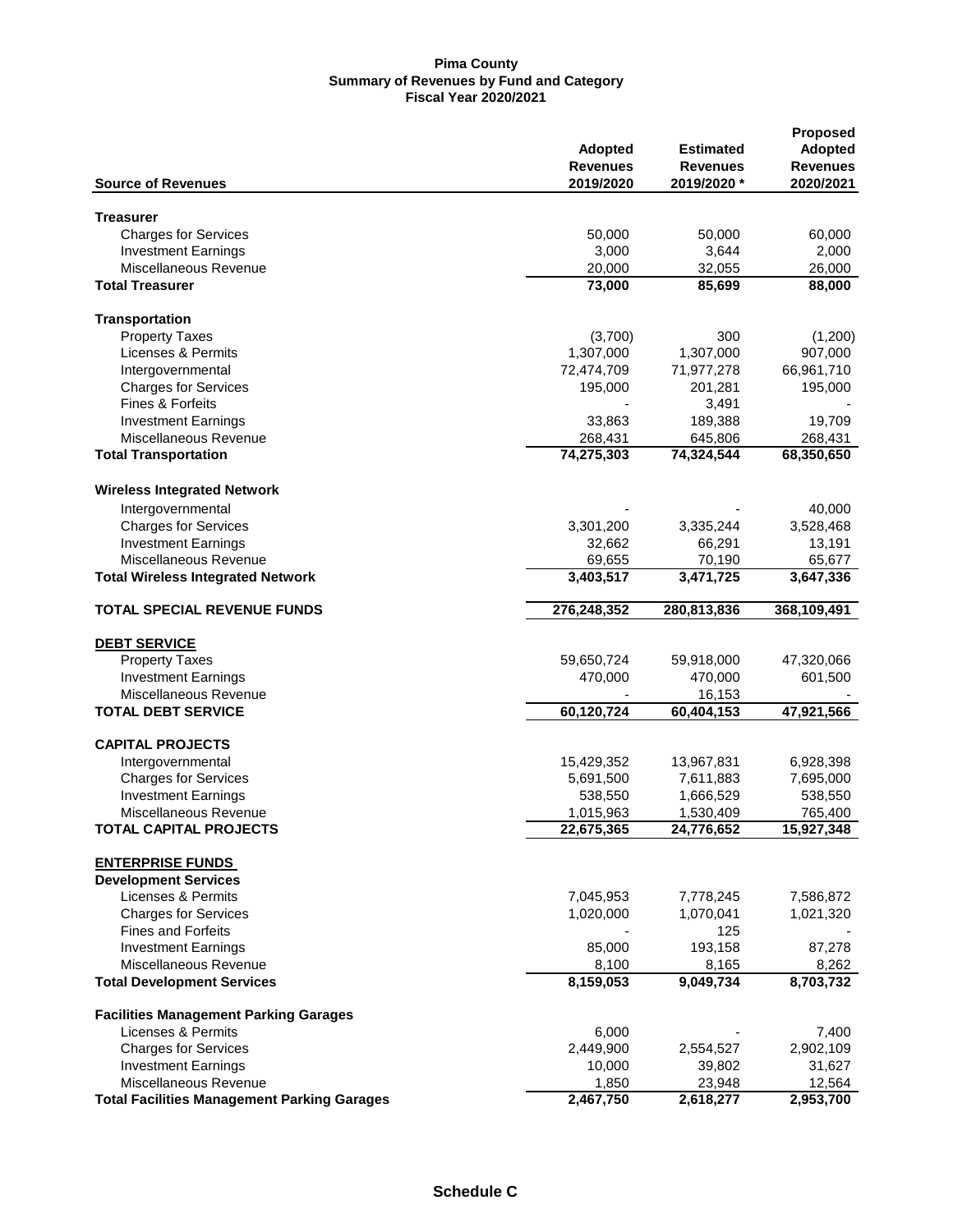| <b>Source of Revenues</b>                    | <b>Adopted</b><br><b>Revenues</b><br>2019/2020 | <b>Estimated</b><br><b>Revenues</b><br>2019/2020 * | <b>Proposed</b><br>Adopted<br><b>Revenues</b><br>2020/2021 |
|----------------------------------------------|------------------------------------------------|----------------------------------------------------|------------------------------------------------------------|
| <b>Regional Wastewater Reclamation</b>       |                                                |                                                    |                                                            |
| Licenses & Permits                           | 20,000                                         | 20,000                                             | 20,000                                                     |
| <b>Charges for Services</b>                  | 176,057,169                                    | 176,901,568                                        | 175,704,075                                                |
| Fines & Forfeits                             | 2.500                                          | 4.300                                              | 2,500                                                      |
| <b>Investment Earnings</b>                   | 1,130,000                                      | 2.922.767                                          | 2,180,000                                                  |
| Miscellaneous Revenue                        | 232.167                                        | 353.739                                            | 895,271                                                    |
| <b>Total Regional Wastewater Reclamation</b> | 177,441,836                                    | 180,202,374                                        | 178,801,846                                                |
| <b>TOTAL ENTERPRISE FUNDS</b>                | 188,068,639                                    | 191,870,385                                        | 190,459,278                                                |
| <b>GRAND TOTAL ALL FUNDS</b>                 | 1,128,183,604                                  | 1,143,455,929                                      | 1,193,007,024                                              |

\* These amounts include actual revenues recognized on the modified accrual or accrual basis as of February 29, 2020, plus projected revenues for the remainder of the fiscal year.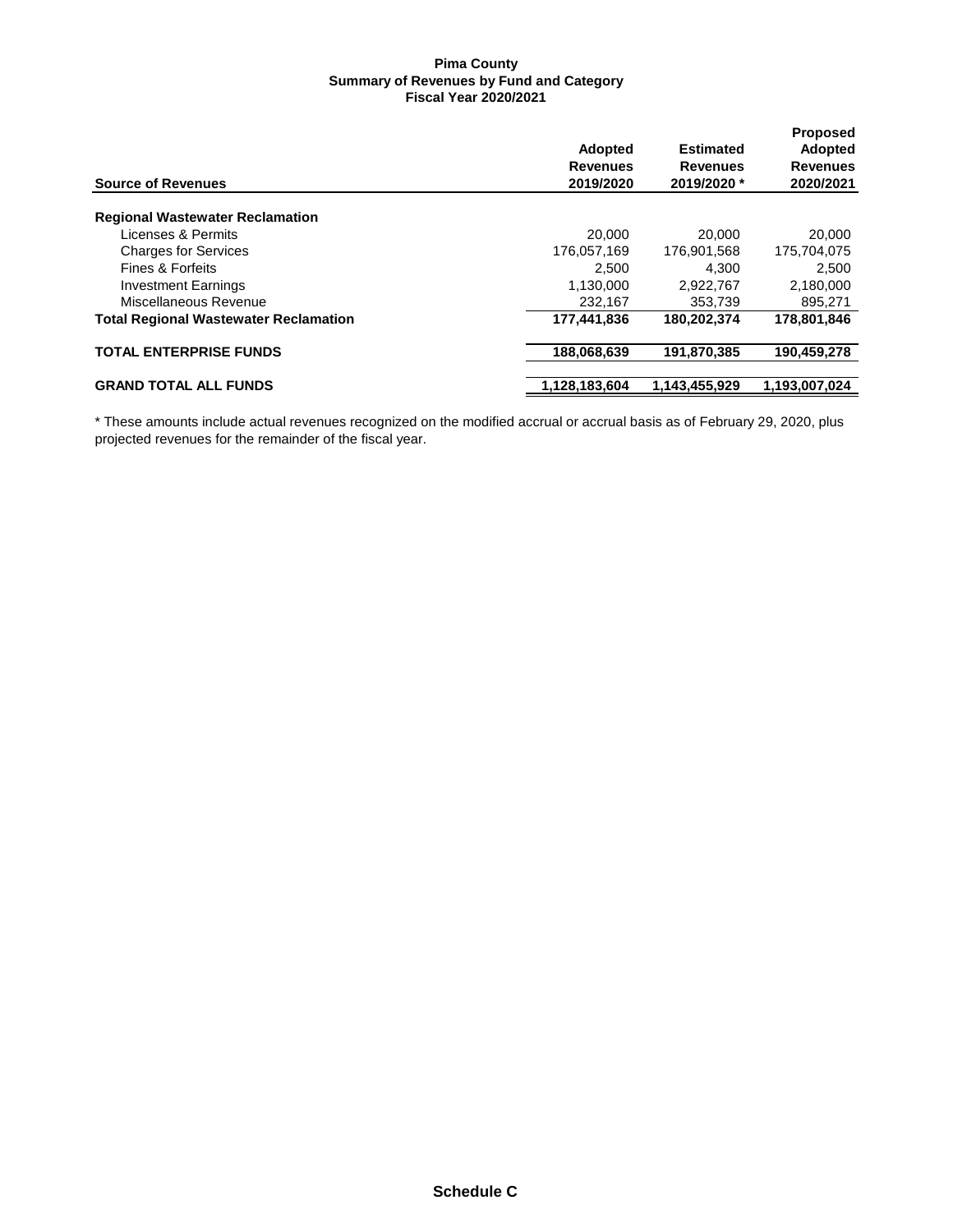|                                                                       | <b>Proceeds from</b> |            |            |
|-----------------------------------------------------------------------|----------------------|------------|------------|
|                                                                       | Other                | Interfund  |            |
|                                                                       | <b>Financing</b>     | Transfers  |            |
|                                                                       | <b>Sources</b>       | 2020/2021  |            |
| <b>Fund/Department</b>                                                | 2020/2021            | <b>In</b>  | Out        |
| <b>General Fund</b>                                                   |                      |            |            |
|                                                                       |                      |            |            |
| <b>Attractions &amp; Tourism</b>                                      |                      |            | 818,931    |
| Behavioral Health - Grants                                            |                      |            | 85,340     |
| Behavioral Health - Grants - Indirect Costs                           |                      | 26,955     |            |
| Capital Projects - Jail Mail and Pre-Trial Services New Building      |                      | 1,000,000  |            |
| Capital Projects - Various Projects                                   |                      |            | 702,500    |
| Community and Workforce Development - Grants                          |                      |            | 2,007,750  |
| Community and Workforce Development - Grants - Indirect Costs         |                      | 615,902    |            |
| County Administrator - Grants - Re-entry Housing, Pretrial, Screening |                      |            | 2,187,126  |
| County Attorney - Grants - Drug Prosecution Salary                    |                      |            | 115,000    |
| County Attorney - Outside Agency                                      |                      |            | 30,000     |
| Debt Service - 2013A COPs - Fleet Prepayment                          |                      |            | 2,279,722  |
| Debt Service - 2013A COPs - General Fund                              |                      |            | 308,753    |
| Debt Service - 2014 COPs                                              |                      |            | 3,539,077  |
| Debt Service - 2016 COPs Worldview and Refunding                      |                      |            | 4,468,619  |
| Debt Service - 2021 COPs                                              |                      |            | 503,000    |
| Development Services - Loan Repayment                                 |                      | 2,310,526  |            |
| Development Services - Prepaid Account - Recorder                     |                      | 3,500      |            |
| Environmental Quality - Air Quality Monitoring                        |                      |            | 451,609    |
| <b>Environmental Quality - Grants - Indirect Costs</b>                |                      | 44,314     |            |
| Environmental Quality - Wildcat Dump Enforcement                      |                      |            | 281,978    |
| Finance Contingency - Grants - Interest Expense Reimbursement         |                      |            | 180,000    |
| Health - General Fund Support                                         |                      |            | 7,579,294  |
| Health - Grants - Indirect Costs                                      |                      | 784,542    |            |
| <b>Improvement Districts Formation Fund</b>                           |                      |            | 20,000     |
| Information Technology - Hardware                                     |                      | 1,500,000  |            |
| Information Technology - Server and Storage                           |                      |            | 1,040,962  |
|                                                                       |                      |            |            |
| Information Technology - Server and Storage DIMS Project              |                      | 1,000,000  |            |
| Information Technology - Software                                     |                      |            | 148,301    |
| Office of Emergency Management - Grants - EMPG Expenses               |                      |            | 619,703    |
| Parks & Recreation - Grants - Adamson-Catino Trail                    |                      |            | 39,715     |
| Parks & Recreation - Grants - Landowner Agreement                     |                      |            | 22,334     |
| Parks Special Programs - Native Plant Nursery - General Fund          |                      |            | 60,000     |
| Parks Special Programs - Painted Hills Loan Repayment                 |                      | 694,657    |            |
| Parks Special Programs - Renewal Fund Projects                        |                      |            | 500,000    |
| Pima Animal Care - Donations                                          |                      | 100,000    |            |
| Regional Flood Control District - Grants - Indirect Costs             |                      | 10,929     |            |
| Regional Flood Control District - Tucson Clean & Beautiful            |                      | 20,000     |            |
| Regional Wastewater Reclamation - Pima Association of Governments     |                      | 54,840     |            |
| Regional Wastewater Reclamation - Reclaimed Water Subsidy             |                      | 40,000     |            |
| Regional Wastewater Reclamation - Summer Youth Funding                |                      | 174,000    |            |
| Regional Wastewater Reclamation - Tucson Clean & Beautiful            |                      | 20,000     |            |
| Sheriff - Inmate Welfare Fund                                         |                      | 120,000    |            |
| Sheriff - Vehicle Impound Revenue                                     |                      | 400,000    |            |
| Stadium District - Ball Fields Maintenance                            |                      |            | 1,500,000  |
| Stadium District - Debt Service                                       |                      |            | 2,861,113  |
| Stadium District - Hotel Tax Proceeds                                 |                      |            | 1,836,000  |
| Stadium District - Sam Lena & Willie Blake Parks                      |                      |            | 415,057    |
| Stadium District - The Event Center                                   |                      |            | 400,313    |
| Sustainability and Conservation - Grants - Cienega Corridor Survey    |                      |            | 40,000     |
| Transportation - Graffiti Abatement Program                           |                      |            | 120,662    |
| Transportation - Pima Association of Governments                      |                      | 130,386    |            |
| Wireless Integrated Network - Loan Repayment                          |                      | 1,300,000  |            |
| <b>Total General Fund</b>                                             |                      | 10,350,551 | 35,162,859 |
|                                                                       |                      |            |            |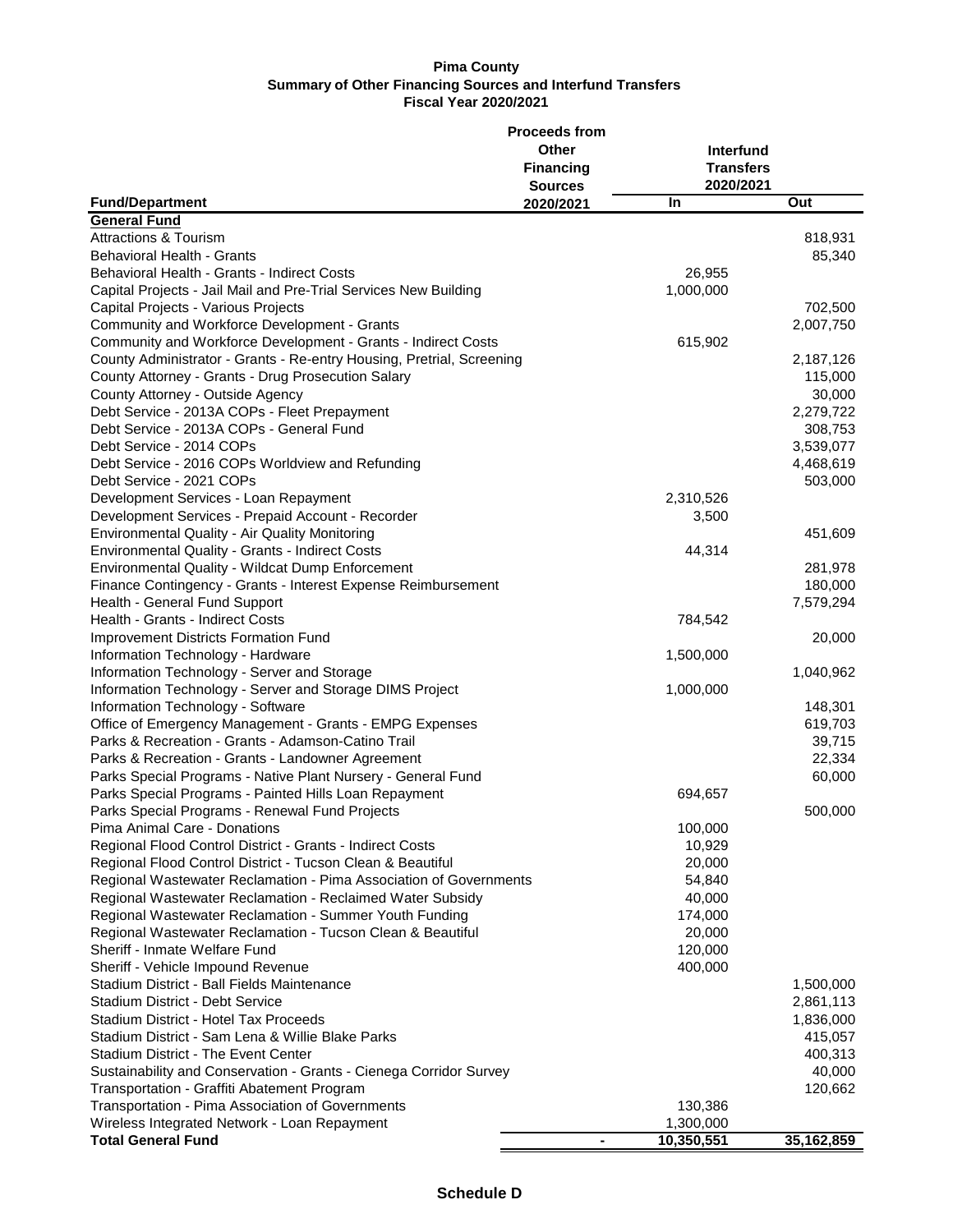|                                                                                                                                                                                                               | <b>Proceeds from</b><br>Other<br><b>Financing</b><br><b>Sources</b> | Interfund<br><b>Transfers</b><br>2020/2021 |                                  |
|---------------------------------------------------------------------------------------------------------------------------------------------------------------------------------------------------------------|---------------------------------------------------------------------|--------------------------------------------|----------------------------------|
| <b>Fund/Department</b>                                                                                                                                                                                        | 2020/2021                                                           | <b>In</b>                                  | Out                              |
| <b>Special Revenue Funds</b><br><b>Attractions &amp; Tourism</b>                                                                                                                                              |                                                                     |                                            |                                  |
| <b>General Fund Support</b>                                                                                                                                                                                   |                                                                     | 818,931                                    |                                  |
| Behavioral Health - Grants<br>General Fund - Behavioral Health                                                                                                                                                |                                                                     | 85,340                                     |                                  |
| General Fund - Indirect Costs<br><b>Total Behavioral Health - Grants</b>                                                                                                                                      |                                                                     | 85,340                                     | 26,955<br>26,955                 |
| Community and Workforce Development - Grants<br>General Fund - Community and Workforce Development<br><b>General Fund - Indirect Costs</b>                                                                    |                                                                     | 2,007,750                                  | 615,902                          |
| Total Community and Workforce Development - Grants                                                                                                                                                            |                                                                     | 2,007,750                                  | 615,902                          |
| County Administrator - Grants<br>General Fund - Re-entry Housing, Pretrial, Screening                                                                                                                         |                                                                     | 2,187,126                                  |                                  |
| <b>County Attorney</b><br>General Fund - Community and Workforce Development -<br>Outside Agency                                                                                                              |                                                                     | 30,000                                     |                                  |
| County Attorney - Grants<br>General Fund - County Attorney - Drug Prosecution Salary                                                                                                                          |                                                                     | 115,000                                    |                                  |
| <b>County Free Library</b><br>Capital Projects - Various Projects<br>Natural Resources, Parks & Recreation - Native Plant Nursery<br><b>Total County Free Library</b>                                         |                                                                     |                                            | 6,600,000<br>20,000<br>6,620,000 |
| <b>Environmental Quality</b><br>General Fund - Air Quality Monitoring<br>General Fund - Wildcat Dump Enforcement<br>Environmental Quality - Grants - Indirect Costs<br><b>Total Environmental Quality</b>     |                                                                     | 451,609<br>281,978<br>108,265<br>841,852   |                                  |
| <b>Environmental Quality - Grants</b><br><b>General Fund - Indirect Costs</b><br><b>Environmental Quality - Indirect Costs</b><br><b>Total Environmental Quality - Grants</b>                                 |                                                                     |                                            | 44,314<br>108,265<br>152,579     |
| <b>Facilities Management</b><br>Capital Projects - Mission Road Building 9 Renovation<br>Finance & Risk Management - Internal Services - Capital Projects -<br>Administration Building West 3rd Floor Remodel |                                                                     | 403,415                                    | 349,700                          |
| Transportation - Mission Road Building<br><b>Total Facilities Management</b>                                                                                                                                  |                                                                     | 1,068,407<br>1,471,822                     | 349,700                          |
| Finance & Risk Management<br>Capital Projects - January 8 Memorial                                                                                                                                            |                                                                     |                                            | 893,126                          |
| General Fund - Improvement Districts Formation Fund<br>Total Finance & Risk Management                                                                                                                        |                                                                     | 20,000<br>20,000                           | 893,126                          |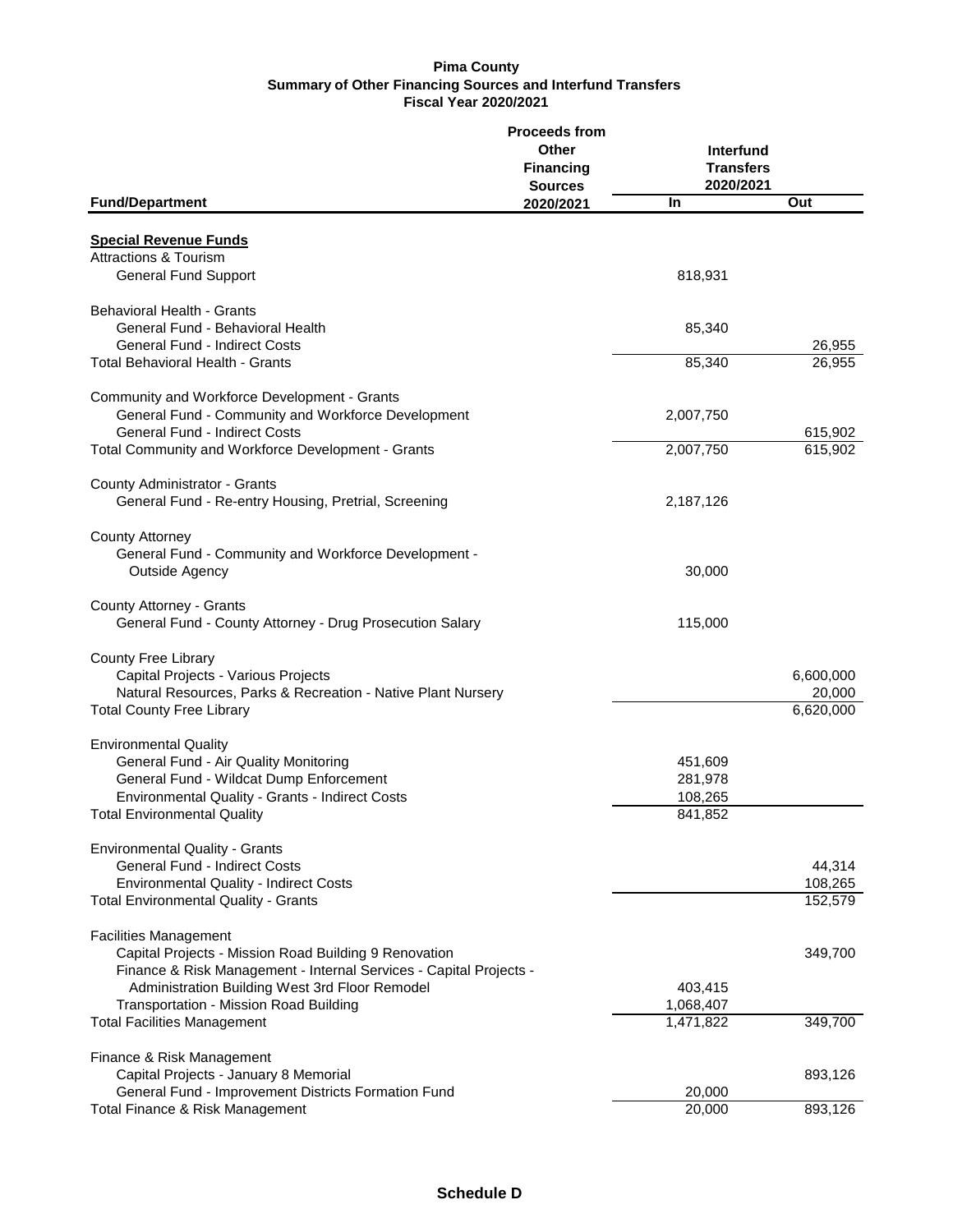|                                                              | <b>Proceeds from</b> |                  |                        |
|--------------------------------------------------------------|----------------------|------------------|------------------------|
|                                                              | Other                | Interfund        |                        |
|                                                              | <b>Financing</b>     | <b>Transfers</b> |                        |
|                                                              | <b>Sources</b>       | 2020/2021        |                        |
| <b>Fund/Department</b>                                       | 2020/2021            | In               | Out                    |
| Finance Contingency - Grants                                 |                      |                  |                        |
| General Fund - Interest Expense Reimbursement                |                      | 180,000          |                        |
|                                                              |                      |                  |                        |
| Health                                                       |                      |                  |                        |
| <b>General Fund Support</b><br>Health - Grants               |                      | 7,579,294        |                        |
| <b>Total Health</b>                                          |                      | 7,579,294        | 2,467,672<br>2,467,672 |
|                                                              |                      |                  |                        |
| Health - Grants                                              |                      |                  |                        |
| <b>General Fund - Indirect Costs</b>                         |                      |                  | 784,542                |
| Health                                                       |                      | 2,467,672        |                        |
| <b>Total Health - Grants</b>                                 |                      | 2,467,672        | 784,542                |
| Natural Resources, Parks & Recreation                        |                      |                  |                        |
| Capital Projects - Canoa Ranch Campground Development        |                      |                  | 250,000                |
| Capital Projects - Canoa Ranch Manning Senior Rehabilitation |                      |                  | 200,000                |
| Capital Projects - Manzanita Park Multi-Use Field            |                      |                  | 250,000                |
| Capital Projects - NW YMCA - Pool Upgrades 2021              |                      |                  | 250,000                |
| County Free Library - Native Plant Nursery                   |                      | 20,000           |                        |
| General Fund - Native Plant Nursery                          |                      | 60,000           |                        |
| General Fund - Painted Hills Loan Repayment                  |                      |                  | 694,657                |
| General Fund - Renewal Fund Projects                         |                      | 500,000          |                        |
| Regional Flood Control District - Native Plant Nursery       |                      | 80,000           |                        |
| Regional Wastewater Reclamation - Native Plant Nursery       |                      | 30,000           |                        |
| Regional Wastewater Reclamation - Reclaimed Water Subsidy    |                      | 40,000           |                        |
| Transportation - Native Plant Nursery                        |                      | 30,000           |                        |
| Total Natural Resources, Parks & Recreation                  |                      | 760,000          | 1,644,657              |
| Natural Resources, Parks & Recreation - Grants               |                      |                  |                        |
| General Fund - Adamson-Catino Trail                          |                      | 39,715           |                        |
| General Fund - Landowner Agreement                           |                      | 22,334           |                        |
| Total Natural Resources, Parks & Recreation - Grants         |                      | 62,049           |                        |
| Office of Emergency Management & Homeland Security - Grants  |                      |                  |                        |
| General Fund - EMPG Expenses                                 |                      | 619,703          |                        |
| Office of Sustainability and Conservation - Grants           |                      |                  |                        |
| General Fund - Cienega Corridor Cultural Resource Survey     |                      | 40,000           |                        |
| Pima Animal Care                                             |                      |                  |                        |
| <b>General Fund - Donations</b>                              |                      |                  | 100,000                |
| Pima Animal Care - Grants - Community Cats                   |                      |                  | 172,833                |
| Pima Animal Care - Grants - Resource Center                  |                      |                  | 156,122                |
| <b>Total Pima Animal Care</b>                                |                      |                  | 428,955                |
| Pima Animal Care - Grants                                    |                      |                  |                        |
| Pima Animal Care - Community Cats                            |                      | 172,833          |                        |
| Pima Animal Care - Resource Center                           |                      | 156,122          |                        |
| Total Pima Animal Care - Grants                              |                      | 328,955          |                        |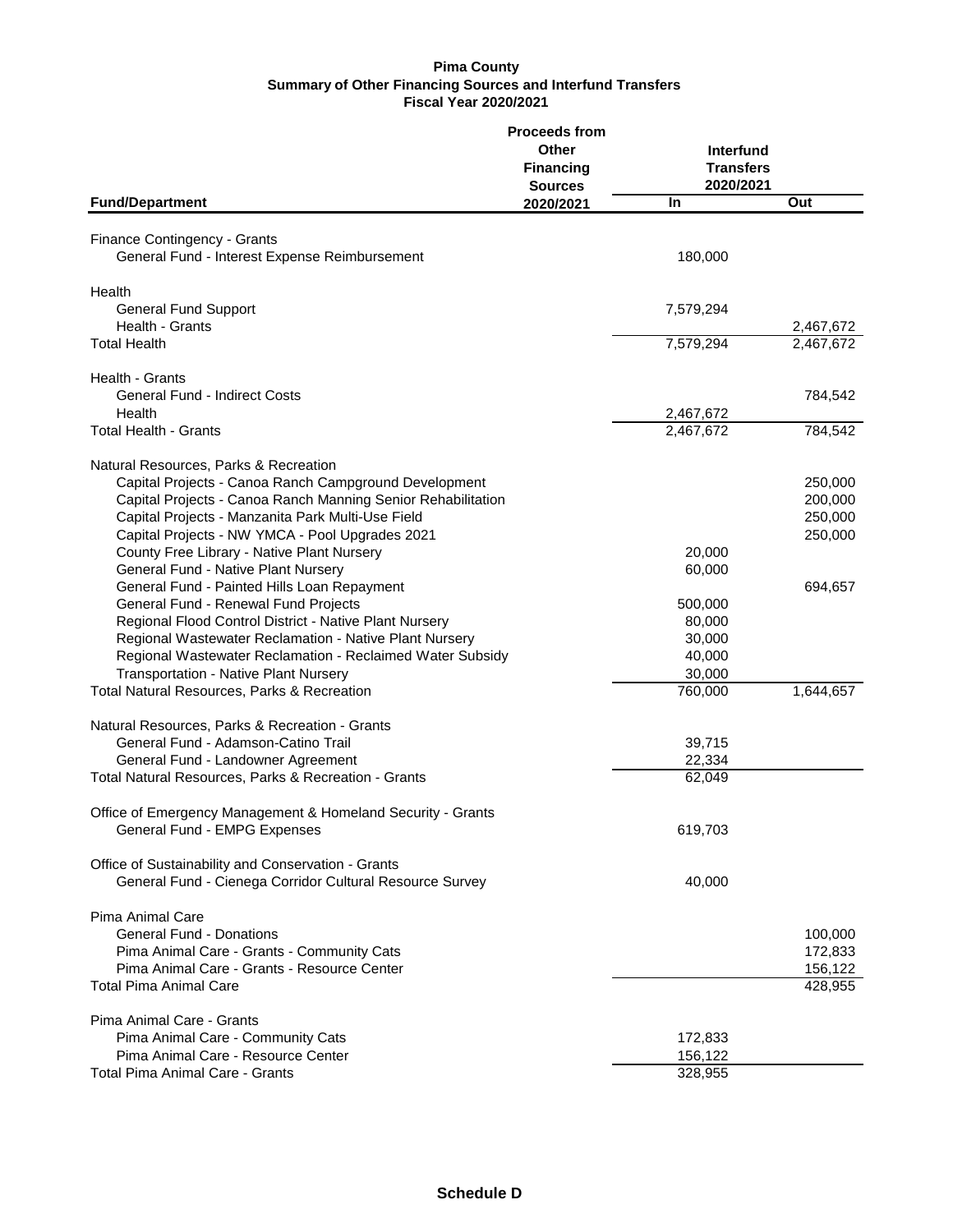|                                                                             | <b>Proceeds from</b> |                  |            |
|-----------------------------------------------------------------------------|----------------------|------------------|------------|
|                                                                             | Other                | Interfund        |            |
|                                                                             | <b>Financing</b>     | <b>Transfers</b> |            |
|                                                                             | <b>Sources</b>       | 2020/2021        |            |
| <b>Fund/Department</b>                                                      | 2020/2021            | In               | Out        |
|                                                                             |                      |                  |            |
| Regional Flood Control District                                             |                      |                  |            |
| Capital Projects - Various Projects                                         |                      |                  | 11,500,000 |
| General Fund - Tucson Clean & Beautiful                                     |                      |                  | 20,000     |
| Natural Resources, Parks & Recreation - Native Plant Nursery                |                      |                  | 80,000     |
| Regional Flood Control District - Grants - Invasive Plant Species           |                      |                  | 280,000    |
| Regional Wastewater Reclamation - Reclaimed Water                           |                      | 6,000            |            |
| Stadium District - KERP Support                                             |                      |                  | 189,602    |
| <b>Total Regional Flood Control District</b>                                |                      | 6,000            | 12,069,602 |
|                                                                             |                      |                  |            |
| Regional Flood Control District - Grants                                    |                      |                  |            |
| General Fund - Indirect Costs                                               |                      |                  | 10,929     |
| Regional Flood Control District - Invasive Plant Species                    |                      | 280,000          |            |
| Total Regional Flood Control District - Grants                              |                      | 280,000          | 10,929     |
|                                                                             |                      |                  |            |
| Rocking K South CFD                                                         |                      |                  |            |
| <b>Community Facility District</b>                                          | 1,500,000            |                  |            |
|                                                                             |                      |                  |            |
| Sheriff<br>Capital Projects - Minimum Security Facility Cooling Replacement |                      |                  | 1,000,000  |
|                                                                             |                      |                  |            |
| General Fund - Inmate Welfare Fund                                          |                      |                  | 120,000    |
| General Fund - Vehicle Impound Revenue                                      |                      |                  | 400,000    |
| <b>Total Sheriff</b>                                                        |                      |                  | 1,520,000  |
| <b>Stadium District</b>                                                     |                      |                  |            |
| Debt Service - 2014 COPs                                                    |                      |                  | 827,213    |
| Debt Service - 2019 COPs                                                    |                      |                  | 2,033,900  |
| General Fund - Ball Fields Maintenance                                      |                      |                  |            |
|                                                                             |                      | 1,500,000        |            |
| General Fund - Debt Service                                                 |                      | 2,861,113        |            |
| General Fund - Hotel Tax Proceeds                                           |                      | 1,836,000        |            |
| General Fund - Sam Lena & Willie Blake Parks                                |                      | 415,057          |            |
| General Fund - The Events Center                                            |                      | 400,313          |            |
| Regional Flood Control District - KERP Support                              |                      | 189,602          |            |
| Regional Wastewater Reclamation - Reclaimed Water Subsidy                   |                      | 45,000           |            |
| Regional Wastewater Reclamation -                                           |                      |                  |            |
| <b>Reclaimed Water Subsidy South Expansion</b>                              |                      | 45,000           |            |
| <b>Total Stadium District</b>                                               |                      | 7,292,085        | 2,861,113  |
| Transportation                                                              |                      |                  |            |
| Capital Projects - 2018 Road Tax for Pavement Preservation                  |                      | 3,000,000        |            |
| Capital Projects - 2021 COPs for Pavement Preservation                      |                      | 50,000,000       |            |
|                                                                             |                      |                  |            |
| Capital Projects - Various Projects                                         |                      |                  | 78,760     |
| Debt Service - HURF Bonds                                                   |                      |                  | 14,897,965 |
| Facilities Management - Mission Road Building                               |                      |                  | 1,068,407  |
| General Fund - Graffiti Abatement Program                                   |                      | 120,662          |            |
| General Fund - Pima Association of Governments                              |                      |                  | 130,386    |
| Natural Resources, Parks & Recreation - Native Plant Nursery                |                      |                  | 30,000     |
| <b>Total Transportation</b>                                                 |                      | 53,120,662       | 16,205,518 |
|                                                                             |                      |                  |            |
| <b>Transportation - Grants</b>                                              |                      |                  |            |
| Capital Projects - Various Projects                                         |                      |                  | 11,066,740 |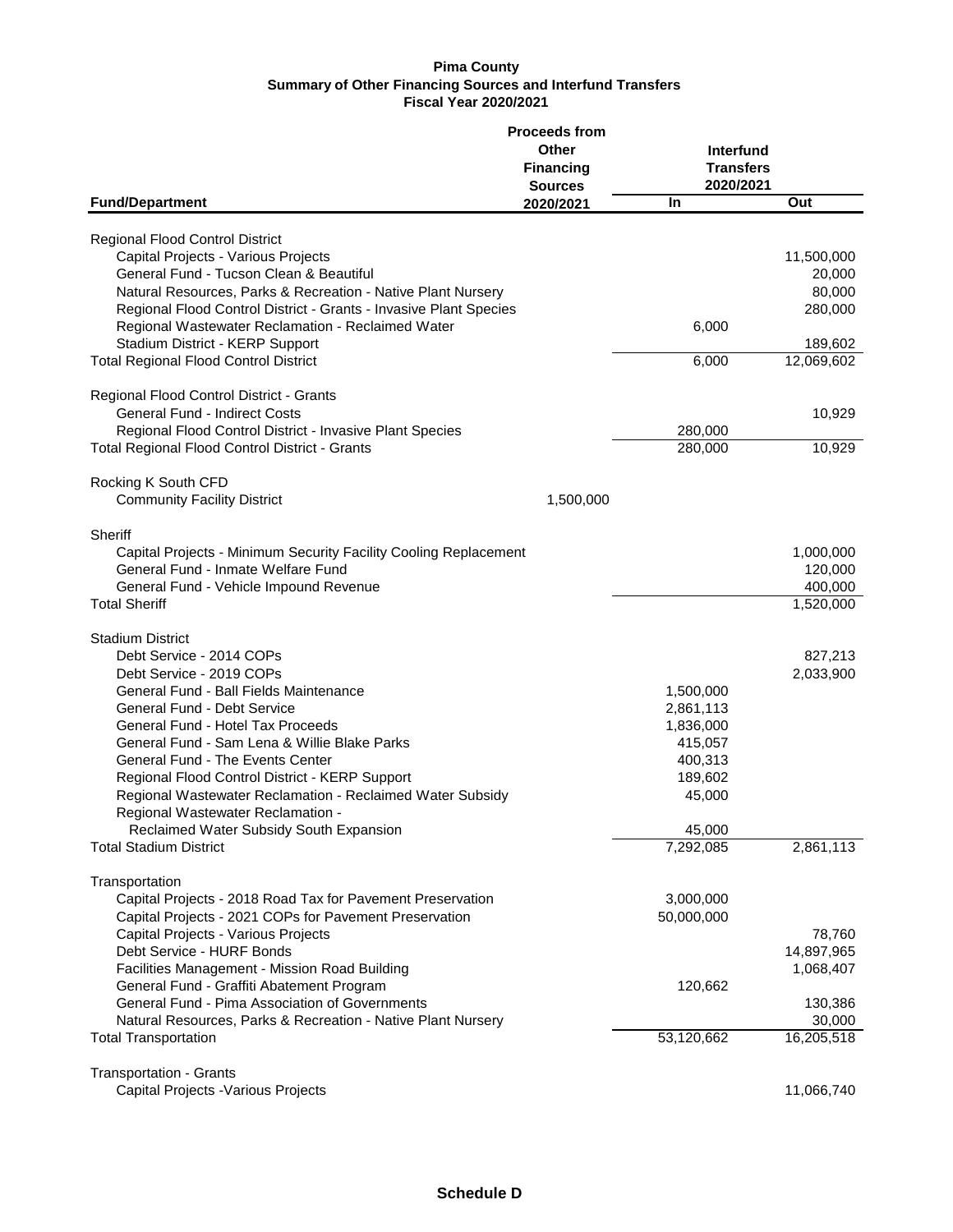|                                                                     | <b>Proceeds from</b> |                  |            |
|---------------------------------------------------------------------|----------------------|------------------|------------|
|                                                                     | Other                | Interfund        |            |
|                                                                     | <b>Financing</b>     | <b>Transfers</b> |            |
|                                                                     | <b>Sources</b>       | 2020/2021        |            |
| <b>Fund/Department</b>                                              | 2020/2021            | In               | Out        |
| Wireless Integrated Network                                         |                      |                  |            |
| General Fund - Loan Repayment                                       |                      |                  | 1,300,000  |
|                                                                     |                      |                  |            |
| <b>Total Special Revenue Funds</b>                                  | 1,500,000            | 80,314,241       | 59,017,990 |
| <b>Debt Service</b>                                                 |                      |                  |            |
| <b>Finance Debt Service</b>                                         |                      |                  |            |
| Facilities Management - Capital Projects - 2020A COPs -             |                      |                  |            |
| <b>Facilities Management Unallocated</b>                            |                      | 5,559,974        |            |
| Facilities Management - Enterprise - 2014 COPs - Parking Garages    |                      | 634,960          |            |
| Finance & Risk Management - Capital Projects - 2018 COPs            |                      | 7,975,500        |            |
| Fleet Services - 2020A COPs                                         |                      | 2,443,260        |            |
| General Fund - 2013A COPs                                           |                      | 2,588,475        |            |
| General Fund - 2014 COPs                                            |                      | 3,539,077        |            |
| General Fund - 2016 COPs Worldview and Refunding                    |                      | 4,468,619        |            |
| General Fund - 2021 COPs                                            |                      | 503,000          |            |
| Information Technology - 2020A COPs                                 |                      | 8,484,000        |            |
| Regional Wastewater Reclamation - 2018B COPs                        |                      | 4,897,669        |            |
| Regional Wastewater Reclamation - 2020A COPs                        |                      | 10,041,667       |            |
| Stadium District - 2014 COPs                                        |                      | 827,213          |            |
| Stadium District - 2019 COPs                                        |                      | 2,033,900        |            |
| Transportation - Capital Projects - 2019A COPs                      |                      | 650,400          |            |
| Transportation - Special Revenue - HURF Bonds                       |                      | 14,897,965       |            |
|                                                                     |                      |                  |            |
| <b>Total Debt Service</b>                                           |                      | 69,545,679       |            |
| <b>Capital Projects</b>                                             |                      |                  |            |
| <b>County Free Library</b>                                          |                      |                  |            |
| County Free Library - Special Revenue - Various Projects            |                      | 6,600,000        |            |
| <b>Environmental Quality</b>                                        |                      |                  |            |
| Regional Wastewater Reclamation - Ina Road Landfill Closure Phase 1 |                      | 812,525          |            |
| <b>Facilities Management</b>                                        |                      |                  |            |
| Debt Service - 2020A COPs Facilities Management Unallocated         |                      |                  | 5,559,974  |
| Facilities Management - Special Revenue -                           |                      |                  |            |
| Mission Road Building 9 Renovation                                  |                      | 349,700          |            |
| Finance & Risk Management - Special Revenue - January 8 Memorial    |                      | 893,126          |            |
| General Fund - Jail Mail and Pre-Trial Services New Buildings       |                      |                  | 1,000,000  |
| General Fund - Various Projects                                     |                      | 702,500          |            |
| Regional Wastewater Reclamation -                                   |                      |                  |            |
| Mission Road Building 9 Renovation                                  |                      | 550,300          |            |
| Sheriff - Minimum Security Facility Cooling Replacement             |                      | 1,000,000        |            |
| <b>Total Facilities Management</b>                                  |                      | 3,495,626        | 6,559,974  |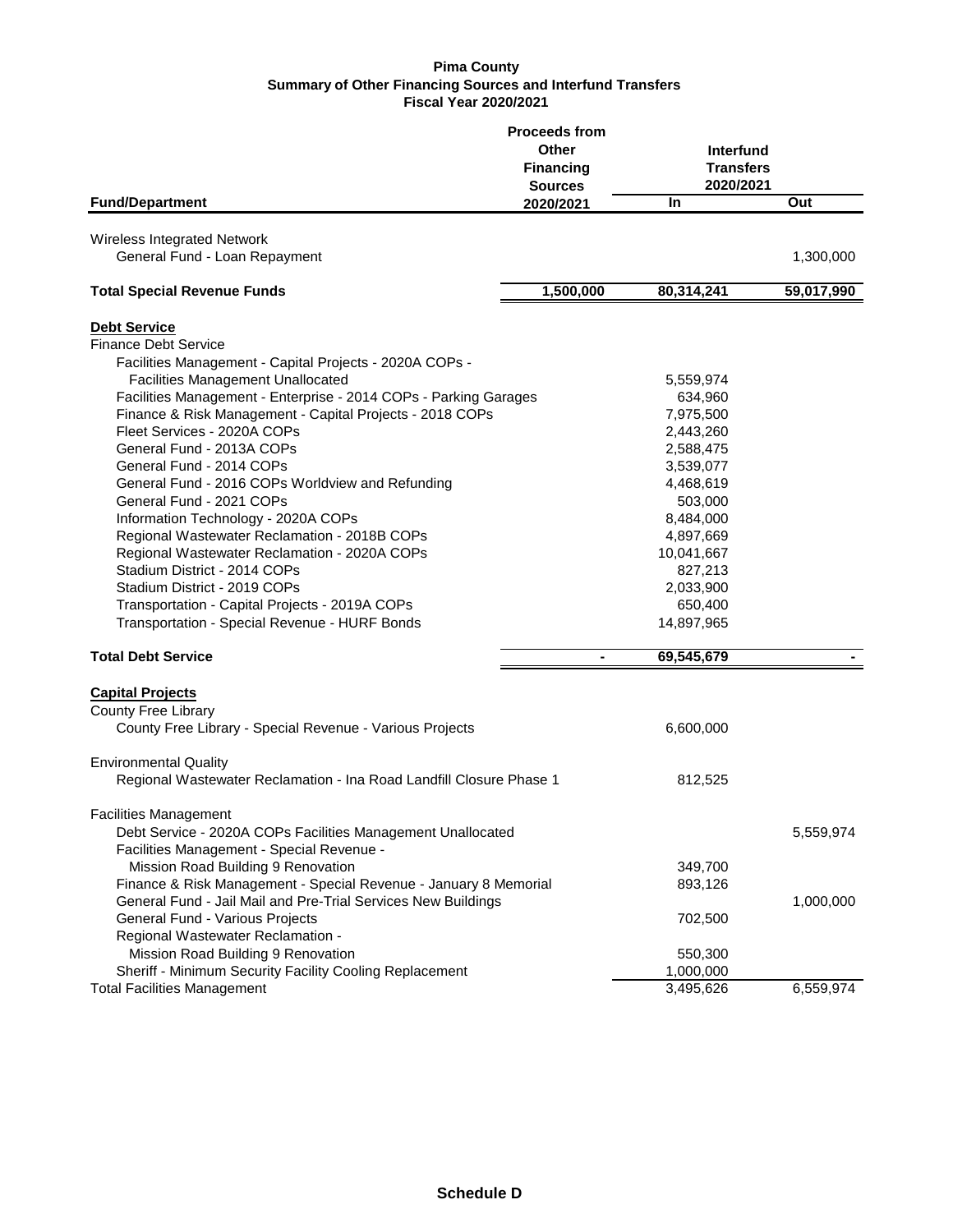|                                                                                                                                                                                        | <b>Proceeds from</b><br>Other<br><b>Financing</b><br><b>Sources</b> | Interfund<br><b>Transfers</b><br>2020/2021 |                                      |
|----------------------------------------------------------------------------------------------------------------------------------------------------------------------------------------|---------------------------------------------------------------------|--------------------------------------------|--------------------------------------|
| <b>Fund/Department</b>                                                                                                                                                                 | 2020/2021                                                           | <b>In</b>                                  | Out                                  |
| Finance & Risk Management                                                                                                                                                              |                                                                     |                                            |                                      |
| Bond Proceeds - 2021 COPs<br>Bond Proceeds - HURF Transportation Bonds                                                                                                                 | 70,000,000<br>21,000,000                                            |                                            |                                      |
| Debt Service - 2018 COPs<br>Fleet Services - 2020A COPs<br>Regional Wastewater Reclamation - 2020A COPs                                                                                |                                                                     |                                            | 7,975,500<br>2,377,369<br>10,000,000 |
| Transportation - 2018 Road Tax for Pavement Preservation<br>Transportation - 2021 COPS for Pavement Preservation                                                                       |                                                                     |                                            | 3,000,000<br>50,000,000              |
| Total Finance & Risk Management                                                                                                                                                        | 91,000,000                                                          |                                            | 73,352,869                           |
| Natural Resources, Parks & Recreation<br>Parks Special Programs - Canoa Ranch Campground Development                                                                                   |                                                                     | 250,000                                    |                                      |
| Parks Special Programs - Canoa Ranch Manning Senior Rehabilitation<br>Parks Special Programs - Manzanita Park Multi-Use Field<br>Parks Special Programs - NW YMCA - Pool Upgrades 2021 |                                                                     | 200,000<br>250,000<br>250,000              |                                      |
| Total Natural Resources, Parks & Recreation                                                                                                                                            |                                                                     | 950,000                                    |                                      |
| Regional Flood Control District<br>Regional Flood Control District - Special Revenue - Various Projects                                                                                |                                                                     | 11,500,000                                 |                                      |
| Transportation<br>Debt Service - 2019A COPs                                                                                                                                            |                                                                     |                                            | 650,400                              |
| Transportation - Grants - Various Projects<br>Transportation - Special Revenue - Various Projects                                                                                      |                                                                     | 11,066,740<br>78,760                       |                                      |
| <b>Total Transportation</b>                                                                                                                                                            |                                                                     | 11,145,500                                 | 650,400                              |
| <b>Total Capital Projects</b>                                                                                                                                                          | 91,000,000                                                          | 34,503,651                                 | 80,563,243                           |
| <b>Enterprise Funds</b><br><b>Development Services</b>                                                                                                                                 |                                                                     |                                            |                                      |
| General Fund - Loan Repayment<br>Recorder - Prepaid Account                                                                                                                            |                                                                     |                                            | 2,310,526<br>3,500                   |
| <b>Total Development Services</b>                                                                                                                                                      |                                                                     |                                            | 2,314,026                            |
| <b>Facilities Management</b><br>Debt Service - 2014 COPs - Parking Garages                                                                                                             |                                                                     |                                            | 634,960                              |
| Regional Wastewater Reclamation                                                                                                                                                        |                                                                     |                                            |                                      |
| Bond Proceeds - Sewer Obligation Bonds<br>Capital Projects - 2020A COPs                                                                                                                | 40,000,000                                                          | 10,000,000                                 |                                      |
| Capital Projects - Ina Road Landfill Closure Phase 1                                                                                                                                   |                                                                     |                                            | 812,525                              |
| Capital Projects - Mission Road Building 9 Renovation                                                                                                                                  |                                                                     |                                            | 550,300                              |
| Debt Service - 2018B COPs                                                                                                                                                              |                                                                     |                                            | 4,897,669                            |
| Debt Service - 2020A COPs<br>General Fund - Pima Association of Governments                                                                                                            |                                                                     |                                            | 10,041,667<br>54,840                 |
| General Fund - Summer Youth Funding                                                                                                                                                    |                                                                     |                                            | 174,000                              |
| Parks & Recreation - General Fund - Reclaimed Water Subsidy                                                                                                                            |                                                                     |                                            | 40,000                               |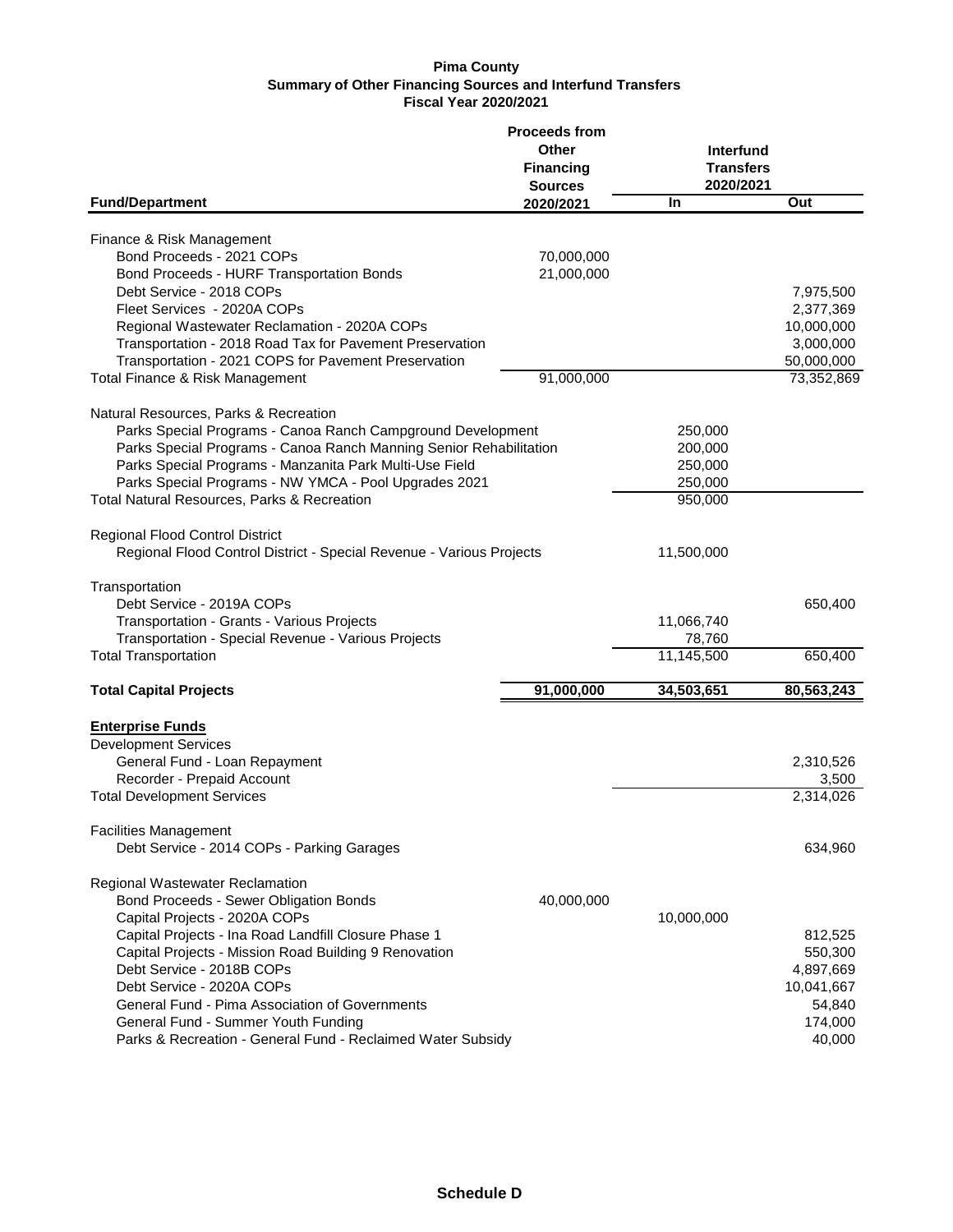|                                                                                                                                                                              | <b>Proceeds from</b> |                                            |             |
|------------------------------------------------------------------------------------------------------------------------------------------------------------------------------|----------------------|--------------------------------------------|-------------|
|                                                                                                                                                                              | Other                | Interfund<br><b>Transfers</b><br>2020/2021 |             |
|                                                                                                                                                                              | <b>Financing</b>     |                                            |             |
|                                                                                                                                                                              | <b>Sources</b>       |                                            |             |
| <b>Fund/Department</b>                                                                                                                                                       | 2020/2021            | In                                         | Out         |
| Parks Special Programs - Native Plant Nursery                                                                                                                                |                      |                                            | 30,000      |
| Parks Special Programs - Reclaimed Water Subsidy                                                                                                                             |                      |                                            | 40,000      |
| Parks & Recreation - General Fund - Tucson Clean & Beautiful                                                                                                                 |                      |                                            | 20,000      |
| Regional Flood Control District - Reclaimed Water                                                                                                                            |                      |                                            | 6,000       |
| Stadium District - Reclaimed Water Subsidy                                                                                                                                   |                      |                                            | 45,000      |
| Stadium District - Reclaimed Water Subsidy South Expansion                                                                                                                   |                      |                                            | 45,000      |
| <b>Total Regional Wastewater Reclamation</b>                                                                                                                                 | 40,000,000           | 10,000,000                                 | 16,757,001  |
| <b>Total Enterprise Funds</b>                                                                                                                                                | 40,000,000           | 10,000,000                                 | 19,705,987  |
|                                                                                                                                                                              |                      |                                            |             |
| <b>Grand Total</b>                                                                                                                                                           | 132,500,000          | 204,714,122                                | 194,450,079 |
| The Following Is Provided for Informational Purposes Only                                                                                                                    |                      |                                            |             |
| <b>Internal Service Funds</b><br>Finance & Risk Management<br>Facilities Management - Special Revenue - Capital Projects -<br>Administration Building West 3rd Floor Remodel |                      |                                            | 403,415     |
| <b>Fleet Services</b>                                                                                                                                                        |                      |                                            |             |
| Capital Projects - 2020A COPs                                                                                                                                                |                      | 2,377,369                                  |             |
| Debt Service - 2020A COPs                                                                                                                                                    |                      |                                            | 2,443,260   |
| <b>Total Fleet Services</b>                                                                                                                                                  |                      | 2,377,369                                  | 2,443,260   |
|                                                                                                                                                                              |                      |                                            |             |
| Information Technology                                                                                                                                                       |                      |                                            |             |
| Debt Service - 2020A COPs                                                                                                                                                    |                      |                                            | 8,484,000   |
| General Fund - Hardware                                                                                                                                                      |                      |                                            | 1,500,000   |
| General Fund - Server and Storage Allocation for Elected Officials                                                                                                           |                      | 1,040,962                                  |             |
| General Fund - Server and Storage DIMS Project                                                                                                                               |                      |                                            | 1,000,000   |
| General Fund - Software Allocation for Elected Officials                                                                                                                     |                      | 148,301                                    |             |
| <b>Total Information Technology</b>                                                                                                                                          |                      | 1,189,263                                  | 10,984,000  |
| <b>Total Internal Service Funds</b>                                                                                                                                          |                      | 3,566,632                                  | 13,830,675  |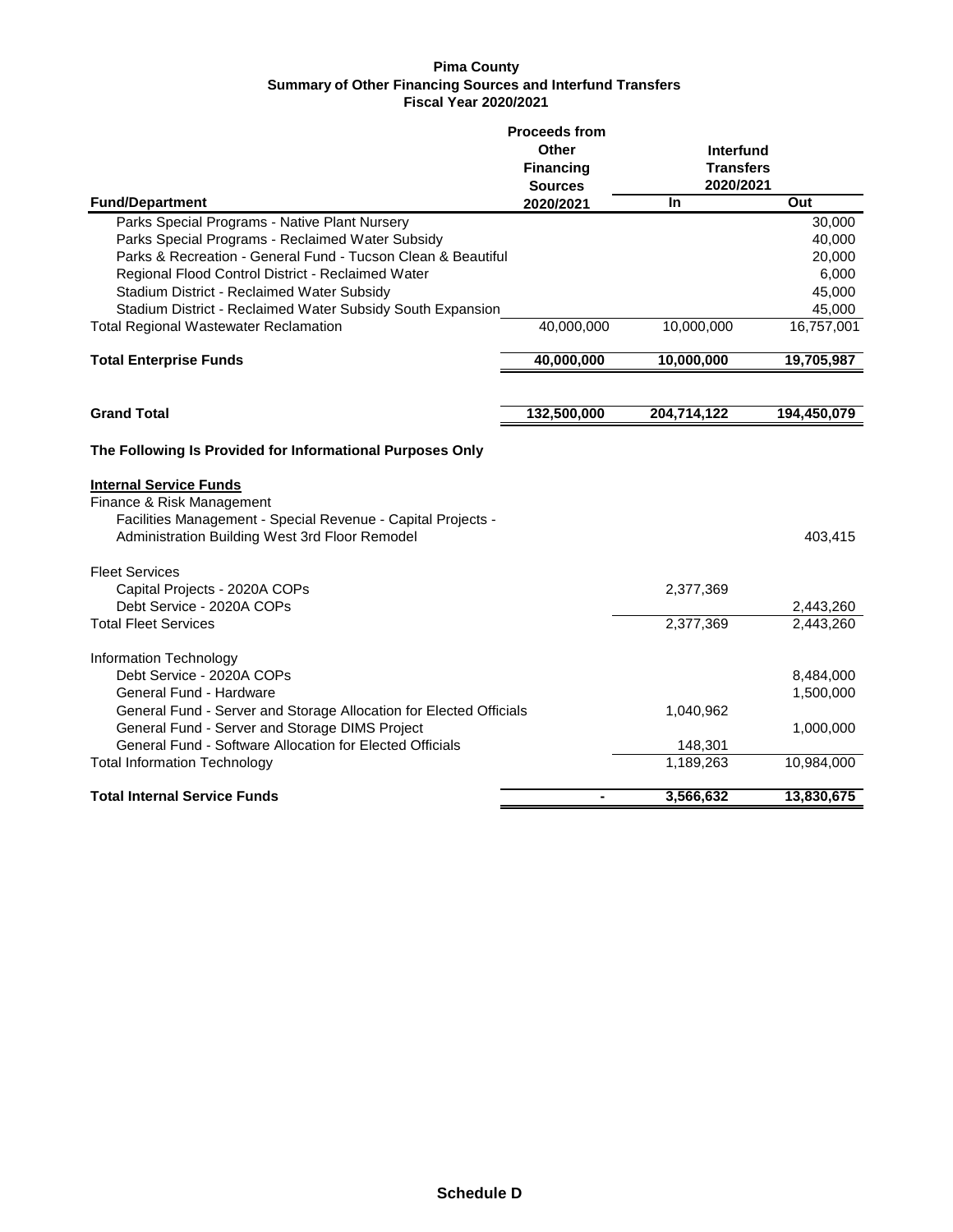#### **Pima County Summary of Expenditures by Fund and Department Fiscal Year 2020/2021**

|                                                    |                 |                          |                  | Proposed             |
|----------------------------------------------------|-----------------|--------------------------|------------------|----------------------|
|                                                    | <b>Adopted</b>  | <b>Expense</b>           | <b>Estimated</b> | Adopted              |
|                                                    | Expenditures/   | <b>Adjustments</b>       | Expenditures/    | <b>Expenditures/</b> |
|                                                    | <b>Expenses</b> | Approved                 | <b>Expenses</b>  | <b>Expenses</b>      |
|                                                    | 2019/2020       | 2019/2020                |                  |                      |
| <b>Fund/Department</b>                             |                 |                          | 2019/2020*       | 2020/2021**          |
|                                                    |                 |                          |                  |                      |
| <b>GENERAL FUND</b>                                |                 |                          |                  |                      |
| Analytics & Data Governance                        | 2,634,858       |                          | 2,281,501        | 2,918,459            |
| Assessor                                           | 8,075,580       |                          | 8,075,580        | 8,067,061            |
| <b>Behavioral Health</b>                           | 44,760,145      |                          | 44,847,145       | 28,108,766           |
| <b>Board of Supervisors</b>                        | 2,636,127       | $\blacksquare$           | 2,395,615        | 2,456,449            |
| <b>County Administrator</b>                        | 4,649,472       |                          | 4,547,416        | 4,249,933            |
| Clerk of the Superior Court                        | 11,152,373      |                          | 11, 152, 373     | 10,858,767           |
|                                                    | 4,753,089       |                          |                  |                      |
| Community Development & Neighborhood Conservation  |                 |                          | 4,798,230        |                      |
| Community & Economic Development Administration    | 833,383         |                          | 918,152          | 905,387              |
| Clerk of the Board                                 | 1,672,325       | $\blacksquare$           | 1,693,493        | 1,620,373            |
| <b>Communications and Graphic Services</b>         | 2,176,642       |                          | 2,174,749        | 2,185,284            |
| Constables                                         | 1,666,425       |                          | 1,666,425        | 1,549,793            |
| Community and Workforce Development                |                 |                          |                  | 12,633,954           |
| Community Services, Employment & Training          | 7,934,505       |                          | 8,183,560        |                      |
|                                                    |                 |                          |                  |                      |
| <b>Environmental Quality</b>                       | 1,406,042       | $\overline{\phantom{a}}$ | 1,307,519        | 1,340,428            |
| Elections                                          | 6,531,701       |                          | 6,460,477        | 6,375,772            |
| <b>Facilities Management</b>                       | 23,572,676      |                          | 22,167,449       | 22,425,422           |
| Finance & Risk Management                          | 16,343,455      |                          | 90,642,915       | 15,577,004           |
| <b>Finance Contingency</b>                         | 47,065,962      |                          |                  | 52,947,216           |
| Finance Non Departmental                           | 68,736,484      | $\blacksquare$           |                  | 88,431,939           |
|                                                    |                 |                          |                  |                      |
| Finance General Government Revenue                 | 113,550         |                          |                  | 116,000              |
| <b>Medical Examiner</b>                            | 4,394,817       |                          | 4,152,678        | 4,595,583            |
| <b>General Government Services Administration</b>  | 365,710         |                          | 184,827          |                      |
| Grants Management & Innovation                     | 4,273,043       |                          | 4,048,860        | 4,051,685            |
| Human Resources                                    | 3,561,841       | $\blacksquare$           | 4,001,558        | 4,219,303            |
| Information Technology                             | 14,640,641      |                          | 13,181,748       | 16,402,755           |
| Justice Court Ajo                                  |                 |                          |                  |                      |
|                                                    | 738,355         |                          | 745,855          | 701,140              |
| Justice Court Green Valley                         | 580,435         |                          | 559,719          | 558,700              |
| <b>Justice Court Tucson</b>                        | 7,604,441       | $\blacksquare$           | 7,604,441        | 7,371,375            |
| Juvenile Court                                     | 22,265,881      | $\overline{\phantom{a}}$ | 22,458,093       | 21,094,603           |
| Office of Emergency Management & Homeland Security | 641,527         |                          | 641,527          | 594,723              |
| Pima Animal Care                                   | 11,629,051      | $\blacksquare$           | 11,541,008       | 11,090,419           |
| <b>County Attorney</b>                             | 24,169,824      |                          | 24,094,737       | 23,095,778           |
|                                                    |                 |                          |                  |                      |
| <b>Public Defense Services</b>                     | 32,735,632      |                          | 32,376,256       | 30,989,092           |
| Procurement                                        | 2,532,334       | $\overline{\phantom{a}}$ | 2,545,285        | 2,615,766            |
| Natural Resources, Parks & Recreation              | 19,219,771      |                          | 19,098,946       | 18,059,084           |
| <b>Public Works Administration</b>                 | 2,762,328       |                          | 2,588,083        | 2,381,190            |
| Recorder                                           | 6,246,462       |                          | 6,246,462        | 6,672,956            |
| <b>Superior Court</b>                              | 36,229,328      |                          | 36,558,278       | 34,385,896           |
|                                                    |                 |                          |                  |                      |
| Sheriff                                            | 158,564,293     | $\blacksquare$           | 158,587,080      | 159,491,549          |
| <b>School Superintendent</b>                       | 1,772,558       |                          | 1,817,730        | 1,905,953            |
| Office of Sustainability and Conservation          | 1,813,270       |                          | 1,693,286        | 1,729,830            |
| Treasurer                                          | 2,620,019       |                          | 2,483,995        | 2,495,560            |
| <b>TOTAL GENERAL FUNDS</b>                         | 616,076,355     |                          | 570,523,051      | 617,270,947          |
|                                                    |                 |                          |                  |                      |
| <b>SPECIAL REVENUE</b>                             |                 |                          |                  |                      |
| <b>Behavioral Health</b>                           |                 |                          | 75,343           | 355,113              |
|                                                    |                 |                          |                  |                      |
| <b>County Administrator</b>                        | 4,303,349       |                          | 3,692,242        | 4,713,725            |
| Clerk of the Superior Court                        | 1,097,383       |                          | 904,962          | 1,044,392            |
| Community Development & Neighborhood Conservation  | 7,257,293       |                          | 7,525,544        |                      |
| Constables                                         |                 |                          | 9,591            | 30,000               |
| Community and Workforce Development                |                 |                          |                  | 33,821,048           |
| Community Services, Employment & Training          | 19,447,693      |                          | 23,299,773       |                      |
|                                                    |                 |                          |                  |                      |
| <b>Environmental Quality</b>                       | 5,888,670       |                          | 5,599,487        | 5,867,900            |
| <b>Attractions &amp; Tourism</b>                   | 1,566,162       |                          | 1,492,063        | 1,699,006            |
| Elections                                          |                 |                          | 95,938           | 95,655               |
| Regional Flood Control District                    | 16,914,213      |                          | 16,780,761       | 17,069,159           |
| <b>Facilities Management</b>                       | 6,810,000       |                          | 6,335,000        | 8,840,000            |
| Finance & Risk Management                          | 268,944         |                          | 5,780,484        |                      |
|                                                    |                 |                          |                  | 233,467              |
| <b>Finance Contingency</b>                         | 10,025,000      |                          |                  | 17,417,792           |
| <b>Medical Examiner</b>                            | 189,621         |                          | 351,158          | 130,410              |
| Grants Management & Innovation                     | 1,130,429       |                          | 1,292,589        | 68,675,232           |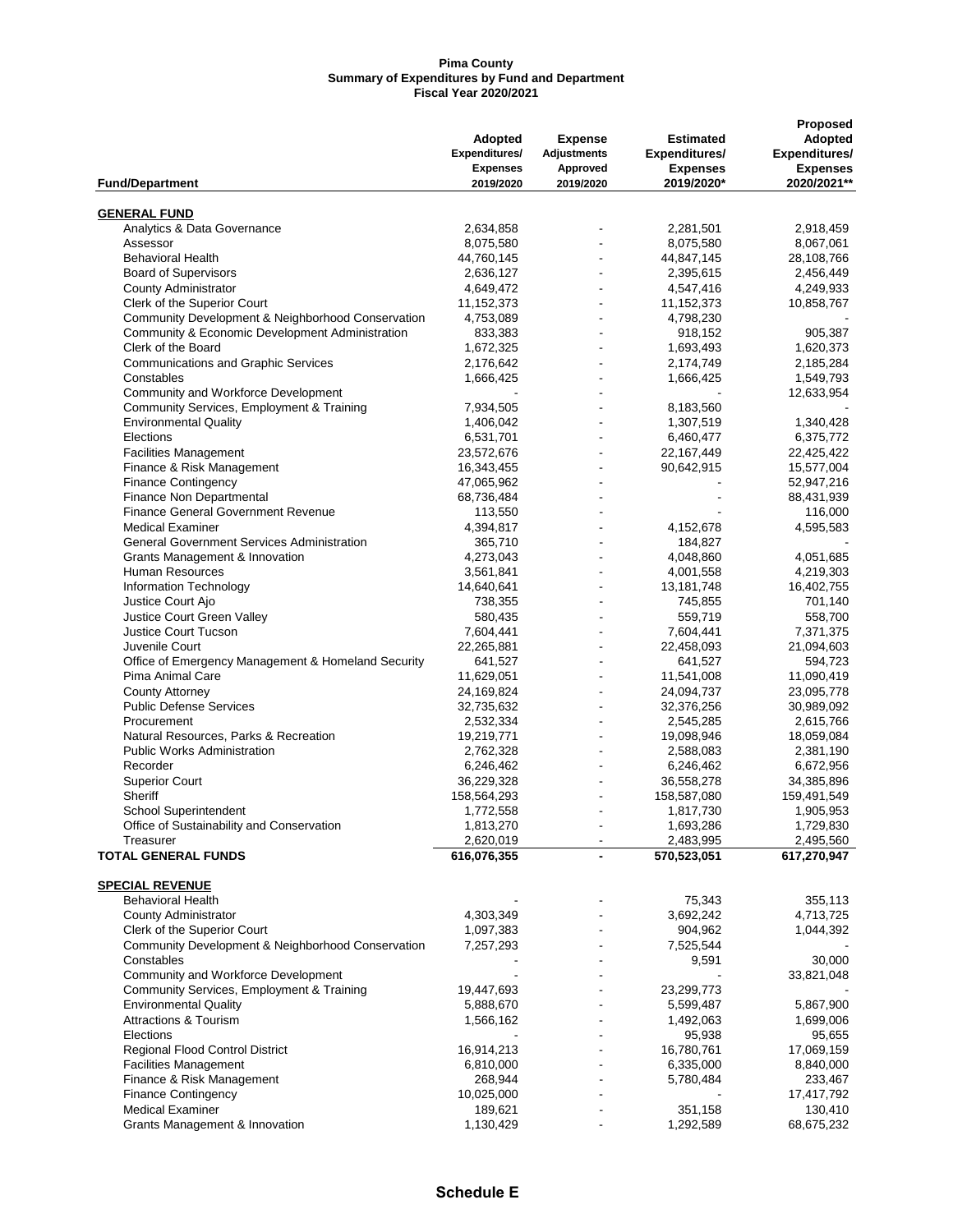#### **Summary of Expenditures by Fund and Department Fiscal Year 2020/2021**

|                                                    |                 |                    |                  | Proposed        |
|----------------------------------------------------|-----------------|--------------------|------------------|-----------------|
|                                                    | <b>Adopted</b>  | <b>Expense</b>     | <b>Estimated</b> | Adopted         |
|                                                    | Expenditures/   | <b>Adjustments</b> | Expenditures/    | Expenditures/   |
|                                                    | <b>Expenses</b> | Approved           | <b>Expenses</b>  | <b>Expenses</b> |
|                                                    | 2019/2020       | 2019/2020          | 2019/2020*       | 2020/2021**     |
| <b>Fund/Department</b>                             |                 |                    |                  |                 |
| Health                                             | 28,838,114      |                    | 22,656,827       | 29,833,299      |
| Justice Court Ajo                                  | 25,933          |                    | 26,180           | 29,405          |
| <b>Justice Court Green Valley</b>                  | 61,290          |                    | 44,276           | 39,395          |
| <b>Justice Court Tucson</b>                        | 1,841,113       |                    | 1,931,113        | 1,790,120       |
| Juvenile Court                                     | 9,064,214       |                    | 8,608,592        | 7,266,628       |
| Stadium District-Kino Sports Complex               | 9,071,755       |                    | 8,780,162        | 8,360,130       |
|                                                    |                 |                    |                  |                 |
| <b>County Free Library</b>                         | 43,111,317      |                    | 40,763,222       | 42,950,297      |
| Office of Emergency Management & Homeland Security | 1,278,330       |                    | 1,618,914        | 1,272,994       |
| Pima Animal Care                                   | 1,004,675       |                    | 819,575          | 927,964         |
| <b>County Attorney</b>                             | 16,203,717      |                    | 12,774,391       | 13,999,677      |
| <b>Public Defense Services</b>                     | 503,955         |                    | 301,462          | 1,969,476       |
| Natural Resources, Parks & Recreation              | 4,918,715       |                    | 3,479,221        | 4,357,350       |
| <b>Public Works Administration</b>                 |                 |                    | 40,000           | 250,000         |
| Recorder                                           | 607,888         |                    | 607,888          | 776,864         |
| Rocking K South CFD                                | 100,000         |                    | 100,000          | 100,000         |
| <b>Superior Court</b>                              | 18,361,568      |                    | 18,302,594       | 17,958,475      |
| Sheriff                                            | 9,221,162       |                    | 9,025,321        | 11,358,744      |
| <b>School Superintendent</b>                       | 3,910,025       |                    | 3,910,025        | 3,147,022       |
| Office of Sustainability and Conservation          | 20,000          |                    | 101,794          | 60,000          |
| Treasurer                                          | 350,000         |                    | 50,000           | 380,000         |
| Transportation                                     | 58,717,953      |                    | 68,683,397       | 94,723,232      |
| Wireless Integrated Network                        | 3,086,138       |                    | 3,026,682        | 2,797,780       |
| <b>TOTAL SPECIAL REVENUE FUNDS</b>                 |                 |                    |                  | 404,341,751     |
|                                                    | 285,196,619     |                    | 278,886,571      |                 |
| <b>DEBT SERVICE</b>                                |                 |                    |                  |                 |
| <b>Finance Debt Service</b>                        | 107,861,884     |                    | 106,991,382      | 118,515,443     |
| <b>TOTAL DEBT SERVICE FUND</b>                     | 107,861,884     |                    | 106,991,382      | 118,515,443     |
|                                                    |                 |                    |                  |                 |
| <b>CAPITAL PROJECTS</b>                            |                 |                    |                  |                 |
| <b>Capital Projects</b>                            | 131,336,737     |                    | 123,443,683      | 111,438,341     |
| <b>TOTAL CAPITAL PROJECTS FUNDS</b>                | 131,336,737     |                    | 123,443,683      | 111,438,341     |
| <b>ENTERPRISE FUNDS</b>                            |                 |                    |                  |                 |
| <b>Development Services</b>                        | 6,657,845       |                    | 6,513,415        | 6,414,057       |
| <b>Facilities Management</b>                       | 3,347,841       |                    | 3,229,743        | 3,331,780       |
|                                                    |                 |                    |                  |                 |
| <b>Regional Wastewater Reclamation</b>             | 160,340,259     |                    | 208,096,947      | 161,196,983     |
| <b>TOTAL ENTERPRISE FUNDS</b>                      | 170,345,945     | $\blacksquare$     | 217,840,105      | 170,942,820     |
| <b>TOTAL ALL FUNDS</b>                             | 1,310,817,540   |                    | 1,297,684,792    | 1,422,509,302   |

**\*These amounts include actual expenditure/expenses on the modified accrual or accrual basis as of February 29, 2020, plus projected expenditures/expenses for the remainder of the fiscal year.**

**\*\* Fiscal year 2020/21 amounts do not include the impact of the following Capital Improvement Programs: Fleet Services (\$2,340,838), Information Technology (\$7,004,000), and Regional Wastewater (\$45,150,000).**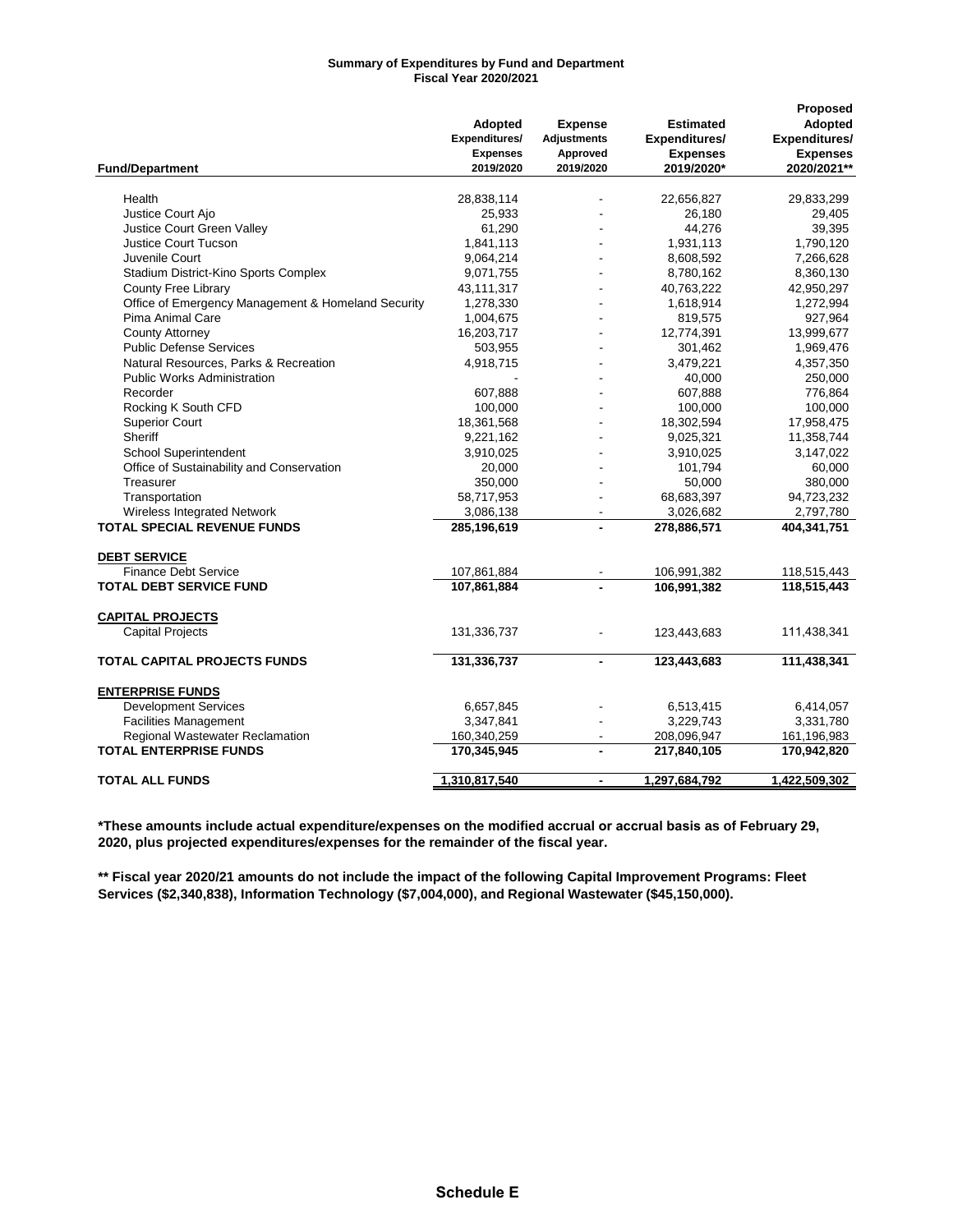#### **Pima County Summary of Expenditures by Functional Area and Department Fiscal Year 2020/2021**

|                                                                   |                                  |                          |                  | Proposed             |
|-------------------------------------------------------------------|----------------------------------|--------------------------|------------------|----------------------|
|                                                                   | <b>Adopted</b>                   | <b>Expense</b>           | <b>Estimated</b> | Adopted              |
|                                                                   | <b>Expenditures/ Adjustments</b> |                          | Expenditures/    | <b>Expenditures/</b> |
|                                                                   | <b>Expenses</b>                  | Approved                 | <b>Expenses</b>  | <b>Expenses</b>      |
| <b>Functional Area/Department</b>                                 | 2019/2020                        | 2019/2020                | 2019/2020*       | 2020/2021**          |
|                                                                   |                                  |                          |                  |                      |
| <b>General Government Services</b><br>Analytics & Data Governance | 2,634,858                        |                          | 2,281,501        | 2,918,459            |
| Assessor                                                          | 8,075,580                        |                          | 8,075,580        | 8,067,061            |
|                                                                   |                                  |                          |                  |                      |
| <b>Board of Supervisors</b><br><b>County Administrator</b>        | 2,636,127                        |                          | 2,887,315        | 2,456,449            |
|                                                                   | 8,952,821                        |                          | 8,239,658        | 8,963,658            |
| Clerk of the Board                                                | 1,672,325                        |                          | 1,693,493        | 1,620,373            |
| Elections                                                         | 6,531,701                        | $\blacksquare$           | 6,556,415        | 6,471,427            |
| <b>Facilities Management</b>                                      | 33,730,517                       |                          | 62,965,299       | 34,597,202           |
| Finance & Risk Management                                         | 16,612,399                       | $\blacksquare$           | 15,755,022       | 15,810,471           |
| <b>Finance Contingency</b>                                        | 57,090,962                       |                          | 11,748,445       | 70,365,008           |
| <b>Finance Debt Service</b>                                       | 107,861,884                      |                          | 107,005,530      | 118,515,443          |
| Finance Non Departmental                                          | 68,736,484                       | $\overline{\phantom{a}}$ | 68,736,484       | 88,431,939           |
| <b>Finance General Government Revenue</b>                         | 113,550                          |                          | 173,550          | 116,000              |
| <b>General Government Services Administration</b>                 | 365,710                          |                          | 184,827          |                      |
| <b>Human Resources</b>                                            | 3,561,841                        | $\overline{\phantom{a}}$ | 4,001,558        | 4,219,303            |
| Information Technology                                            | 14,640,641                       |                          | 15,796,867       | 16,402,755           |
| Office of Emergency Management & Homeland Security                | 1,919,857                        |                          | 2,260,441        | 1,867,717            |
| Procurement                                                       | 2,532,334                        |                          | 2,545,285        | 2,615,766            |
| Recorder                                                          | 6,854,350                        |                          | 6,854,350        | 7,449,820            |
| Rocking K South CFD                                               | 100,000                          |                          | 100,000          | 100,000              |
| Treasurer                                                         | 2,970,019                        |                          | 2,533,995        | 2,875,560            |
| Wireless Integrated Network                                       | 3,086,138                        | $\blacksquare$           | 3,026,682        | 2,797,780            |
| TOTAL GENERAL GOVERNMENT SERVICES                                 | 350,680,098                      | $\overline{\phantom{a}}$ | 333,422,297      | 396,662,191          |
| <b>Community Resources</b>                                        |                                  |                          |                  |                      |
| Community Development & Neighborhood Conservation                 | 12,010,382                       |                          | 12,634,653       |                      |
| Community & Economic Development Administration                   | 833,383                          |                          | 918,152          | 905,387              |
| <b>Communications and Graphic Services</b>                        | 2,176,642                        |                          | 2,174,749        | 2,185,284            |
| Community and Workforce Development                               |                                  |                          |                  | 46,455,002           |
| Community Services, Employment & Training                         | 27,382,198                       |                          | 31,483,333       |                      |
| <b>Attractions &amp; Tourism</b>                                  | 1,566,162                        |                          | 1,492,063        | 1,699,006            |
| Grants Management & Innovation                                    | 5,403,472                        |                          | 5,341,449        | 72,726,917           |
| Stadium District-Kino Sports Complex                              | 9,071,755                        | $\overline{\phantom{a}}$ | 22,711,081       | 8,360,130            |
| County Free Library                                               | 43,111,317                       |                          | 40,763,222       | 42,950,297           |
| <b>School Superintendent</b>                                      | 5,682,583                        | $\overline{\phantom{a}}$ | 5,727,755        | 5,052,975            |
| <b>TOTAL COMMUNITY RESOURCES</b>                                  | 107,237,894                      |                          | 123,246,457      | 180,334,998          |
|                                                                   |                                  |                          |                  |                      |
| <b>Health Services</b>                                            |                                  |                          |                  |                      |
| <b>Behavioral Health</b>                                          | 44,760,145                       |                          | 44,922,488       | 28,463,879           |
| <b>Medical Examiner</b>                                           | 4,584,438                        |                          | 4,503,836        | 4,725,993            |
| Health                                                            | 28,838,114                       |                          | 22,656,827       | 29,833,299           |
| Pima Animal Care                                                  | 12,633,726                       |                          | 12,360,583       | 12,018,383           |
| <b>TOTAL HEALTH SERVICES</b>                                      | 90,816,423                       |                          | 84,443,734       | 75,041,554           |
| <b>Justice &amp; Law</b>                                          |                                  |                          |                  |                      |
| Clerk of the Superior Court                                       | 12,249,756                       |                          | 12,057,335       | 11,903,159           |
| Constables                                                        | 1,666,425                        |                          | 1,676,016        | 1,579,793            |
| Justice Court Ajo                                                 | 764,288                          |                          | 772,035          | 730,545              |
| <b>Justice Court Green Valley</b>                                 | 641,725                          |                          | 603,995          | 598,095              |
| <b>Justice Court Tucson</b>                                       | 9,445,554                        |                          | 9,535,554        | 9,161,495            |
| Juvenile Court                                                    | 31,330,095                       |                          | 31,066,685       | 28,361,231           |
| <b>County Attorney</b>                                            | 40,373,541                       |                          | 36,869,128       | 37,095,455           |
| <b>Public Defense Services</b>                                    | 33,239,587                       |                          | 32,677,718       | 32,958,568           |
| <b>Superior Court</b>                                             | 54,590,896                       | $\overline{\phantom{a}}$ | 54,860,872       | 52,344,371           |
| Sheriff                                                           | 167,785,455                      |                          | 167,612,401      | 170,850,293          |
| <b>TOTAL JUSTICE &amp; LAW</b>                                    | 352,087,322                      | $\blacksquare$           | 347,731,739      | 345,583,005          |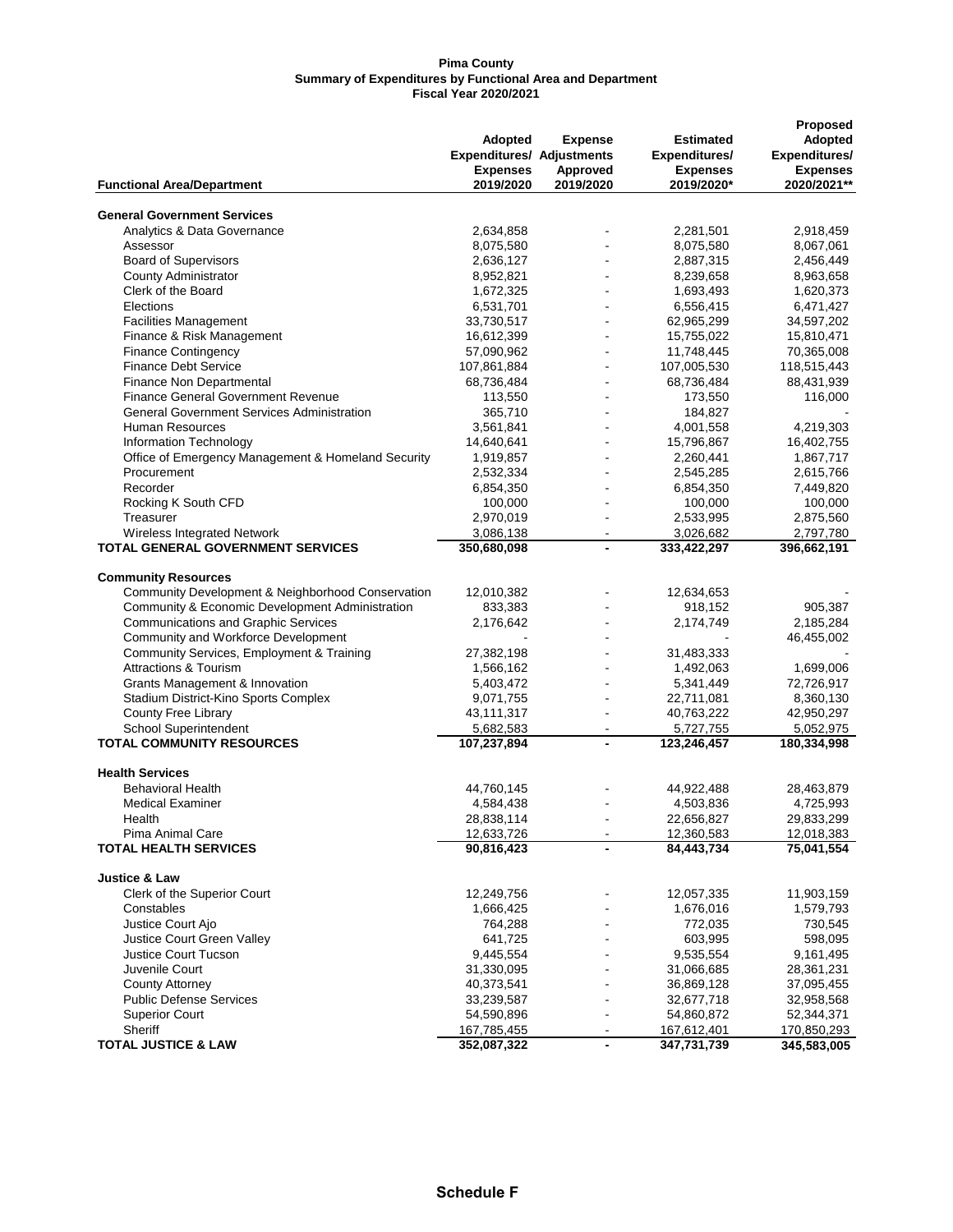#### **Pima County Summary of Expenditures by Functional Area and Department Fiscal Year 2020/2021**

|                                           | <b>Adopted</b><br><b>Expenditures/ Adjustments</b><br><b>Expenses</b> | <b>Expense</b><br>Approved | Estimated<br>Expenditures/<br><b>Expenses</b> | <b>Proposed</b><br>Adopted<br>Expenditures/<br><b>Expenses</b> |
|-------------------------------------------|-----------------------------------------------------------------------|----------------------------|-----------------------------------------------|----------------------------------------------------------------|
| <b>Functional Area/Department</b>         | 2019/2020                                                             | 2019/2020                  | 2019/2020*                                    | 2020/2021**                                                    |
| <b>Public Works</b>                       |                                                                       |                            |                                               |                                                                |
| <b>Capital Projects</b>                   | 131,336,737                                                           |                            |                                               | 111,438,341                                                    |
| <b>Environmental Quality</b>              | 7,294,712                                                             | $\overline{\phantom{a}}$   | 8,518,006                                     | 7,208,328                                                      |
| <b>Development Services</b>               | 6,657,845                                                             | $\overline{\phantom{a}}$   | 6,513,415                                     | 6,414,057                                                      |
| <b>Regional Flood Control District</b>    | 16.914.213                                                            | ۰.                         | 34.284.127                                    | 17,069,159                                                     |
| Natural Resources, Parks & Recreation     | 24,138,486                                                            | ٠                          | 24,776,503                                    | 22,416,434                                                     |
| <b>Public Works Administration</b>        | 2,762,328                                                             | $\overline{\phantom{a}}$   | 4,889,311                                     | 2,631,190                                                      |
| Office of Sustainability and Conservation | 1,833,270                                                             | ٠                          | 2,050,096                                     | 1,789,830                                                      |
| Transportation                            | 58,717,953                                                            | $\overline{\phantom{a}}$   | 119,712,160                                   | 94,723,232                                                     |
| <b>Regional Wastewater Reclamation</b>    | 160.340.259                                                           | $\overline{\phantom{a}}$   | 208.096.947                                   | 161,196,983                                                    |
| <b>TOTAL PUBLIC WORKS</b>                 | 409,995,803                                                           | $\blacksquare$             | 408.840.565                                   | 424,887,554                                                    |
| <b>TOTAL ALL FUNCTIONAL AREAS</b>         | 1,310,817,540                                                         | $\blacksquare$             | 1,297,684,792                                 | 1,422,509,302                                                  |

**\*These amounts include actual expenditure/expenses on the modified accrual or accrual basis as of February 29, 2020, plus projected expenditures/expenses for the remainder of the fiscal year.**

**\*\* Fiscal year 2020/21 amounts do not include the impact of the following Capital Improvement Programs: Fleet Services (\$2,340,838), Information Technology (\$7,004,000), and Regional Wastewater (\$45,150,000).**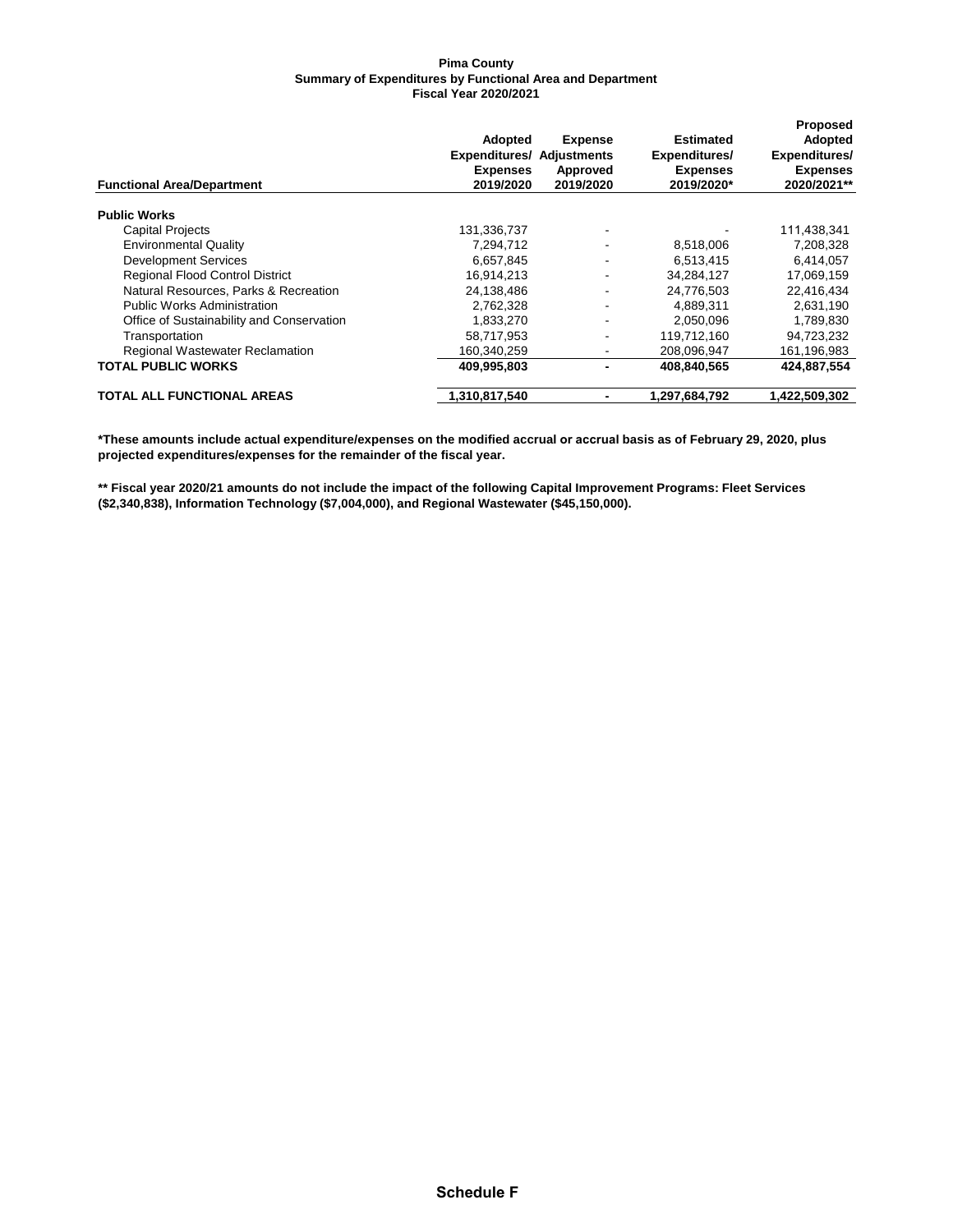|                                                 |                   |                       |                   |              |                                  | <b>Total</b>     |
|-------------------------------------------------|-------------------|-----------------------|-------------------|--------------|----------------------------------|------------------|
|                                                 | <b>Full-Time</b>  | <b>Employees</b>      |                   |              |                                  | <b>Estimated</b> |
|                                                 | <b>Equivalent</b> | <b>Salaries &amp;</b> | <b>Retirement</b> |              | <b>Health Care Other Benefit</b> | <b>Personnel</b> |
|                                                 | (FTE)             | <b>Hourly Costs</b>   | <b>Costs</b>      | <b>Costs</b> | <b>Costs</b>                     | Compensation     |
| <b>Fund/Department</b>                          | 2020/2021         | 2020/2021             | 2020/2021         | 2020/2021    | 2020/2021                        | 2020/2021        |
| <b>GENERAL FUND</b>                             |                   |                       |                   |              |                                  |                  |
| <b>General Government Services</b>              |                   |                       |                   |              |                                  |                  |
| Analytics & Data Governance                     | 19.60             | 1,638,086             | 199,051           | 159,717      | 131,407                          | 2,128,261        |
| Assessor                                        | 114.00            | 5,133,202             | 645,207           | 925,613      | 465,193                          | 7,169,215        |
| <b>Board of Supervisors</b>                     | 21.60             | 1,380,876             | 363,743           | 193,621      | 117,046                          | 2,055,286        |
| <b>County Administrator</b>                     | 14.55             | 1,561,577             | 193,709           | 124,712      | 112,104                          | 1,992,102        |
| Clerk of the Board                              | 17.00             | 872,067               | 106,566           | 158,322      | 71,869                           | 1,208,824        |
| Elections                                       | 65.50             | 3,350,448             | 101,518           | 83,284       | 170,162                          | 3,705,412        |
| <b>Facilities Management</b>                    | 162.00            | 8,480,275             | 1,016,106         | 1,476,525    | 921,408                          | 11,894,314       |
| Finance & Risk Management                       | 151.00            | 9,220,413             | 1,123,016         | 1,332,697    | 753,689                          | 12,429,815       |
| <b>Human Resources</b>                          | 39.00             | 2,241,601             | 272,159           | 326,957      | 183,520                          | 3,024,237        |
| <b>Information Technology</b>                   | 132.00            | 9,542,179             | 1,166,052         | 1,193,140    | 775,527                          | 12,676,898       |
| Procurement                                     | 31.00             | 1,805,259             | 228,295           | 270,913      | 158,897                          | 2,463,364        |
| Recorder                                        | 77.48             | 2,746,995             | 367,365           | 216,911      | 220,255                          | 3,551,526        |
| Treasurer                                       | 32.50             | 1,642,237             | 238,047           | 268,982      | 133,553                          | 2,282,819        |
| <b>Total General Government Services</b>        | 877.23            | 49,615,215            | 6,020,834         | 6,731,394    | 4,214,630                        | 66,582,073       |
| <b>Community Resources</b>                      |                   |                       |                   |              |                                  |                  |
| Community & Economic Development Administration | 4.00              | 577,181               | 70,532            | 55,064       | 36,360                           | 739,137          |
| <b>Communications and Graphic Services</b>      | 20.00             | 1,137,878             | 139,048           | 228,916      | 103,096                          | 1,608,938        |
| Community and Workforce Development             | 80.68             | 3,267,495             | 288,768           | 324,739      | 262,361                          | 4,143,363        |
| <b>Grants Management &amp; Innovation</b>       | 45.00             | 2,705,414             | 330,600           | 411,104      | 220,797                          | 3,667,915        |
| <b>School Superintendent</b>                    | 15.00             | 866,400               | 141,504           | 129,044      | 74,587                           | 1,211,535        |
| <b>Total Community Resources</b>                | 164.68            | 8,554,368             | 970,452           | 1,148,867    | 697,201                          | 11,370,888       |
| <b>Health Services</b>                          |                   |                       |                   |              |                                  |                  |
| <b>Behavioral Health</b>                        | 21.63             | 1,339,871             | 162,383           | 213,069      | 110,031                          | 1,825,354        |
| <b>Medical Examiner</b>                         | 34.00             | 2,769,259             | 333,725           | 311,955      | 200,684                          | 3,615,623        |
| Pima Animal Care                                | 107.00            | 4,694,927             | 541,625           | 682,332      | 428,826                          | 6,347,710        |
| <b>Total Health Services</b>                    | 162.63            | 8,804,057             | 1,037,733         | 1,207,356    | 739,541                          | 11,788,687       |
| <b>Justice &amp; Law</b>                        |                   |                       |                   |              |                                  |                  |
| Clerk of the Superior Court                     | 185.00            | 7,624,183             | 950,948           | 1,348,002    | 659,712                          | 10,582,845       |
| Constables                                      | 13.00             | 756,432               | 389,730           | 129,184      | 77,136                           | 1,352,482        |
| Justice Court Ajo                               | 8.80              | 360,268               | 90,388            | 80,897       | 33,107                           | 564,660          |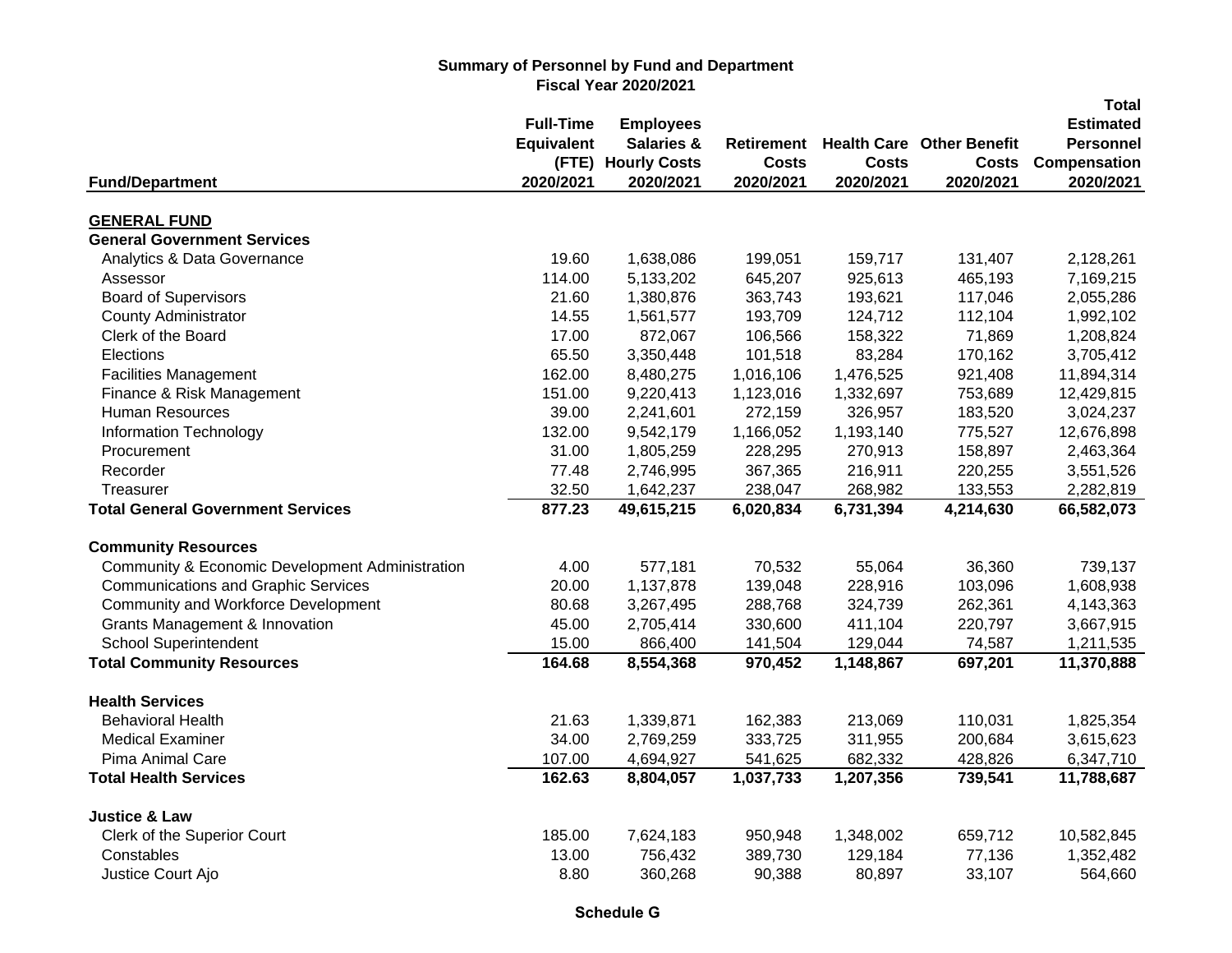|                                                                    |                   |                       |                   |              |                                  | <b>Total</b>     |
|--------------------------------------------------------------------|-------------------|-----------------------|-------------------|--------------|----------------------------------|------------------|
|                                                                    | <b>Full-Time</b>  | <b>Employees</b>      |                   |              |                                  | <b>Estimated</b> |
|                                                                    | <b>Equivalent</b> | <b>Salaries &amp;</b> | <b>Retirement</b> |              | <b>Health Care Other Benefit</b> | <b>Personnel</b> |
|                                                                    | (FTE)             | <b>Hourly Costs</b>   | <b>Costs</b>      | <b>Costs</b> | <b>Costs</b>                     | Compensation     |
| <b>Fund/Department</b>                                             | 2020/2021         | 2020/2021             | 2020/2021         | 2020/2021    | 2020/2021                        | 2020/2021        |
| Justice Court Green Valley                                         | 8.00              | 359,448               | 71,899            | 65,337       | 29,281                           | 525,965          |
| <b>Justice Court Tucson</b>                                        | 104.00            | 5,136,641             | 1,024,617         | 823,670      | 418,870                          | 7,403,798        |
| Juvenile Court                                                     | 290.00            | 12,111,067            | 3,185,523         | 2,122,345    | 1,316,042                        | 18,734,977       |
| <b>County Attorney</b>                                             | 323.00            | 16,795,054            | 2,352,884         | 2,179,949    | 1,335,956                        | 22,663,843       |
|                                                                    | 285.05            |                       |                   |              |                                  |                  |
| <b>Public Defense Services</b>                                     |                   | 17,473,205            | 2,121,754         | 2,174,305    | 1,431,813                        | 23,201,077       |
| <b>Superior Court</b>                                              | 395.19            | 21,536,886            | 4,951,121         | 3,026,847    | 1,932,568                        | 31,447,422       |
| Sheriff                                                            | 1,434.25          | 78,510,602            | 33,763,198        | 12,308,429   | 8,778,377                        | 133,360,606      |
| <b>Total Justice &amp; Law</b>                                     | 3,046.29          | 160,663,786           | 48,902,062        | 24,258,965   | 16,012,862                       | 249,837,675      |
| <b>Public Works</b>                                                |                   |                       |                   |              |                                  |                  |
| <b>Environmental Quality</b>                                       | 3.00              | 235,779               | 28,812            | 24,587       | 21,134                           | 310,312          |
| Natural Resources, Parks & Recreation                              | 254.90            | 10,758,425            | 1,180,551         | 1,828,898    | 1,191,059                        | 14,958,933       |
| <b>Public Works Administration</b>                                 | 23.00             | 1,878,150             | 229,454           | 225,981      | 147,174                          | 2,480,759        |
| Office of Sustainability and Conservation                          | 16.90             | 1,187,924             | 145,165           | 130,606      | 95,667                           | 1,559,362        |
| <b>Total Public Works</b>                                          | 297.80            | 14,060,278            | 1,583,982         | 2,210,072    | 1,455,034                        | 19,309,366       |
| <b>TOTAL GENERAL FUND</b>                                          | 4,548.63          | 241,697,704           | 58,515,063        | 35,556,654   | 23,119,268                       | 358,888,689      |
|                                                                    |                   |                       |                   |              |                                  |                  |
| <b>SPECIAL REVENUE FUNDS</b><br><b>General Government Services</b> |                   |                       |                   |              |                                  |                  |
|                                                                    |                   |                       |                   |              |                                  |                  |
| <b>County Administrator</b>                                        | 2.00              | 131,300               | 16,045            | 21,524       | 10,629                           | 179,498          |
| Office of Emergency Management & Homeland Security                 | 8.00              | 559,957               | 68,427            | 107,882      | 49,494                           | 785,760          |
| Recorder                                                           | 5.00              | 387,137               | 47,308            | 46,232       | 31,375                           | 512,052          |
| Wireless Integrated Network                                        | 8.00              | 599,566               | 76,321            | 82,742       | 50,405                           | 809,034          |
| <b>Total General Government Services</b>                           | 23.00             | 1,677,960             | 208,101           | 258,380      | 141,903                          | 2,286,344        |
| <b>Community Resources</b>                                         |                   |                       |                   |              |                                  |                  |
| Community and Workforce Development                                | 84.48             | 3,775,301             | 451,935           | 611,178      | 313,499                          | 5,151,913        |
| <b>Attractions &amp; Tourism</b>                                   | 9.15              | 553,072               | 43,022            | 44,765       | 37,480                           | 678,339          |
| <b>Grants Management &amp; Innovation</b>                          | 1.00              | 48,464                | 5,922             | 6,635        | 3,899                            | 64,920           |
| Stadium District-Kino Sports Complex                               | 65.74             | 2,609,900             | 278,714           | 436,016      | 279,516                          | 3,604,146        |
| <b>County Free Library</b>                                         | 377.13            | 15,696,027            | 1,721,766         | 2,489,043    | 1,286,271                        | 21,193,107       |
| <b>School Superintendent</b>                                       | 4.95              | 631,970               | 32,469            | 35,895       | 23,980                           | 724,314          |
| <b>Total Community Resources</b>                                   | 542.45            | 23,314,734            | 2,533,828         | 3,623,532    | 1,944,645                        | 31,416,739       |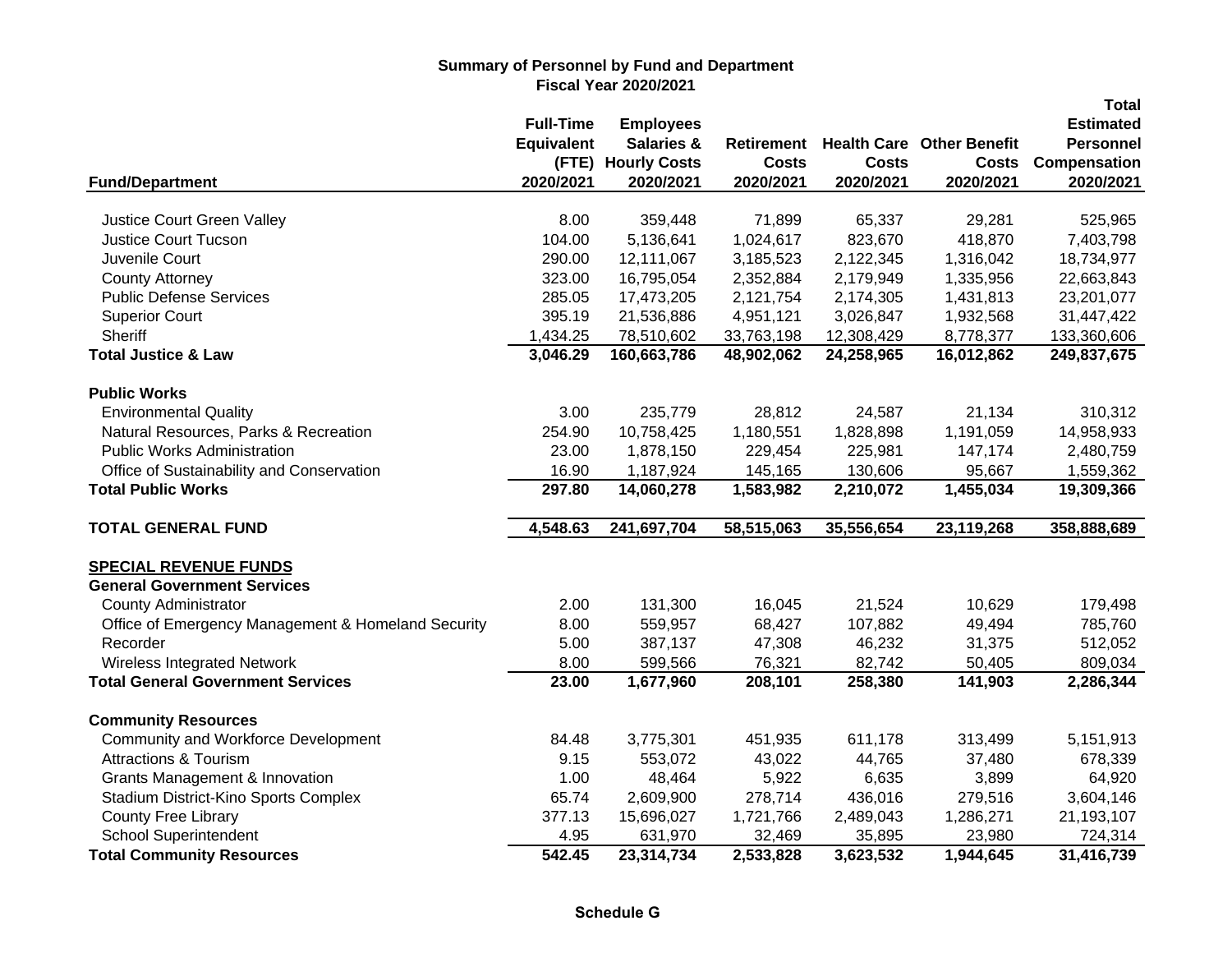|                                          |                   |                       |              |              |                                  | <b>Total</b>     |
|------------------------------------------|-------------------|-----------------------|--------------|--------------|----------------------------------|------------------|
|                                          | <b>Full-Time</b>  | <b>Employees</b>      |              |              |                                  | <b>Estimated</b> |
|                                          | <b>Equivalent</b> | <b>Salaries &amp;</b> | Retirement   |              | <b>Health Care Other Benefit</b> | <b>Personnel</b> |
|                                          | (FTE)             | <b>Hourly Costs</b>   | <b>Costs</b> | <b>Costs</b> | <b>Costs</b>                     | Compensation     |
| <b>Fund/Department</b>                   | 2020/2021         | 2020/2021             | 2020/2021    | 2020/2021    | 2020/2021                        | 2020/2021        |
| <b>Health Services</b>                   |                   |                       |              |              |                                  |                  |
| <b>Behavioral Health</b>                 | 1.00              | 55,183                | 6,743        | 6,635        | 4,425                            | 72,986           |
| <b>Medical Examiner</b>                  | 1.00              | 27,591                | 3,372        | 2,637        | 2,277                            | 35,877           |
| Health                                   | 319.65            | 14,982,779            | 1,818,237    | 2,337,226    | 1,309,316                        | 20,447,558       |
| Pima Animal Care                         | 15.00             | 645,185               | 78,841       | 112,835      | 57,157                           | 894,018          |
| <b>Total Health Services</b>             | 336.65            | 15,710,738            | 1,907,193    | 2,459,333    | 1,373,175                        | 21,450,439       |
| <b>Justice &amp; Law</b>                 |                   |                       |              |              |                                  |                  |
| Clerk of the Superior Court              | 7.00              | 282,253               | 36,066       | 74,726       | 24,206                           | 417,251          |
| <b>Justice Court Tucson</b>              | 15.00             | 659,175               | 76,989       | 86,287       | 53,663                           | 876,114          |
| Juvenile Court                           | 77.25             | 3,416,603             | 725,351      | 555,759      | 349,274                          | 5,046,987        |
| <b>County Attorney</b>                   | 86.00             | 3,870,551             | 502,311      | 312,669      | 308,215                          | 4,993,746        |
| <b>Public Defense Services</b>           | 17.00             | 917,750               | 112,149      | 112,796      | 83,255                           | 1,225,950        |
| <b>Superior Court</b>                    | 227.80            | 10,459,189            | 2,577,907    | 1,714,309    | 1,090,999                        | 15,842,404       |
| Sheriff                                  | 23.00             | 2,080,797             | 347,496      | 135,292      | 106,082                          | 2,669,667        |
| <b>Total Justice &amp; Law</b>           | 453.05            | 21,686,318            | 4,378,269    | 2,991,838    | 2,015,694                        | 31,072,119       |
| <b>Public Works</b>                      |                   |                       |              |              |                                  |                  |
| <b>Environmental Quality</b>             | 39.00             | 2,439,646             | 296,547      | 307,921      | 248,226                          | 3,292,340        |
| <b>Regional Flood Control District</b>   | 57.00             | 3,821,058             | 462,690      | 488,728      | 387,642                          | 5,160,118        |
| Natural Resources, Parks & Recreation    | 4.50              | 183,171               | 22,384       | 34,346       | 18,202                           | 258,103          |
| Transportation                           | 196.90            | 10,089,995            | 1,179,272    | 1,728,018    | 1,187,809                        | 14,185,094       |
| <b>Total Public Works</b>                | 297.40            | 16,533,870            | 1,960,893    | 2,559,013    | 1,841,879                        | 22,895,655       |
| <b>TOTAL SPECIAL REVENUE</b>             | 1,652.55          | 78,923,620            | 10,988,284   | 11,892,096   | 7,317,296                        | 109,121,296      |
| <b>ENTERPRISE FUNDS</b>                  |                   |                       |              |              |                                  |                  |
| <b>General Government Services</b>       |                   |                       |              |              |                                  |                  |
| <b>Facilities Management</b>             | 6.00              | 227,826               | 27,337       | 42,602       | 18,839                           | 316,604          |
| <b>Total General Government Services</b> | 6.00              | 227,826               | 27,337       | 42,602       | 18,839                           | 316,604          |
| <b>Public Works</b>                      |                   |                       |              |              |                                  |                  |
| <b>Development Services</b>              | 51.00             | 3,394,734             | 411,005      | 428,409      | 300,053                          | 4,534,201        |
| <b>Regional Wastewater Reclamation</b>   | 418.00            | 22,584,066            | 2,642,968    | 3,655,161    | 2,129,140                        | 31,011,335       |
| <b>Total Public Works</b>                | 469.00            | 25,978,800            | 3,053,973    | 4,083,570    | 2,429,193                        | 35,545,536       |